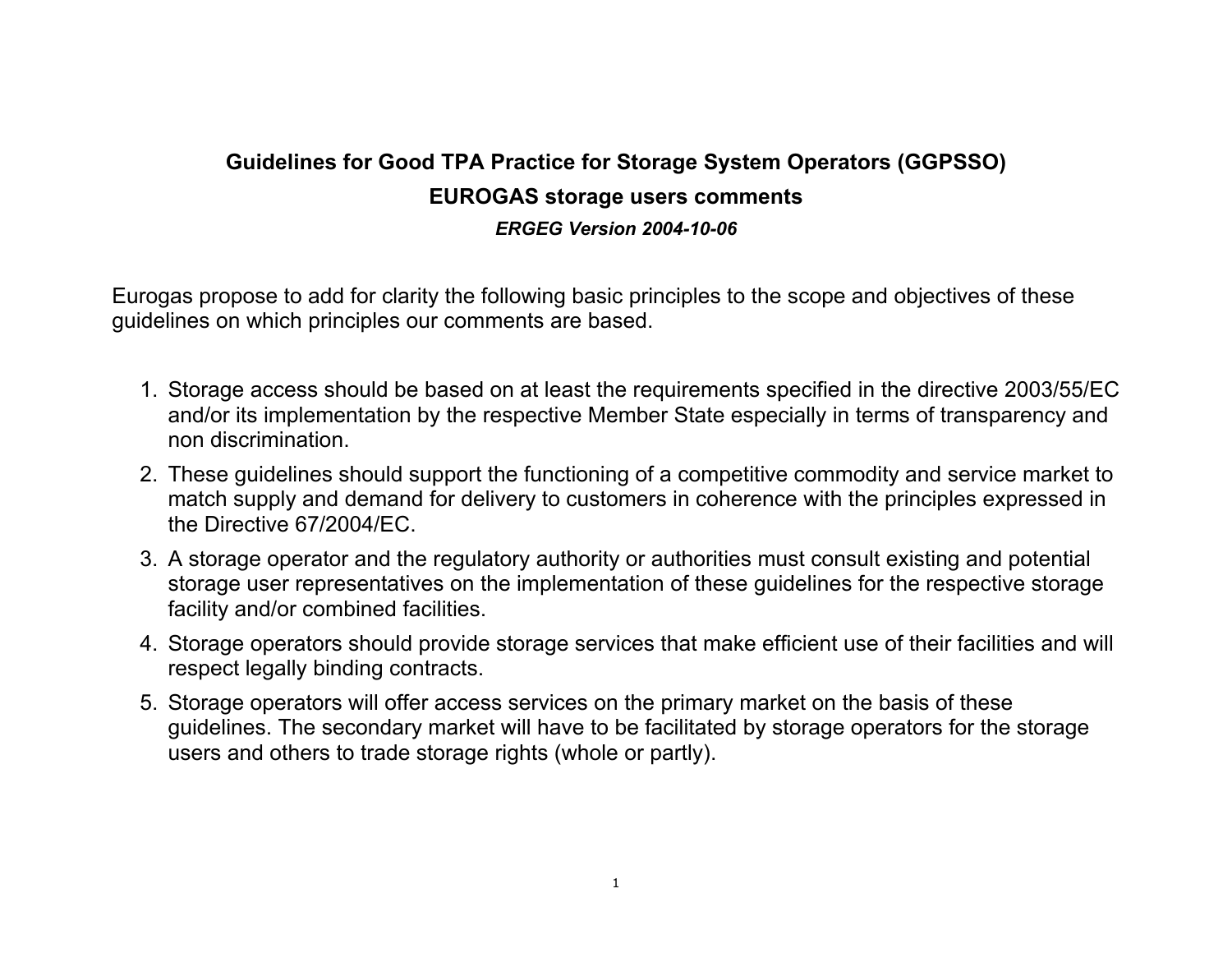- 6. Access to storage on the primary market should be offered within the technical constraints and the efficient use of the storage system.
- 7. The implementation of these guidelines should be in support of investors decisions to create new storages and/or expand existing facilities.
- 8. The functioning of the facility in the relevant market, including the available alternative options for its services by its users should be reflected in the access rules.

| <b>ORIGINAL TEXT</b>                                                                                                                                                                                                                                   | <b>AMENDMENTS</b>                                                                                                                                                                                                                                           | <b>COMMENT</b>                                                                                           |
|--------------------------------------------------------------------------------------------------------------------------------------------------------------------------------------------------------------------------------------------------------|-------------------------------------------------------------------------------------------------------------------------------------------------------------------------------------------------------------------------------------------------------------|----------------------------------------------------------------------------------------------------------|
|                                                                                                                                                                                                                                                        |                                                                                                                                                                                                                                                             |                                                                                                          |
| Scope and objective of the GGPSSO                                                                                                                                                                                                                      | Scope and objective of the GGPSSO                                                                                                                                                                                                                           |                                                                                                          |
| The GGPSSO are forward looking and<br>should be flexible enough to account for<br>developments in market arrangements.<br>They intend to give a minimum common<br>set of requirements for the organization of<br>the storage facilities and operators. | The GGPSSO are forward looking and<br>should be flexible enough to account for<br>developments in market arrangements.<br>They intend to give a minimum common<br>set of requirements for the organization of<br>the storage facilities and operators.      |                                                                                                          |
| They are addressed to all Storage System<br>Operators (SSOs) falling under the scope<br>of the European Directive 2003/55/EC<br>(the Gas Directive) as well as to the users<br>of these systems.                                                       | They are addressed to all Storage System<br>Operators (SSOs) as well as to the users<br>of these systems and are based on falling<br>under the scope of the European Directive<br>2003/55/EC (the Gas Directive) and its<br>implementation in Member States | Also access rules etc. are based on this<br>directive and not only the Storage<br>Operators functioning. |
| The purpose of these GGPSSO is to<br>ensure that SSOs provide the services<br>needed by storage users on a fair and<br>non-discriminatory basis, taking into                                                                                           | The purpose of these GGPSSO is to<br>ensure that SSOs provide the services<br>needed by storage users on a fair and<br>non-discriminatory basis, taking into                                                                                                |                                                                                                          |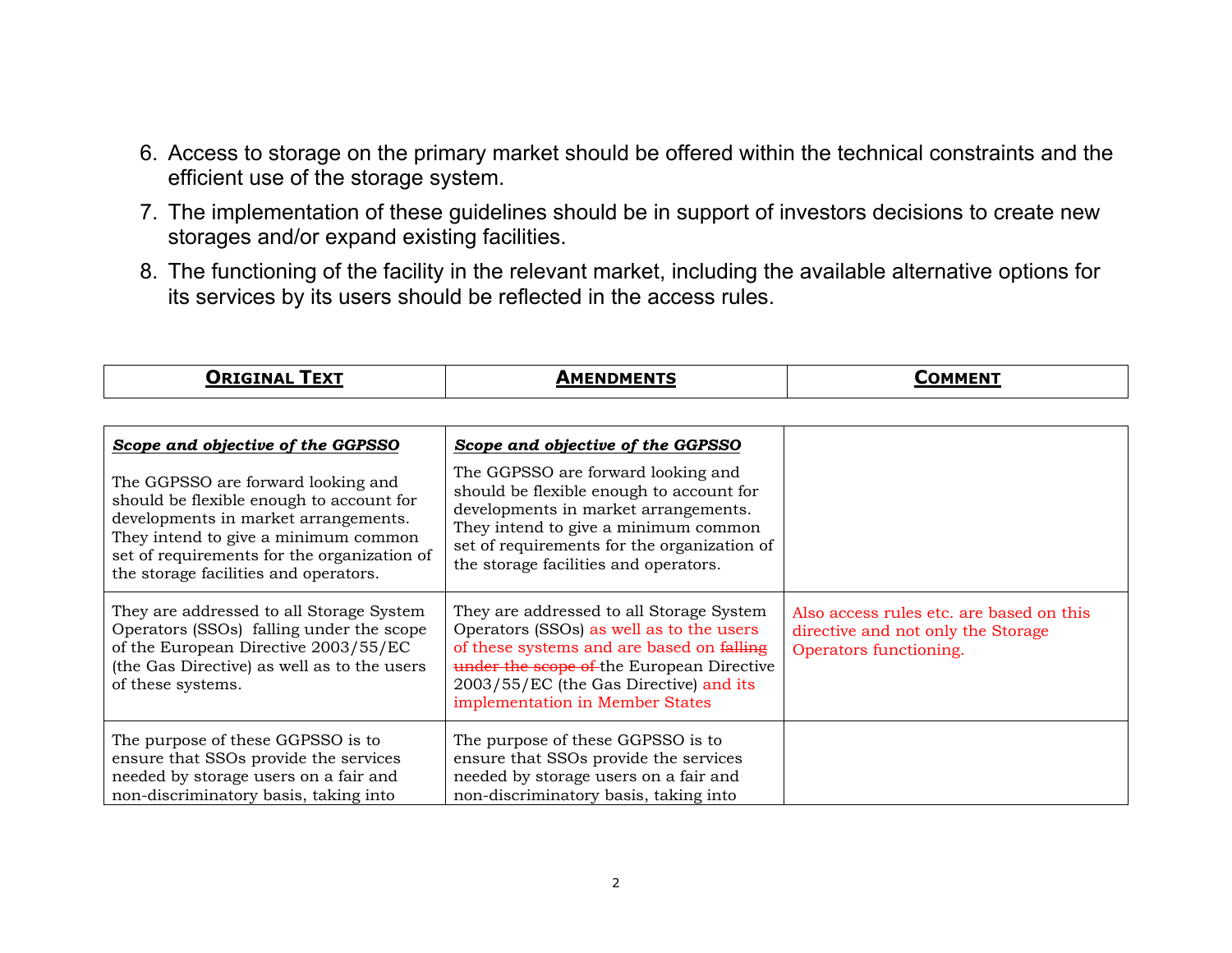| account technical constraints. Systems<br>and processes shall facilitate the<br>sustainable development of competition in<br>gas supply.                                                                                                                                                                                                                                                                          | account technical constraints. Systems<br>and processes shall facilitate the<br>sustainable development of competition in<br>gas supply as well as investment,<br>maintenance and development of the<br>facilities.                                                                                                                                                                                                                                                       |                                                                              |
|-------------------------------------------------------------------------------------------------------------------------------------------------------------------------------------------------------------------------------------------------------------------------------------------------------------------------------------------------------------------------------------------------------------------|---------------------------------------------------------------------------------------------------------------------------------------------------------------------------------------------------------------------------------------------------------------------------------------------------------------------------------------------------------------------------------------------------------------------------------------------------------------------------|------------------------------------------------------------------------------|
| It shall be incumbent upon the SSOs, on<br>a case by case basis, to demonstrate to<br>the relevant national authorities that<br>arrangements at storage facilities meet the<br>following guidelines in terms of the<br>desired outcomes. The regulatory<br>authorities should check that results in<br>both regimes (nTPA and rTPA) are equal in<br>terms of non-discrimination, transparency<br>and competition. | It shall be incumbent upon the SSOs, on<br>a case by case basis, to demonstrate to<br>the relevant national authorities that<br>arrangements at storage facilities meet<br>the following guidelines in terms of the<br>desired outcomes. The regulatory<br>authorities should check that results in<br>both regimes (nTPA and rTPA) comply<br>with Directive 2003/55/EC and are<br>comparable equal- in terms of non-<br>discrimination, transparency and<br>competition. | Desired outcomes of guidelines is unclear<br>without further specifications. |
| An overriding principle is that storage<br>systems and processes implemented by<br>the SSOs maintain secure, reliable and<br>efficient operation of the storage system<br>(Article 8(1.a) of the Gas Directive).                                                                                                                                                                                                  | An overriding principle is that storage<br>systems and processes implemented by<br>the SSOs maintain secure, reliable and<br>efficient operation of the storage system<br>(Article 8(1.a) of the Gas Directive).                                                                                                                                                                                                                                                          |                                                                              |
| 1. Roles and responsibilities of<br><b>Storage System Operators</b>                                                                                                                                                                                                                                                                                                                                               | 1. Roles and responsibilities of<br><b>Storage System Operators</b>                                                                                                                                                                                                                                                                                                                                                                                                       |                                                                              |
| 1.1. SSOs, be they separate entities, part<br>of a combined operator in the sense<br>of Article 15 of the Gas Directive, or<br>part of a vertically integrated<br>company in the sense of Article 2(20)<br>of the Gas Directive, shall act in<br>accordance with the principle of                                                                                                                                 | 1.1. SSOs, be they separate entities, part<br>of a combined operator in the sense<br>of Article 15 of the Gas Directive, or<br>part of a vertically integrated<br>company in the sense of Article 2(20)<br>of the Gas Directive, shall act in<br>accordance with the principle of non-                                                                                                                                                                                    |                                                                              |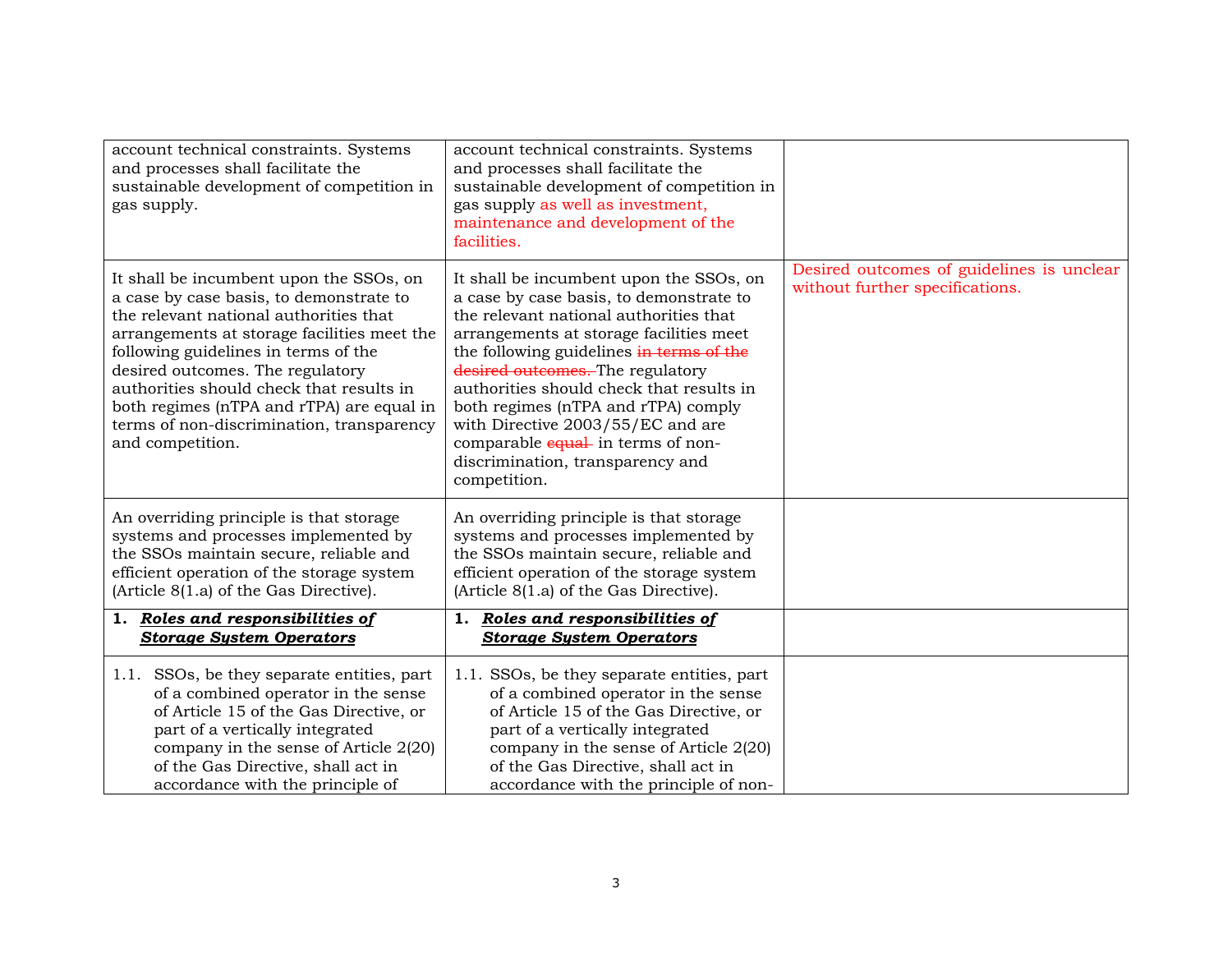| non-discrimination, transparency<br>and competition. They are<br>responsible for the provision and<br>management of technical storage<br>capacity, storage services and<br>information as well as the technical<br>integrity and safety of storage<br>facilities.                                                                                                  | discrimination, transparency and<br>competition. They are responsible for<br>the provision and management of<br>technical storage capacity, storage<br>services and information as well as<br>the technical integrity and safety of<br>storage facilities.                                                                                                                   |                                                                                                                                                                                                                                                                                                                                                                                                                                                                |
|--------------------------------------------------------------------------------------------------------------------------------------------------------------------------------------------------------------------------------------------------------------------------------------------------------------------------------------------------------------------|------------------------------------------------------------------------------------------------------------------------------------------------------------------------------------------------------------------------------------------------------------------------------------------------------------------------------------------------------------------------------|----------------------------------------------------------------------------------------------------------------------------------------------------------------------------------------------------------------------------------------------------------------------------------------------------------------------------------------------------------------------------------------------------------------------------------------------------------------|
|                                                                                                                                                                                                                                                                                                                                                                    | The SSO functioning shall be<br>1.1a<br>sufficiently separate from affiliated<br>supply and/or transportation<br>companies, to ensure non-<br>discriminatory access. The SSO<br>shall establish a compliance<br>programme to ensure effective<br>implementation of separation<br>measures for non-discrimination                                                             | Detailing further previous paragraph                                                                                                                                                                                                                                                                                                                                                                                                                           |
| 1.2. SSOs shall among others:                                                                                                                                                                                                                                                                                                                                      | 1.2. SSOs shall among others:                                                                                                                                                                                                                                                                                                                                                |                                                                                                                                                                                                                                                                                                                                                                                                                                                                |
| a. operate and maintain under<br>economic conditions secure,<br>reliable and efficient storage<br>facilities;                                                                                                                                                                                                                                                      | a. operate and maintain under<br>economic conditions secure,<br>reliable and efficient storage<br>facilities;                                                                                                                                                                                                                                                                |                                                                                                                                                                                                                                                                                                                                                                                                                                                                |
| offer third party access services<br>b.<br>on a non-discriminatory and<br>transparent basis to all storage<br>users requesting access to<br>storage, including own affiliated<br>companies, either using<br>standard storage contracts or a<br>storage code, developed by the<br>SSOs, including proper<br>consultation with users and<br>overseen by the national | offer third party access services<br>b.<br>on a non-discriminatory and<br>transparent basis to all storage<br>users requesting access to<br>storage, including own affiliated<br>companies, using standard either<br>storage contract provisions or a<br>storage code, developed by the<br>SSOs, including proper<br>consultation with users and<br>overseen by the national | Consultation with users is very important.<br>We would like to add consultation on the<br>services offered and changes to existing<br>services to ensure that the SSO is offering<br>what users need. This is to the benefit of<br>the SSO as well, as it can then be sure it<br>is not offering unnecessary services.<br>Standard contractual provisions instead of<br>contracts might prove to be more flexible<br>provided in consultation with users reps. |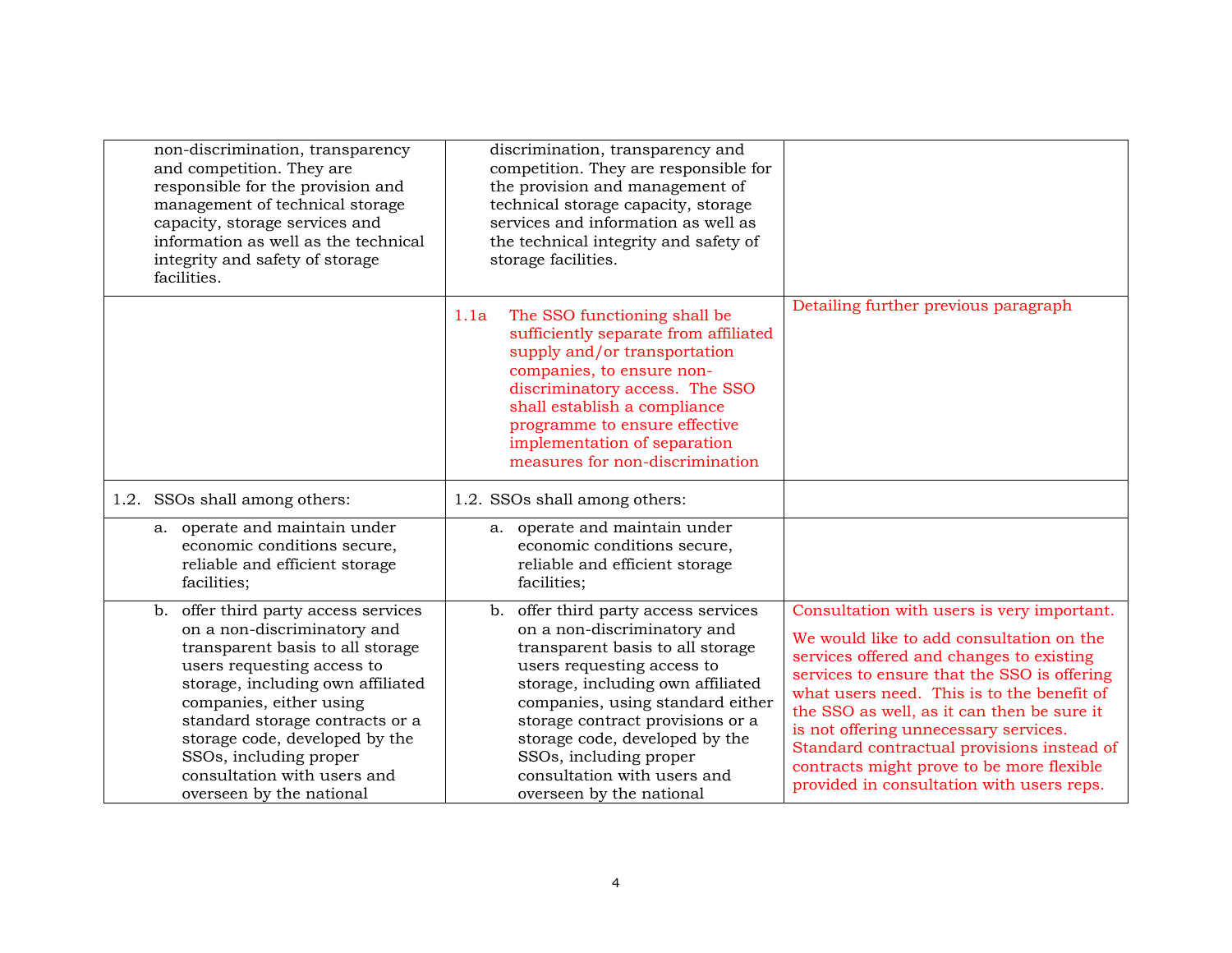| regulatory authorities;                                                                                                                                                                                                | regulatory authorities;                                                                                                                                                                                                                                                                                                               |                                                                                                                                                                                                                                                                                                  |
|------------------------------------------------------------------------------------------------------------------------------------------------------------------------------------------------------------------------|---------------------------------------------------------------------------------------------------------------------------------------------------------------------------------------------------------------------------------------------------------------------------------------------------------------------------------------|--------------------------------------------------------------------------------------------------------------------------------------------------------------------------------------------------------------------------------------------------------------------------------------------------|
|                                                                                                                                                                                                                        | consult with users on the<br>services the SSO offers and<br>substantial changes to existing<br>services;                                                                                                                                                                                                                              |                                                                                                                                                                                                                                                                                                  |
| establish rules on the use of<br>$C_{\rm{r}}$<br>capacity aimed at ensuring<br>competitive and efficient use of<br>that storage facility by system<br>users, in particular to discourage<br>storage capacity hoarding; | c. establish rules on the use of<br>capacity aimed at ensuring<br>competitive and efficient use of<br>that storage facility by system<br>users, in particular to discourage<br>storage capacity hoarding;                                                                                                                             |                                                                                                                                                                                                                                                                                                  |
| d. treat confidential information,<br>especially with regards to any<br>affiliated company, in order to<br>avoid any discrimination<br>between storage users, as stated<br>in § 5 on confidentiality<br>requirements;  | d. treat confidential information,<br>especially with regards to any<br>affiliated company, in order to<br>avoid any discrimination between<br>storage users, as stated in § 5 on<br>confidentiality requirements;                                                                                                                    |                                                                                                                                                                                                                                                                                                  |
| e. provide the information required<br>by storage users and system<br>operators as stated in § 6 on<br>transparency requirements;                                                                                      | e. provide the information required<br>by storage users and system<br>operators as stated in § 6 on<br>transparency requirements;                                                                                                                                                                                                     |                                                                                                                                                                                                                                                                                                  |
| co-operate with TSOs through<br>f.<br>interoperability agreements in<br>order to ensure efficient and<br>secure operation of storage and<br>transportation networks;                                                   | co-operate with TSOs through<br>$f_{\rm{r}}$<br>interoperability agreements<br>applicable at the interface in<br>order to facilitate ensure efficient<br>and secure operation of storage<br>and transportation networks;<br>redeliver stored gas to meet the<br>entry specifications of the<br>interconnected transmission<br>system; | The SSO has no responsibility beyond the<br>interface neither has the TSO a<br>responsibility beyond the interface into the<br>storage facility.<br>The SSO must be responsible for<br>redelivering users' gas into the connected<br>transmission network at the correct entry<br>specification. |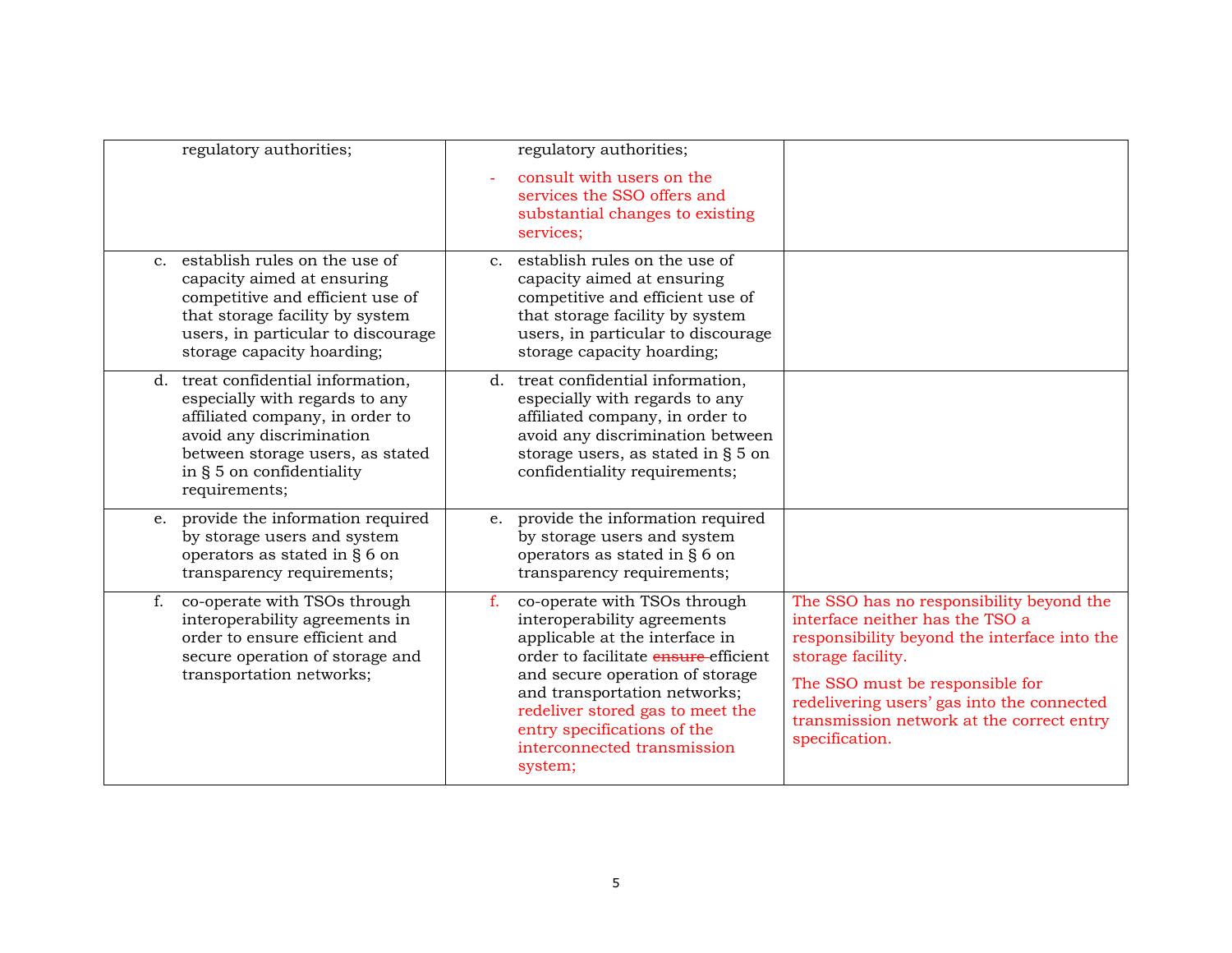| when asking guarantees to<br>g.<br>storage users with respect to<br>their creditworthiness, ensure<br>that these guarantees are non-<br>discriminatory, transparent and<br>proportionate and do not<br>constitute any undue market<br>entry barrier. | when asking for guarantees from<br>g.<br>storage users with respect to<br>their creditworthiness, ensure<br>that these guarantees are non-<br>discriminatory, transparent and<br>proportionate and do not<br>constitute any undue market<br>entry barrier. |                                                                                                                                                                                                                                                     |
|------------------------------------------------------------------------------------------------------------------------------------------------------------------------------------------------------------------------------------------------------|------------------------------------------------------------------------------------------------------------------------------------------------------------------------------------------------------------------------------------------------------------|-----------------------------------------------------------------------------------------------------------------------------------------------------------------------------------------------------------------------------------------------------|
|                                                                                                                                                                                                                                                      |                                                                                                                                                                                                                                                            | One of the main responsibilities of the<br>SSO is to maximise the amount of<br>available<br>capacity, including offering<br>unused capacity on an interruptible basis.<br>This is done without affecting the rights of<br>the firm capacity holder. |
|                                                                                                                                                                                                                                                      | g. plan storage facility maintenance<br>avoiding periods when major<br>market impact can be expected to<br>maximise the availability of its<br>storage services.                                                                                           | Planned maintenance (and where possible<br>unplanned maintenance)<br>should<br>be<br>scheduled in a manner to maximise the<br>availability of storage to meet<br>the<br>requirements of users.                                                      |
| 2. Role of Storage Users                                                                                                                                                                                                                             | 2. Role of Storage Users                                                                                                                                                                                                                                   |                                                                                                                                                                                                                                                     |
| 2.1. Storage users shall among others:                                                                                                                                                                                                               | 2.1. Storage users shall among others:                                                                                                                                                                                                                     |                                                                                                                                                                                                                                                     |
| a. be responsible for making<br>nominations to the SSOs and for<br>the injection and withdrawal of<br>gas from storage facilities in<br>accordance with prevailing<br>contractual specifications,<br>technical rules and agreed<br>procedures;       | a. be responsible for making<br>nominations to the SSOs and for<br>the injection and withdrawal of<br>gas from storage facilities in<br>accordance with prevailing<br>contractual specifications,<br>technical rules and agreed<br>procedures;             |                                                                                                                                                                                                                                                     |
| provide all data required that is<br>b.<br>necessary for the SSO to carry<br>out its duties as specified in the                                                                                                                                      | b. provide all data required that is<br>necessary for the SSO to carry<br>out its duties as specified in the                                                                                                                                               |                                                                                                                                                                                                                                                     |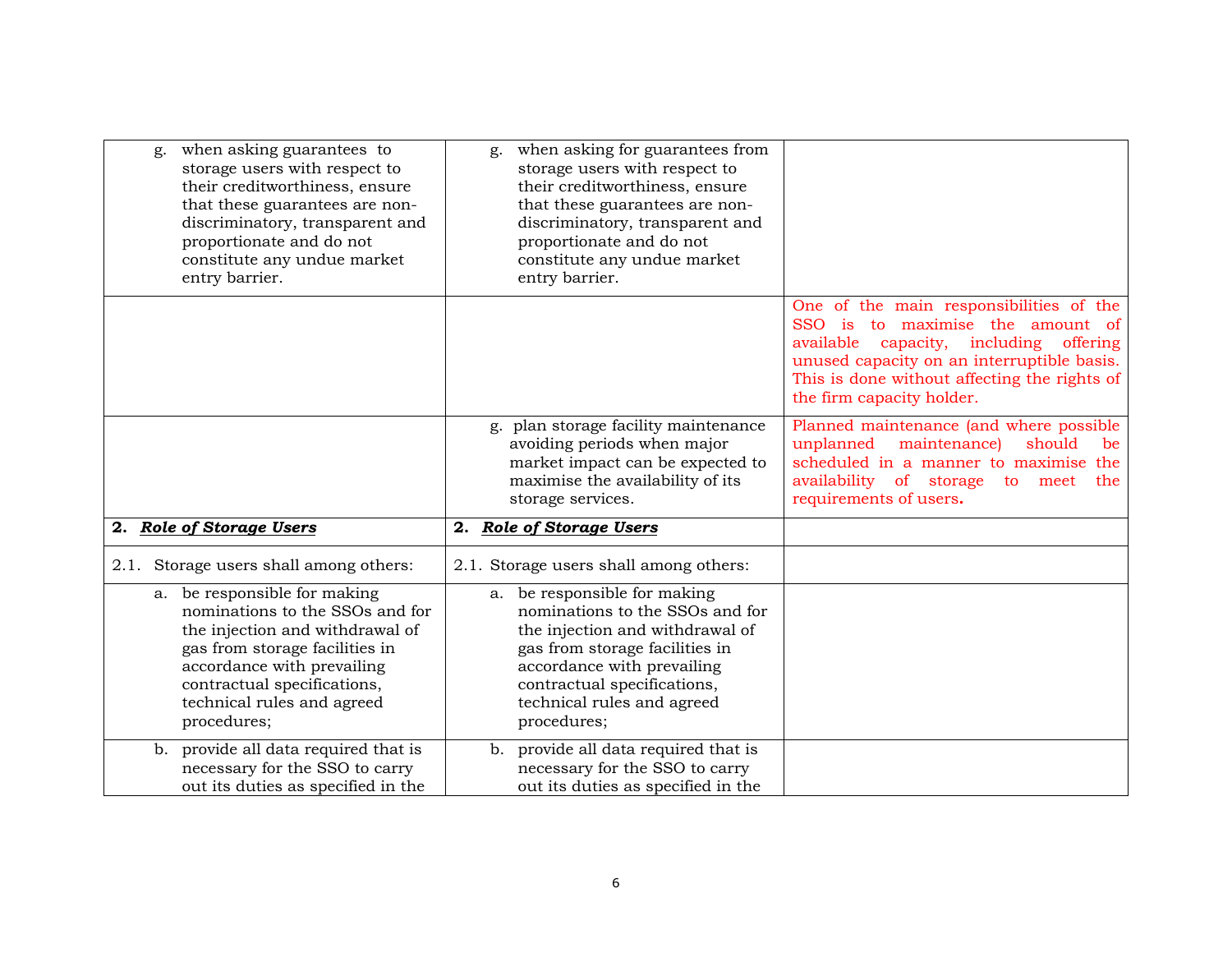|    | storage code and/or in the<br>storage contract;                                                                                                                                                                                                                                                                                                          | storage code and/or in the<br>storage contract;                                                                                                                                                                                                                                                                                                                                                                       |                                                                                                                                                                                  |
|----|----------------------------------------------------------------------------------------------------------------------------------------------------------------------------------------------------------------------------------------------------------------------------------------------------------------------------------------------------------|-----------------------------------------------------------------------------------------------------------------------------------------------------------------------------------------------------------------------------------------------------------------------------------------------------------------------------------------------------------------------------------------------------------------------|----------------------------------------------------------------------------------------------------------------------------------------------------------------------------------|
|    |                                                                                                                                                                                                                                                                                                                                                          | c. In cases where the SSO is obliged<br>to provide priority access rights<br>in connection to (legal)<br>obligations approved by national<br>authorities for storage user(s)<br>under i.e. PSOs, Security of<br>Supply, balancing and/or license<br>obligations, then these storage<br>users can be required to account<br>for their storage capacity<br>requests in relation to the<br>obligation(s) imposed on them | SSO's need to know what they are<br>required to reserve under an obligation<br>imposed on them and how to justify its<br>reservation to the Regulatory Authorities.<br>under 3.1 |
|    | c. not use capacity rights in a<br>manner that is intended to<br>restrict, distort or prevent<br>competition, for example through<br>capacity hoarding;                                                                                                                                                                                                  | d. not use capacity rights in a<br>manner that is to result in an<br>abuse of a dominant position.<br>( <i>i.e.</i> capacity hoarding)                                                                                                                                                                                                                                                                                | Clearer on what basis users are to be<br>judged.                                                                                                                                 |
|    | d. put relevant IT in place in order<br>to be able to communicate with<br>SSOs via agreed interfaces and<br>standards.                                                                                                                                                                                                                                   | e. Put relevant IT in place in order to<br>be able to communicate with<br>SSOs via agreed interfaces and<br>standards.                                                                                                                                                                                                                                                                                                |                                                                                                                                                                                  |
| З. | <b>Necessary TPA services</b>                                                                                                                                                                                                                                                                                                                            | 3. Necessary TPA services                                                                                                                                                                                                                                                                                                                                                                                             |                                                                                                                                                                                  |
|    | 3.1. Storage capacity not excluded from<br>TPA pursuant to Article 2(9) of the<br>Gas Directive, when technically and<br>economically necessary for efficient<br>access to the network, shall be<br>offered to storages users on a non-<br>discriminatory basis that promotes<br>competition and facilitates trade.<br>Therefore, the SSO shall offer to | 3.1. Storage capacity not excluded from<br>TPA pursuant to Articles 2(9) and 19<br>of the Gas Directive, shall be offered<br>to storages users on a non-<br>discriminatory basis that encourages<br>and facilitates competition and trade.<br>Therefore, the SSO shall offer to<br>storage users the maximum available<br>storage capacity according to rules                                                         | To be complete 2003/55/EC art 19<br>specifies TPA conditions regime(s)                                                                                                           |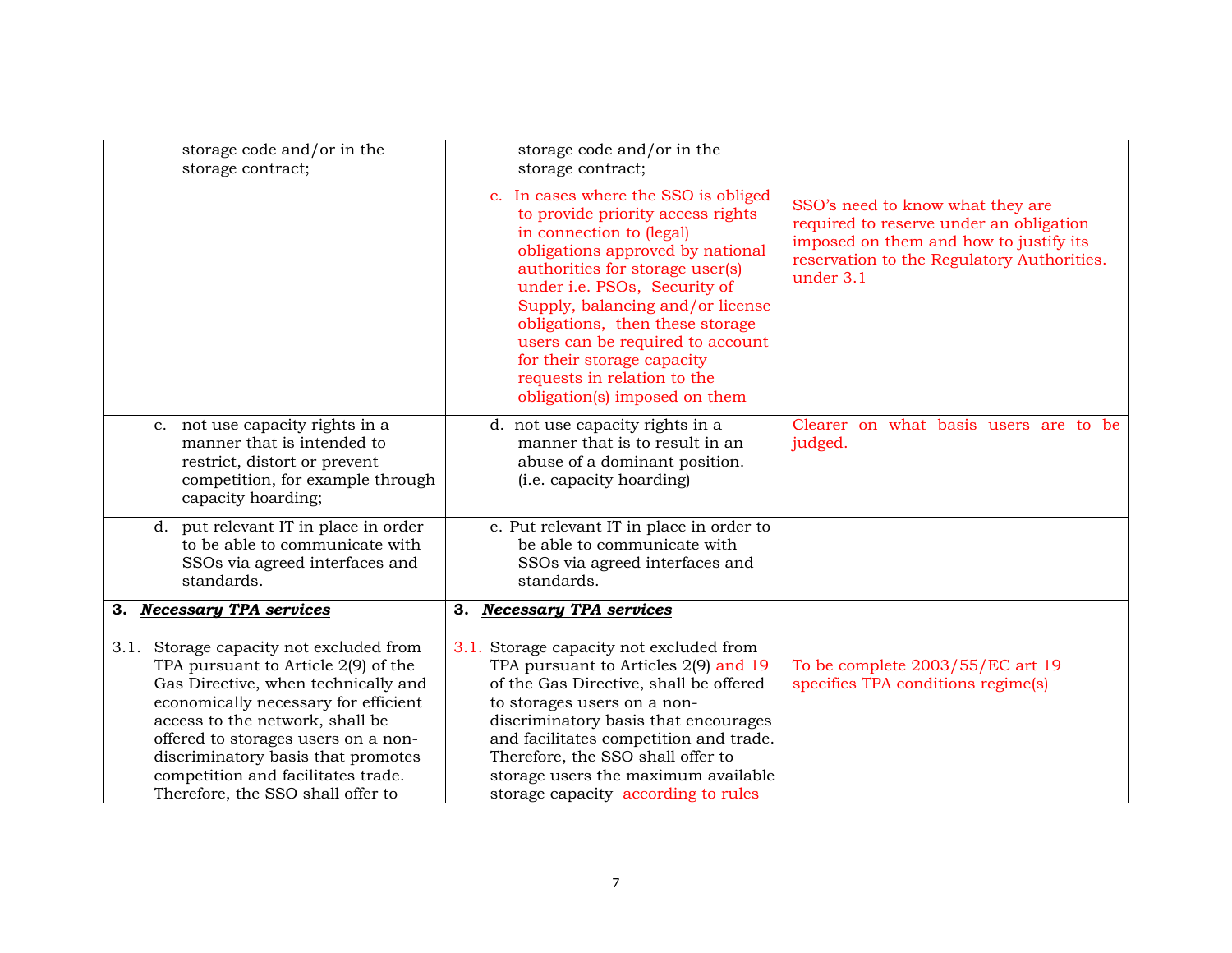| storage users the maximum<br>available storage capacity (i.e.<br>technical storage capacity), apart<br>from that part of the storage<br>capacity used for operational needs<br>related to transmission and/or<br>production, according to rules made<br>transparent by the national<br>regulatory authorities. Exclusion of<br>storage capacity from TPA shall not<br>be the decision of the SSO and/or<br>the beneficiary of the storage<br>capacity exempted from TPA and<br>shall be approved by the national<br>regulatory authorities, with the<br>publication of substantiated<br>reasons. | made transparent and approved by<br>the national regulatory authorities,<br>including publication of any<br>obligations under which TSO's or<br>others are to be given priority access.<br>Access must be non discriminatory<br>for all users and not be linked to<br>evidence of contracts with end-<br>consumers unless priority storage<br>access for certain suppliers is legally<br>obliged to be provided by the SSO. |                               |
|--------------------------------------------------------------------------------------------------------------------------------------------------------------------------------------------------------------------------------------------------------------------------------------------------------------------------------------------------------------------------------------------------------------------------------------------------------------------------------------------------------------------------------------------------------------------------------------------------|-----------------------------------------------------------------------------------------------------------------------------------------------------------------------------------------------------------------------------------------------------------------------------------------------------------------------------------------------------------------------------------------------------------------------------|-------------------------------|
| 3.2. The amount of storage capacity<br>needed for PSO and security of<br>supply, when imposed on storage<br>users should be offered on a TPA<br>basis; requirements of non<br>discrimination still apply.<br>Whichever party is responsible for<br>PSOs, it shall demonstrate upon<br>request to the national regulatory<br>authority that their requested<br>capacity reservation is no more than<br>what is required to satisfy the<br>relevant PSO.                                                                                                                                           | 3.2 Delete                                                                                                                                                                                                                                                                                                                                                                                                                  | Dealt with under 2.c and 3,.1 |
| 3.3. The SSO shall offer to storage users<br>the storage capacity in a form that<br>facilitates competitive, non-<br>discriminatory, and efficient access                                                                                                                                                                                                                                                                                                                                                                                                                                        | 3.3. The SSO shall offer to storage users<br>the storage capacity in a form that<br>facilitates competitive, non-<br>discriminatory, and efficient access                                                                                                                                                                                                                                                                   |                               |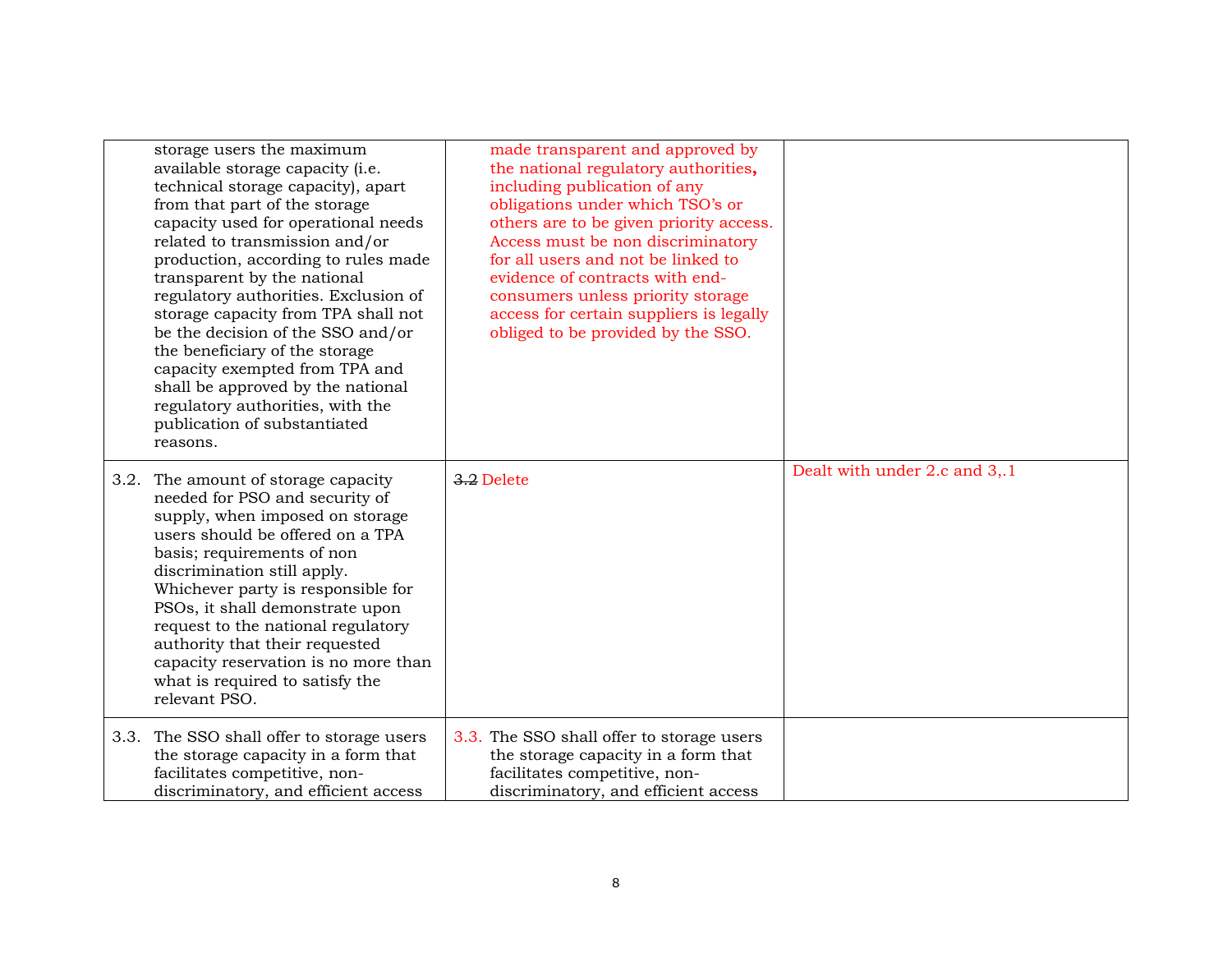| to best meet storage users' needs<br>and that facilitates trade in storage<br>services in secondary markets.<br>Specifically the SSO shall offer in the<br>primary market, pursuant to its<br>responsibilities under § 1, in<br>consultation with storage users and<br>taking into account storage technical<br>constraints, a menu of services,<br>including the following: | to best meet storage users' needs<br>and that facilitates trade in storage<br>services in secondary markets.<br>Specifically the SSO shall offer in the<br>primary market, pursuant to its<br>responsibilities under § 1, in<br>consultation with storage users and<br>taking into account storage technical<br>and economical constraints for<br>efficient use of the storage, a menu<br>of services, including the following<br>shall be offered: |                          |
|------------------------------------------------------------------------------------------------------------------------------------------------------------------------------------------------------------------------------------------------------------------------------------------------------------------------------------------------------------------------------|-----------------------------------------------------------------------------------------------------------------------------------------------------------------------------------------------------------------------------------------------------------------------------------------------------------------------------------------------------------------------------------------------------------------------------------------------------|--------------------------|
| bundled services (SBU) of space<br>a.<br>and injectability/deliverability<br>with determined technical ratios;                                                                                                                                                                                                                                                               | bundled services (SBU) of space and<br>a.<br>injectability/deliverability with pre-<br>determined technical ratios and as<br>small as possible in size and time for<br>flexible use and tradability in the<br>market and/or similar services for<br>combined storage services.                                                                                                                                                                      |                          |
| b. unbundled services in an<br>appropriate range with SBUs;                                                                                                                                                                                                                                                                                                                  | b. unbundled services in an<br>appropriate range with SBUs<br>To negotiate on the basis of SBU any<br>deviating ratios required by the user<br>based on indicative tariffs for the<br>unbundled services and within the<br>technical/economical constraint of an<br>efficient use of the storage facility.                                                                                                                                          |                          |
| c. an appropriate range of both<br>long-term (> 1year) and short-<br>term firm services (<1year) down<br>to a minimum period of one day;                                                                                                                                                                                                                                     | c. upon demand and without<br>contract duration restrictions<br>appropriate range of both long-<br>$term$ $\leftrightarrow$ 1year) and short-term<br>down to a minimum period of one<br>day if technical possible and not                                                                                                                                                                                                                           | Whatever the user wants. |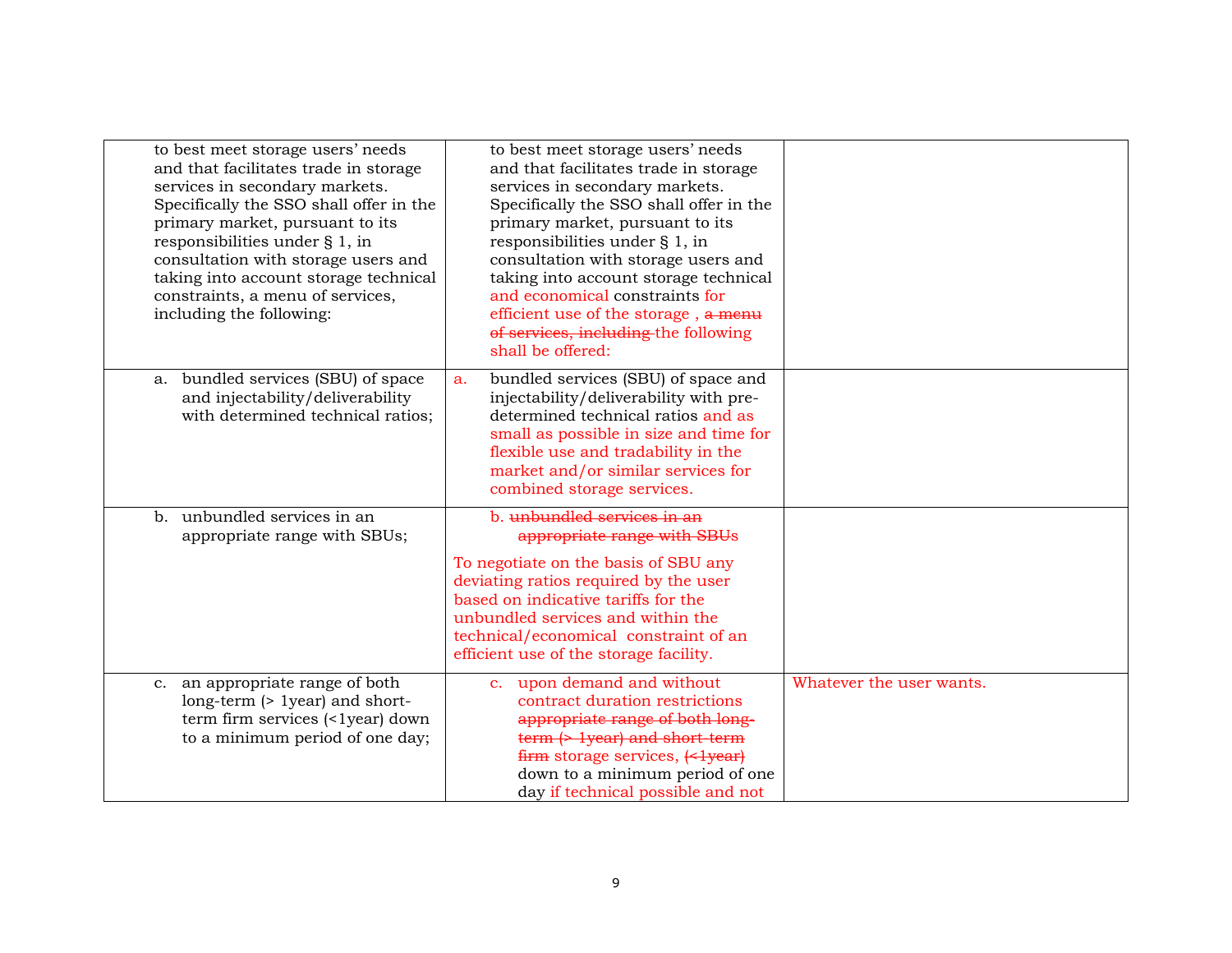|                                                                | hampering the efficient use of the<br>system;                                                                                                                                                                                                                                                                                                       |                                                                                                                                                                                                                                                                                                                                                                                                                                                                                                                                                                                                                                                                                                                                                                                                                                                                                                                                                                                                                                                                                                                                                                                                                                                                                                                                                                                                   |
|----------------------------------------------------------------|-----------------------------------------------------------------------------------------------------------------------------------------------------------------------------------------------------------------------------------------------------------------------------------------------------------------------------------------------------|---------------------------------------------------------------------------------------------------------------------------------------------------------------------------------------------------------------------------------------------------------------------------------------------------------------------------------------------------------------------------------------------------------------------------------------------------------------------------------------------------------------------------------------------------------------------------------------------------------------------------------------------------------------------------------------------------------------------------------------------------------------------------------------------------------------------------------------------------------------------------------------------------------------------------------------------------------------------------------------------------------------------------------------------------------------------------------------------------------------------------------------------------------------------------------------------------------------------------------------------------------------------------------------------------------------------------------------------------------------------------------------------------|
| d. short term interruptible storage<br>contracts and services. | short term-interruptible storage<br>$d-$<br>contracts and services. Storage<br>users shall be notified in advance of<br>the terms and conditions of<br>interruptible storage services<br>including its price, if fluctuating at<br>reasonable notice. Interruptible<br>services shall not modify any of the<br>rights of the firm capacity holders. | Hourly storage services are generally<br>provided to ensure flexibility to market<br>suppliers: flexibility use, for its nature, is<br>difficult to be planned, even on a short<br>term basis: consequently, existing firm<br>contracts should be granted for all the<br>paid services.<br>Therefore capacity re-allocation should be<br>preferentially left to voluntary offers by the<br>capacity owners on the secondary market<br>for the following reasons:<br>availability of paid withdrawal capacity<br>is necessary even within the gas day,<br>due to weather fluctuations during the<br>winter, for balancing purposes;<br>released capacity would imply<br>additional risk for shippers with firm<br>contracts and may not be justified; in<br>case the withdrawal capacity is booked<br>to fulfil public service obligations<br>(supply modulation for non eligible<br>market), capacity release managed by<br>the operator could create a<br>discriminatory cost regime with<br>possible effects on market dynamics;<br>when available working gas capacity is<br>seasonally injected by the shippers,<br>capacity with gas can not be available<br>on a UIOLI principle; but when most<br>gas is withdrawn, available space can<br>be used for 'counterflow injection'; this<br>should be managed by the SSOs with<br>additional services.<br>injection capacity during the summer |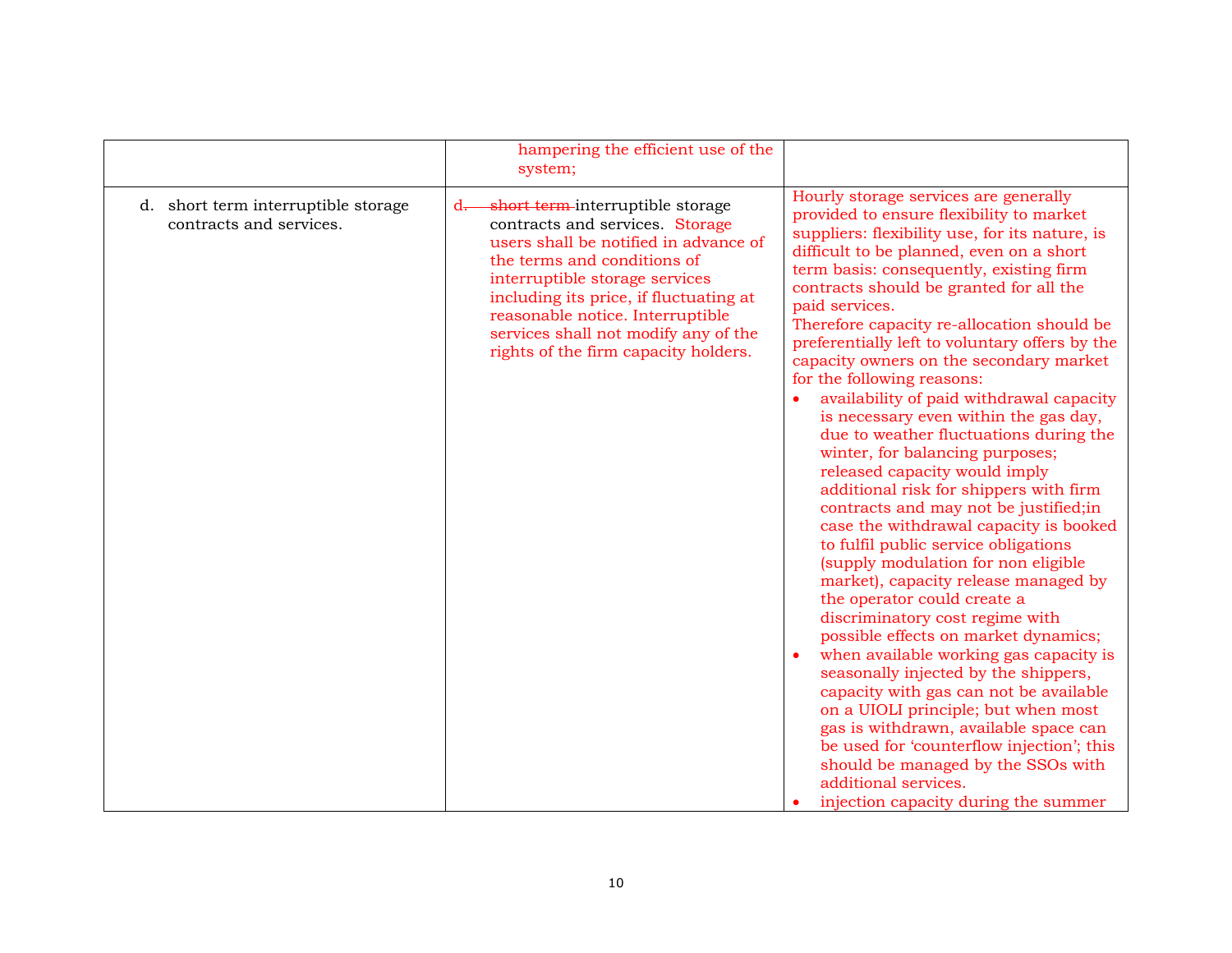|                                                                                                                                                                                                                                                                                                                                                                                                                                                                      |                                                                                                                                                                                                                                                                                                                                                                                                                                                          | is generally not such a relevant<br>problem to imply any 'use it or lose it'<br>clause.<br>Additional flexibility such as interruptible<br>storage services shall be offered where<br>possible <i>s</i> [given the above constraints in<br>the absence of a properly functioning<br>secondary market and where technically<br>possible, |
|----------------------------------------------------------------------------------------------------------------------------------------------------------------------------------------------------------------------------------------------------------------------------------------------------------------------------------------------------------------------------------------------------------------------------------------------------------------------|----------------------------------------------------------------------------------------------------------------------------------------------------------------------------------------------------------------------------------------------------------------------------------------------------------------------------------------------------------------------------------------------------------------------------------------------------------|-----------------------------------------------------------------------------------------------------------------------------------------------------------------------------------------------------------------------------------------------------------------------------------------------------------------------------------------|
| 3.4. When compatible with the balancing<br>regime of the interconnected gas<br>transportation system, the SSO shall<br>offer a service which includes an<br>obligation to allocate the gas which<br>has been nominated.                                                                                                                                                                                                                                              | 3.4. When compatible with the balancing<br>regime of the interconnected gas<br>transportation system, the SSO shall<br>offer a service which includes an<br>obligation to allocate the gas which<br>has been nominated.                                                                                                                                                                                                                                  | Further discussion may on this text<br>nonetheless be necessary, to reflect the<br>understanding that the gas allocated<br>should generally match storage users'<br>nominations.                                                                                                                                                        |
| 3.5. SSOs shall offer services that are<br>consistent with the use of the<br>interconnected gas transportation<br>systems.                                                                                                                                                                                                                                                                                                                                           | 3.5. SSOs shall offer services based on<br>the efficient use of the storage that<br>are compatible with the<br>interconnected transportation<br>system(s) at the interface.                                                                                                                                                                                                                                                                              |                                                                                                                                                                                                                                                                                                                                         |
| 3.6. Taking into account technical<br>constraints and if consistent with<br>PSOs obligations, the SSO shall offer<br>all services without restrictions on<br>the starting date and the actually<br>prevailing physical flow. With the<br>same constraints, injection and<br>withdrawal of gas should, in<br>principle, be possible at any time.<br>Limits on the required minimum size<br>of storage capacity rights shall be<br>justified on the basis of technical | 3.6. Taking into account technical<br>constraints, the efficient use and TPA<br>rules under the Directive<br>2003/55/EC, the SSO shall offer on<br>the primary market its storage<br>services without undue restrictions<br>on the starting date and the actually<br>prevailing physical flow. With the<br>same constraints, injection and<br>withdrawal of gas should, in<br>principle, be possible at any time.<br>Limits on the required minimum size | See possibility of pooling resolving this.                                                                                                                                                                                                                                                                                              |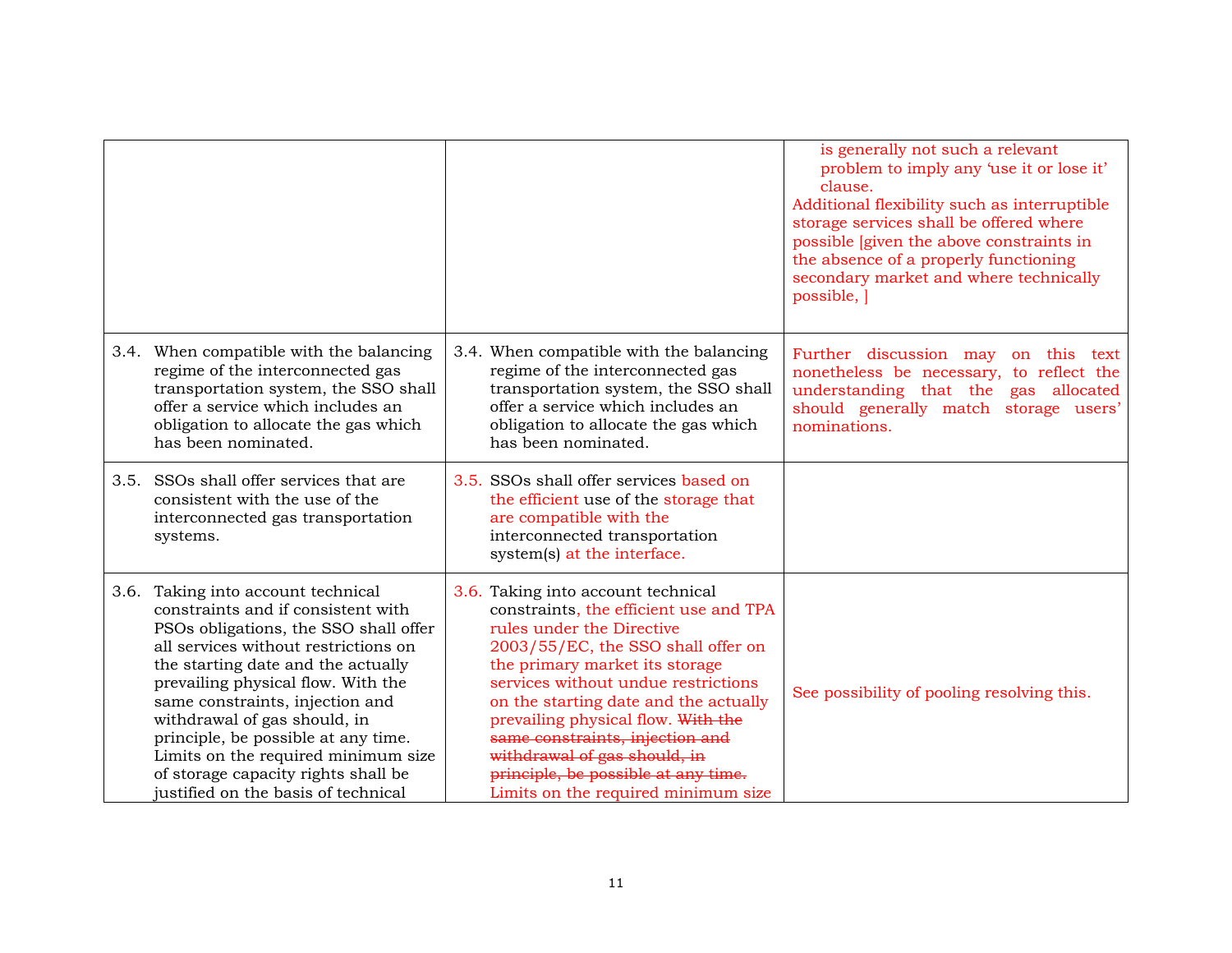| constraints and permit small<br>shippers to gain access to storage<br>services. Storage users should be<br>allowed to pool with each other with<br>a view to overcome potential<br>technical capacity thresholds.                                                                                                                                                                                                                                                                     | of storage capacity rights shall be<br>justified on the basis of technical<br>constraints to and permit small<br>shippers to gain access to storage<br>services. Storage users should be<br>allowed to pool with each other with<br>a view to adapt services to their<br>needs including the possibility to<br>allow netting of capacity rights.                                                                                                                                                                                                                                                                                 |                                                                                                                                                                                                                                                                                                                                                                                                                                                                                                                                                                                                                                      |
|---------------------------------------------------------------------------------------------------------------------------------------------------------------------------------------------------------------------------------------------------------------------------------------------------------------------------------------------------------------------------------------------------------------------------------------------------------------------------------------|----------------------------------------------------------------------------------------------------------------------------------------------------------------------------------------------------------------------------------------------------------------------------------------------------------------------------------------------------------------------------------------------------------------------------------------------------------------------------------------------------------------------------------------------------------------------------------------------------------------------------------|--------------------------------------------------------------------------------------------------------------------------------------------------------------------------------------------------------------------------------------------------------------------------------------------------------------------------------------------------------------------------------------------------------------------------------------------------------------------------------------------------------------------------------------------------------------------------------------------------------------------------------------|
| 3.7. The SSO should develop information<br>systems and electronic<br>communication to provide adequate<br>data to storage users and simplify<br>transactions (such as nominations,<br>capacity booking and transfer of<br>capacity rights between storage<br>users).                                                                                                                                                                                                                  | 3.7. The SSO should develop information<br>systems in consultation with the<br>users to provide transparency for<br>both the users and the SSO and to<br>simplify transactions (such as<br>nominations, capacity booking and<br>transfer of capacity rights between<br>storage users).                                                                                                                                                                                                                                                                                                                                           |                                                                                                                                                                                                                                                                                                                                                                                                                                                                                                                                                                                                                                      |
| 3.8. Deadline for the implementation of<br>such requirements is 1 April 2005; if<br>SSOs have problems in<br>implementing measures envisaged<br>under § 3, in particular with regard<br>to IT systems, they shall provide an<br>explanation to the national<br>regulatory authorities setting out the<br>problems in implementing this<br>deadline and present a concrete<br>action plan for their implementation,<br>taking into account, if applicable,<br>the size of the company. | 3.8. A realistic feasible deadline for the<br>implementation of such<br>requirements should be agreed after<br>consultation by the SSO with the<br>users on the specifications, taking<br>into account its cost and where<br>applicable the necessary regulatory<br>consultation process. Where SSO's<br>have problems in implementing<br>measures envisaged under § 3, in<br>particular, with regard-to IT systems,<br>they shall provide this an<br>explanation to the national<br>regulatory authorities and the users<br>setting out the problems in<br>implementing based on an action<br>plan their implementation, taking | As a user we would like to see rapid<br>implementation of these requirements and<br>tailored to our needs. The text provides a<br>process for any TSO that has problems<br>with the implementation date, but<br>stakeholders should encourage this to be<br>the exception rather than the rule.<br>Problems in implementing one specific<br>requirement should not unduly delay<br>implementation of other requirements.<br>Where a problem occurs, SSOs and users<br>should be encouraged to share experience<br>in implementation to help speed the<br>process up throughout the industry. This<br>could also have a cost benefit. |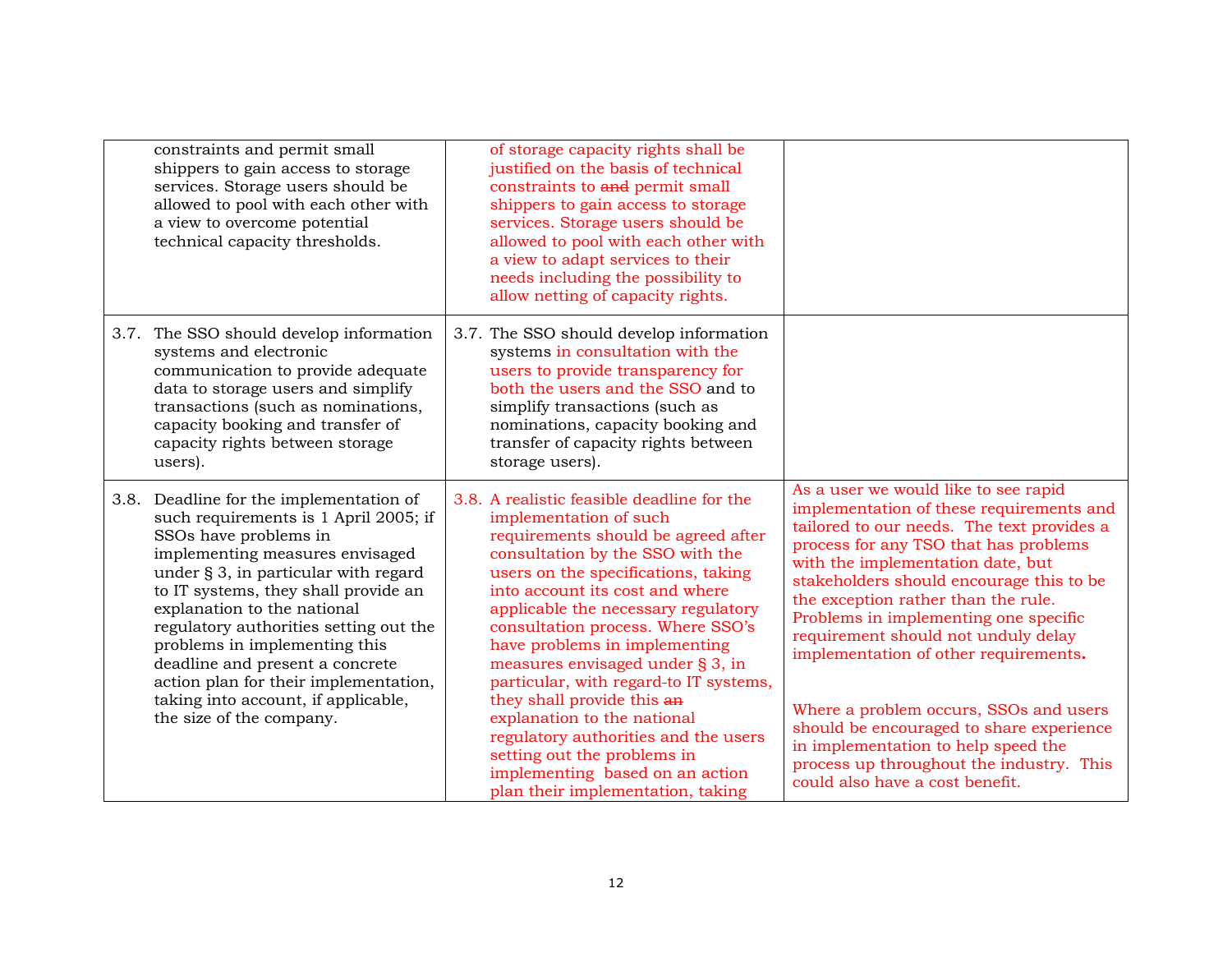|                                                                                                                                                                                                                                                                                                        | into account, if applicable, the size of<br>the company.                                                                                                                                                                                                                                               |                           |
|--------------------------------------------------------------------------------------------------------------------------------------------------------------------------------------------------------------------------------------------------------------------------------------------------------|--------------------------------------------------------------------------------------------------------------------------------------------------------------------------------------------------------------------------------------------------------------------------------------------------------|---------------------------|
| <b>Storage capacity allocation</b><br>4.<br>management and congestion<br>management                                                                                                                                                                                                                    | <b>Storage capacity allocation</b><br>4.<br>management and congestion<br>management                                                                                                                                                                                                                    |                           |
| Storage capacity allocation<br>4.1.<br>mechanism and congestion<br>management procedures shall:                                                                                                                                                                                                        | 4.1. Storage capacity allocation<br>mechanism and congestion<br>management procedures shall:                                                                                                                                                                                                           |                           |
| a. facilitate the development of<br>competition and liquid trading of<br>storage capacity and be<br>compatible with market<br>mechanisms including spot<br>markets and trading hubs while<br>being flexible and capable of<br>adapting to evolving market<br>circumstances and discourage<br>hoarding; | a. facilitate the development of<br>competition and liquid trading of<br>storage capacity and be<br>compatible with market<br>mechanisms including spot<br>markets and trading hubs while<br>being flexible and capable of<br>adapting to evolving market<br>circumstances and discourage<br>hoarding; |                           |
| take into account the integrity of<br>b <sub>1</sub><br>the storage system concerned as<br>well as security of supply where<br>relevant legal rules are<br>incumbent upon the SSO;                                                                                                                     | b. take into account the integrity of<br>the storage system concerned as<br>well as security of supply where<br>relevant legal rules are<br>incumbent upon the SSO;                                                                                                                                    |                           |
| c. not create undue barriers to<br>market entry and not prevent<br>market participants, including<br>new market entrants and<br>companies with a small market<br>share, from competing effectively;                                                                                                    | c. not create undue barriers to<br>market entry and not prevent<br>market participants, including<br>new market entrants and<br>companies with a small market<br>share, from competing effectively;                                                                                                    |                           |
| d. ensure the maximum availability<br>and efficient use under economic<br>and non discriminatory                                                                                                                                                                                                       | d. ensure the maximum available<br>storage capacity and efficient use<br>under economic and non                                                                                                                                                                                                        | In line with definition 1 |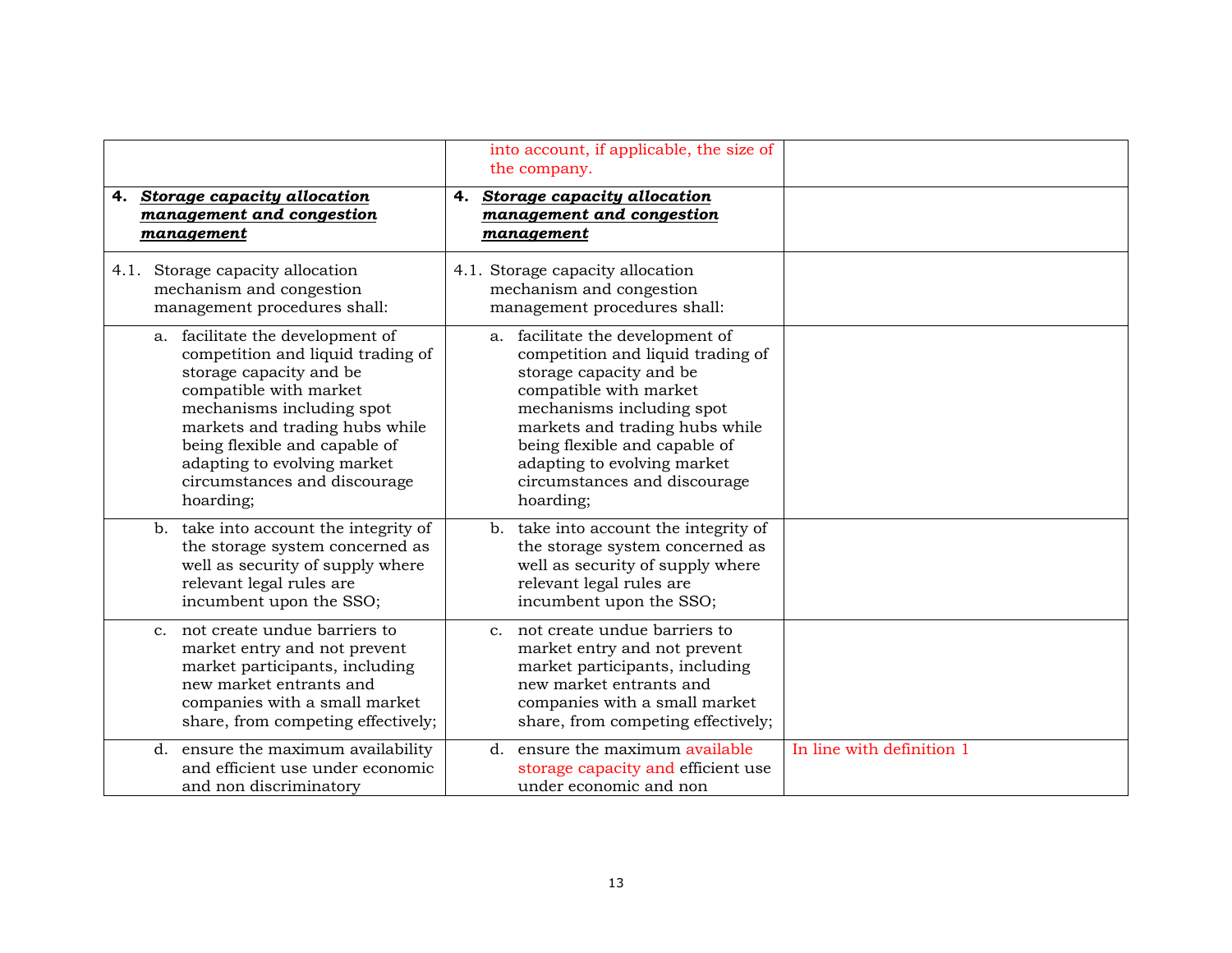| conditions of technical storage<br>capacity;                                                                                                                                                                                                                                                                                                                                                                                                                                                                                                                                                                                                   | discriminatory conditions of<br>technical storage capacity under<br>the conditions:                                                                                                                                                                                                                                                                                                                                                                                                                                                                                                                                                              |  |
|------------------------------------------------------------------------------------------------------------------------------------------------------------------------------------------------------------------------------------------------------------------------------------------------------------------------------------------------------------------------------------------------------------------------------------------------------------------------------------------------------------------------------------------------------------------------------------------------------------------------------------------------|--------------------------------------------------------------------------------------------------------------------------------------------------------------------------------------------------------------------------------------------------------------------------------------------------------------------------------------------------------------------------------------------------------------------------------------------------------------------------------------------------------------------------------------------------------------------------------------------------------------------------------------------------|--|
| e. generate the right signals for<br>investment in new<br>infrastructures;                                                                                                                                                                                                                                                                                                                                                                                                                                                                                                                                                                     | generate the right signals for<br>e.<br>investment in new storages and<br>its interconnection with the<br>transportation system<br>infrastructures;                                                                                                                                                                                                                                                                                                                                                                                                                                                                                              |  |
| be subject to consultation with<br>f.<br>storage users.                                                                                                                                                                                                                                                                                                                                                                                                                                                                                                                                                                                        | be subject to consultation with<br>f.<br>storage users.                                                                                                                                                                                                                                                                                                                                                                                                                                                                                                                                                                                          |  |
|                                                                                                                                                                                                                                                                                                                                                                                                                                                                                                                                                                                                                                                | 4.2 Services offered by the SSO shall be<br>firm up to the available capacity and<br>not affected by interruptible services.                                                                                                                                                                                                                                                                                                                                                                                                                                                                                                                     |  |
| 4.2. In case of physical congestion, non<br>discriminatory, market-based<br>solutions shall be applied by the<br>SSO or by the national regulatory<br>authorities, where appropriate. Also,<br>the SSO or the national regulatory<br>authorities shall appropriately<br>balance the portion of storage<br>capacity contracted under multi-<br>annual long-term contracts and<br>short term contracts, with the aim of<br>promoting effective competition.<br>Alternative allocation procedures<br>such as pro-rata mechanisms may<br>be considered if they ensure<br>equivalence in terms of non-<br>discriminatory and competitive<br>access. | 4.2. In case of physical congestion due to<br>Force Majeur, pre-agreed non<br>discriminatory capacity allocation<br>procedures shall be applied by the<br>SSO and/or by the national<br>authorities, where appropriate. For<br>congestion and thereby non<br>compliance by the SSO with the<br>terms and conditions for firm<br>capacity right, the SSO will be held<br>liable for consequential damage<br>based on market-based exposures<br>Alternative allocation procedures<br>such as pro-rata mechanisms may<br>be considered if they ensure in this<br>situation equivalence in terms of<br>non-discriminatory and competitive<br>access. |  |
| 4.3. The SSO shall actively endeavour to                                                                                                                                                                                                                                                                                                                                                                                                                                                                                                                                                                                                       | 4.3. The SSO shall actively endeavour to                                                                                                                                                                                                                                                                                                                                                                                                                                                                                                                                                                                                         |  |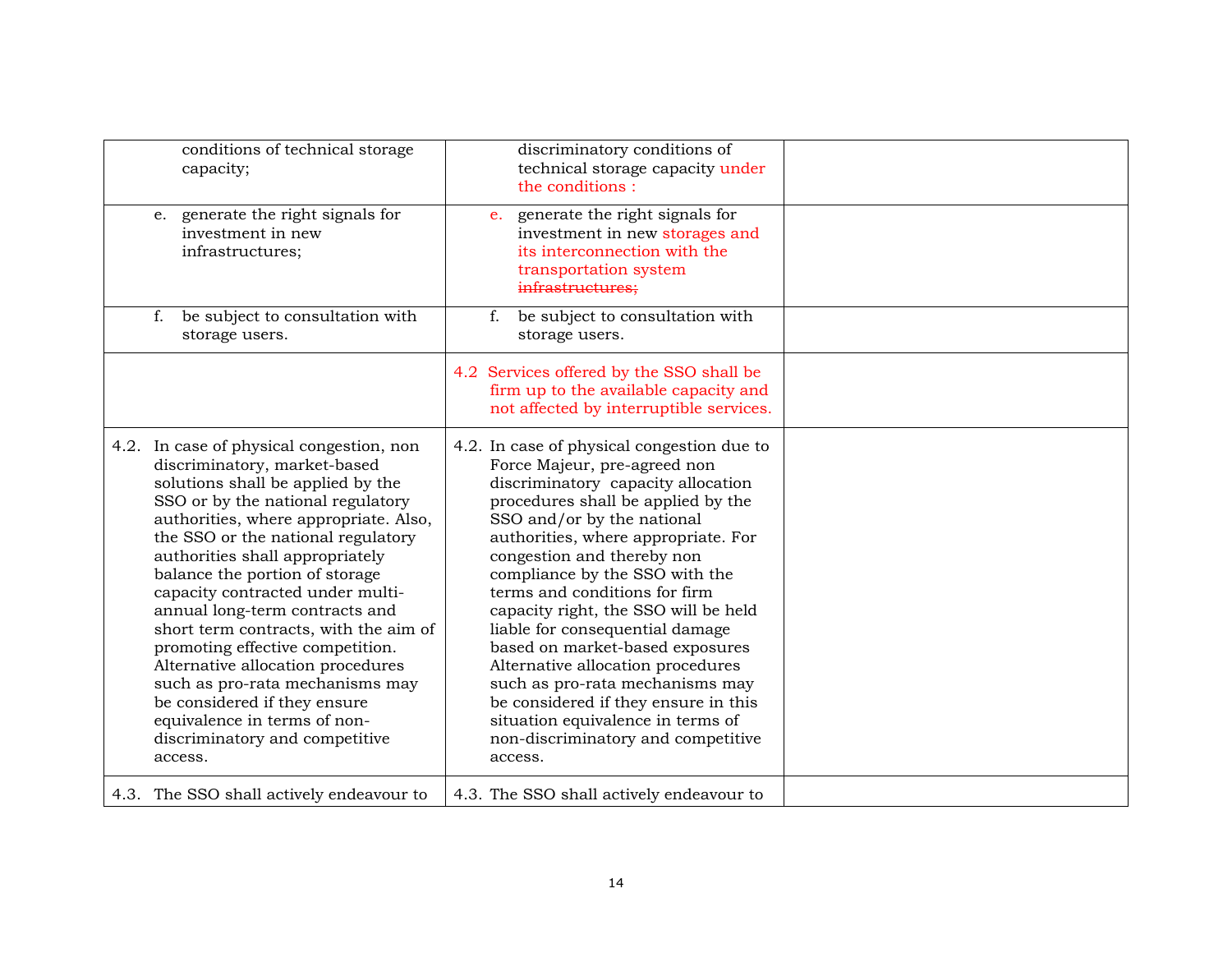|    | discourage hoarding and facilitate<br>re-utilisation and trade of storage<br>capacity by all reasonable means,<br>including at least the offer on<br>interruptible basis of all unused<br>capacity (e.g. day-ahead release of<br>non-nominated injectability and<br>deliverability).                                                                                                                                                                    | discourage hoarding and facilitate re-<br>utilisation and trade of storage<br>capacity by all reasonable means,<br>including at least the offer on<br>interruptible basis of all unused<br>capacity (e.g. day-ahead release of<br>non-nominated injectability and<br>deliverability). | However, there has to be a common<br>understanding<br>definition<br>on<br>the<br>of<br>"unused"                                                                                                                                                     |
|----|---------------------------------------------------------------------------------------------------------------------------------------------------------------------------------------------------------------------------------------------------------------------------------------------------------------------------------------------------------------------------------------------------------------------------------------------------------|---------------------------------------------------------------------------------------------------------------------------------------------------------------------------------------------------------------------------------------------------------------------------------------|-----------------------------------------------------------------------------------------------------------------------------------------------------------------------------------------------------------------------------------------------------|
|    | 4.4. If, in spite of the measures aimed at<br>preventing any commercial<br>incentives to hoard capacity, namely<br>secondary market and interruptible<br>storage services, capacity contracted<br>under existing storage contracts<br>remains unused and significant and<br>prolonged contractual congestion<br>occurs, the national regulatory<br>authorities shall require the SSO to<br>introduce additional mechanisms to<br>free up this capacity. | 4.4. DELETE                                                                                                                                                                                                                                                                           | Competition law to be applied with serious<br>consequences (penalties of up to 10% turn<br>over) No longer the competence of the<br>regulatory authority unless the<br>competition authority is given a mandate<br>on the basis of competition law? |
|    |                                                                                                                                                                                                                                                                                                                                                                                                                                                         | 4.5 Information on any reduction or<br>increase of capacity (firm or interruptible)<br>must be provided to users as much in<br>advance as possible on a non-<br>discriminatory basis.                                                                                                 |                                                                                                                                                                                                                                                     |
| 5. | <b>Confidentiality requirements</b>                                                                                                                                                                                                                                                                                                                                                                                                                     | 5.<br>Confidentiality requirements                                                                                                                                                                                                                                                    |                                                                                                                                                                                                                                                     |
|    | 5.1. The SSO shall meet the<br>confidentiality provisions of Article<br>10 of the Gas Directive, by<br>guaranteeing that:                                                                                                                                                                                                                                                                                                                               | 5.1. The SSO shall meet the<br>confidentiality provisions of Article<br>10 of the Gas Directive, by<br>guaranteeing that:                                                                                                                                                             |                                                                                                                                                                                                                                                     |
|    | a. commercially sensitive<br>information from storage users'                                                                                                                                                                                                                                                                                                                                                                                            | a. commercially sensitive<br>information from storage users'                                                                                                                                                                                                                          | This level of detail is needed because users<br>need to have complete confidence in the                                                                                                                                                             |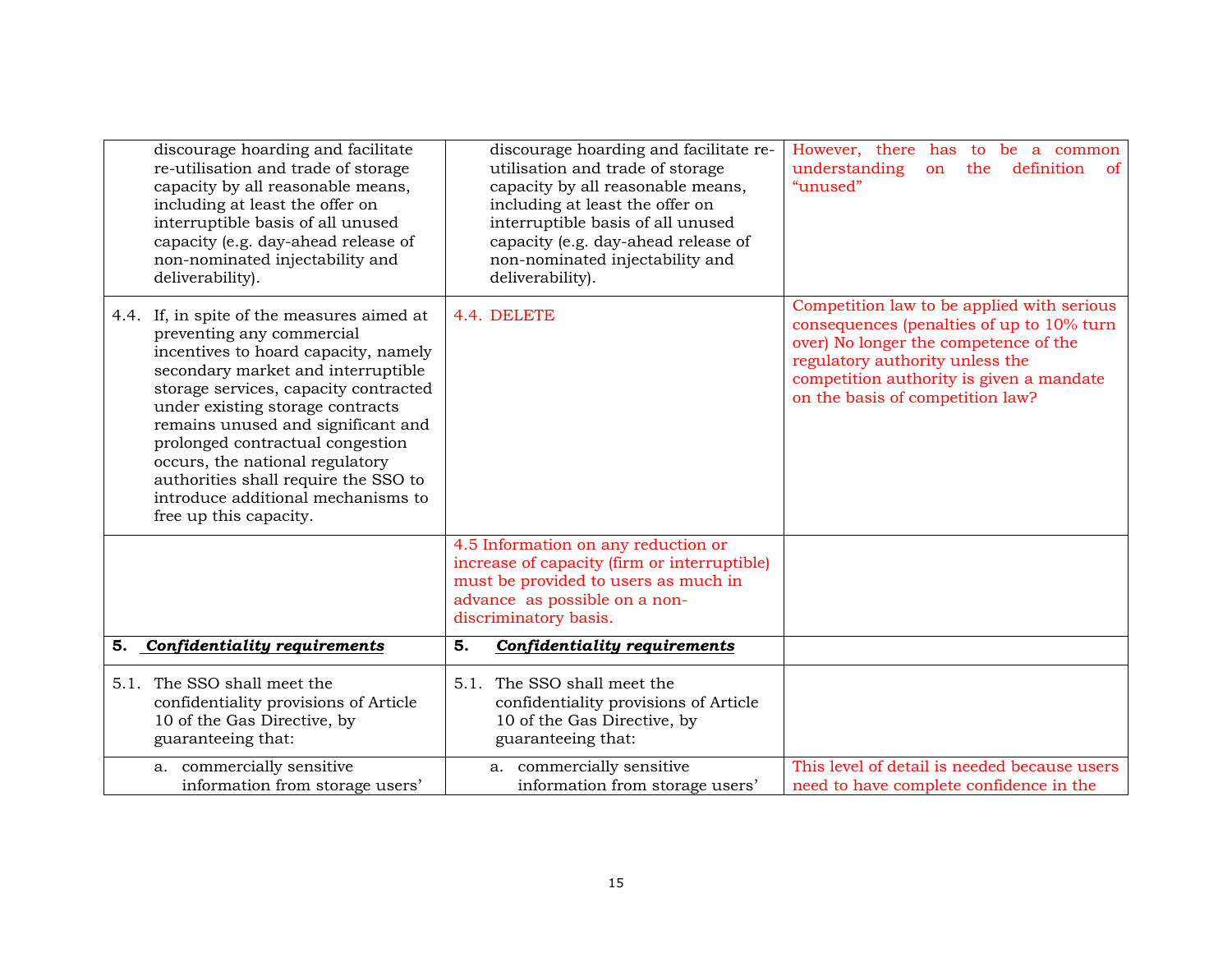| account remains confidential.<br>Any information available to the<br>SSO concerning its storage and<br>processing business shall not be<br>passed to other possible parts of<br>the company in advance of being<br>provided to all market<br>participants; staff working for<br>the affiliate business if any (e.g.<br>supply) should have no access to<br>information which could be<br>commercially advantageous,<br>such as details on actual or<br>potential storage users, and is<br>not made available to all market<br>parties. The arrangements to<br>implement this requirement<br>should include a code of conduct<br>for staff/compliance programme,<br>supervised by a Compliance<br>Officer; | account remains confidential.<br>Any information available to the<br>SSO concerning its storage and<br>processing business shall not be<br>passed to other possible parts of<br>the company in advance of being<br>provided to all market<br>participants including TSO's that<br>have to acquire their storage with<br>market based instruments. Staff<br>working for the affiliated<br>businesses if any (e.g. supply)<br>should have no access to<br>information which could be<br>commercially advantageous, such<br>as details on actual or potential<br>storage users, and is not made<br>available to all market parties.<br>The arrangements to implement<br>this requirement should include<br>a code of conduct for<br>staff/compliance programme,<br>supervised by a Compliance<br>Officer: | robustness of the confidentiality<br>provisions.                                                                                            |
|-----------------------------------------------------------------------------------------------------------------------------------------------------------------------------------------------------------------------------------------------------------------------------------------------------------------------------------------------------------------------------------------------------------------------------------------------------------------------------------------------------------------------------------------------------------------------------------------------------------------------------------------------------------------------------------------------------------|--------------------------------------------------------------------------------------------------------------------------------------------------------------------------------------------------------------------------------------------------------------------------------------------------------------------------------------------------------------------------------------------------------------------------------------------------------------------------------------------------------------------------------------------------------------------------------------------------------------------------------------------------------------------------------------------------------------------------------------------------------------------------------------------------------|---------------------------------------------------------------------------------------------------------------------------------------------|
| b. in case of an integrated company<br>operating supply and/or<br>production and storage business<br>or when there are no separate<br>database systems, specific<br>confidentiality duties must be<br>clearly defined; the relevant<br>national regulatory authorities<br>shall at least require sufficient<br>evidence from companies<br>concerned so as to prove an<br>effective establishment of                                                                                                                                                                                                                                                                                                       | in case of an integrated company<br>$b_{\cdot}$<br>operating supply, transmission,<br>distribution and/or production<br>and storage business or when<br>there are no separate database<br>systems, specific confidentiality<br>duties must be clearly defined;<br>the relevant national regulatory<br>authorities shall at least require<br>sufficient evidence from<br>companies concerned so as to<br>prove an effective establishment                                                                                                                                                                                                                                                                                                                                                               | This level of detail is needed because users<br>need to have complete confidence in the<br>robustness of the confidentiality<br>provisions. |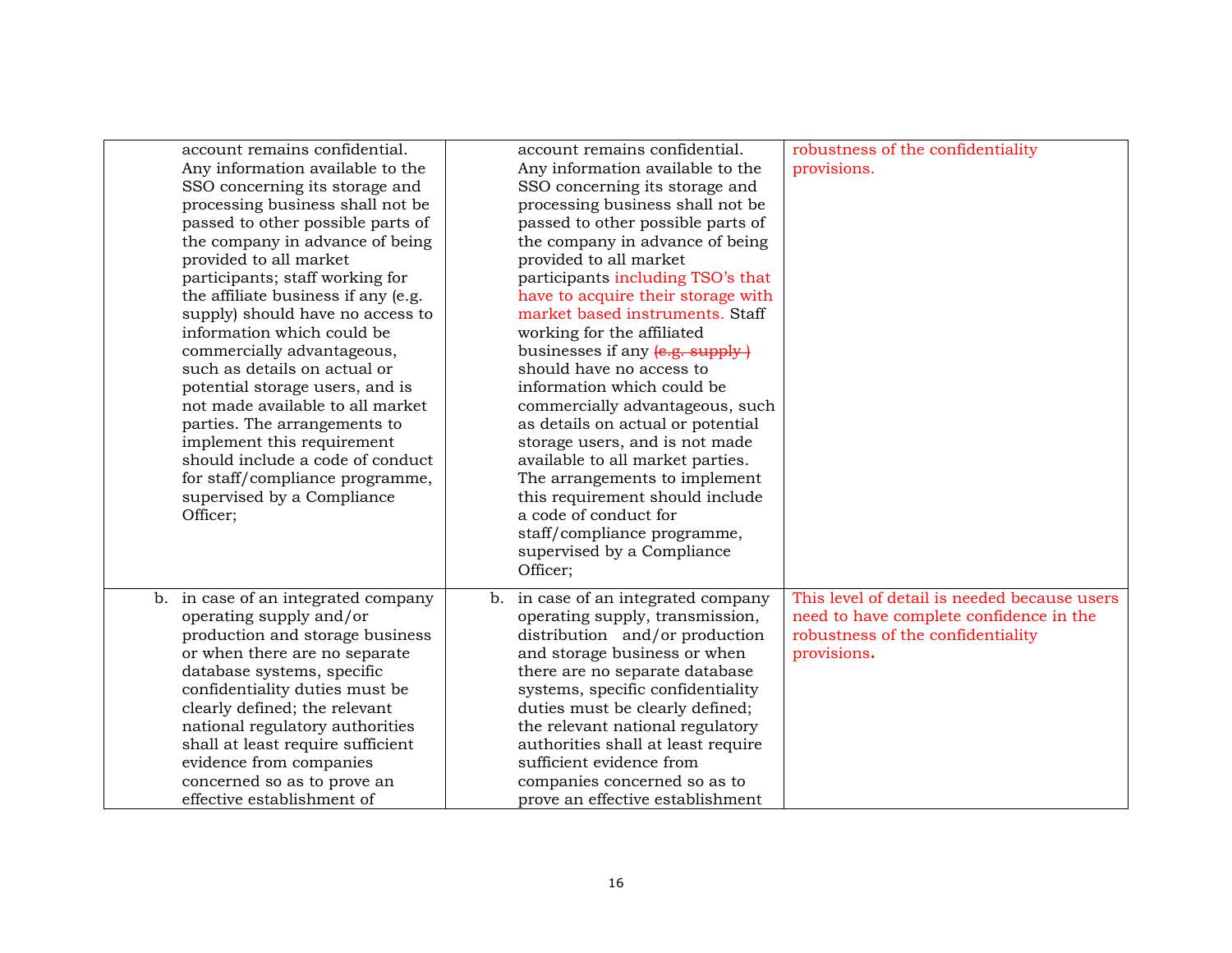|    | Chinese walls between the SSO<br>and the supply and/or<br>production branch of the<br>vertically integrated companies.<br>The arrangements to implement<br>this requirement should include<br>a code of conduct for<br>staff/compliance programme,<br>supervised by a Compliance<br>Officer, which should embody<br>the principles behind the<br>Chinese walls concept. Cost<br>effective solutions should be<br>implemented to ensure that the<br>SSO and the supply business are<br>not located in the same place.<br>Preferably, the SSO and the<br>supply business should be<br>located in separate buildings,<br>provided such a measure is<br>proportionate given the size of<br>the activity concerned. |      | of Chinese walls between the SSO<br>and the supply, transport<br>and/or production branch of the<br>vertically integrated companies.<br>The arrangements to implement<br>this requirement should include<br>a code of conduct for<br>staff/compliance programme,<br>supervised by a Compliance<br>Officer, which should embody the<br>principles behind the Chinese<br>walls concept. Cost effective<br>solutions should be implemented<br>to ensure that the SSO and the<br>supply business are not located<br>in the same place. Preferably, the<br>SSO and the supply business<br>should be located in separate<br>buildings, provided such a<br>measure is proportionate given<br>the size of the activity concerned. |                                                                                                                                                                                                                                                                                                             |
|----|----------------------------------------------------------------------------------------------------------------------------------------------------------------------------------------------------------------------------------------------------------------------------------------------------------------------------------------------------------------------------------------------------------------------------------------------------------------------------------------------------------------------------------------------------------------------------------------------------------------------------------------------------------------------------------------------------------------|------|---------------------------------------------------------------------------------------------------------------------------------------------------------------------------------------------------------------------------------------------------------------------------------------------------------------------------------------------------------------------------------------------------------------------------------------------------------------------------------------------------------------------------------------------------------------------------------------------------------------------------------------------------------------------------------------------------------------------------|-------------------------------------------------------------------------------------------------------------------------------------------------------------------------------------------------------------------------------------------------------------------------------------------------------------|
| 6. | <b>Transparency requirements</b>                                                                                                                                                                                                                                                                                                                                                                                                                                                                                                                                                                                                                                                                               | 6.   | <b>Transparency requirements</b>                                                                                                                                                                                                                                                                                                                                                                                                                                                                                                                                                                                                                                                                                          | It is not in the users interest that<br>individual information on their storage use<br>is transparent in the market. It is in their<br>interest to know what capacity is available<br>for the market.<br>(Most members of ESUG wants to limit<br>transparency to a situation with three or<br>fewer users.) |
|    | 6.1. SSOs should implement user-<br>friendly systems to publish the<br>information needed by storage users<br>in a timely manner in the national                                                                                                                                                                                                                                                                                                                                                                                                                                                                                                                                                               | 6.1. | SSOs should implement user-<br>friendly systems to publish the<br>information needed by storage users<br>in a timely manner in the national                                                                                                                                                                                                                                                                                                                                                                                                                                                                                                                                                                               |                                                                                                                                                                                                                                                                                                             |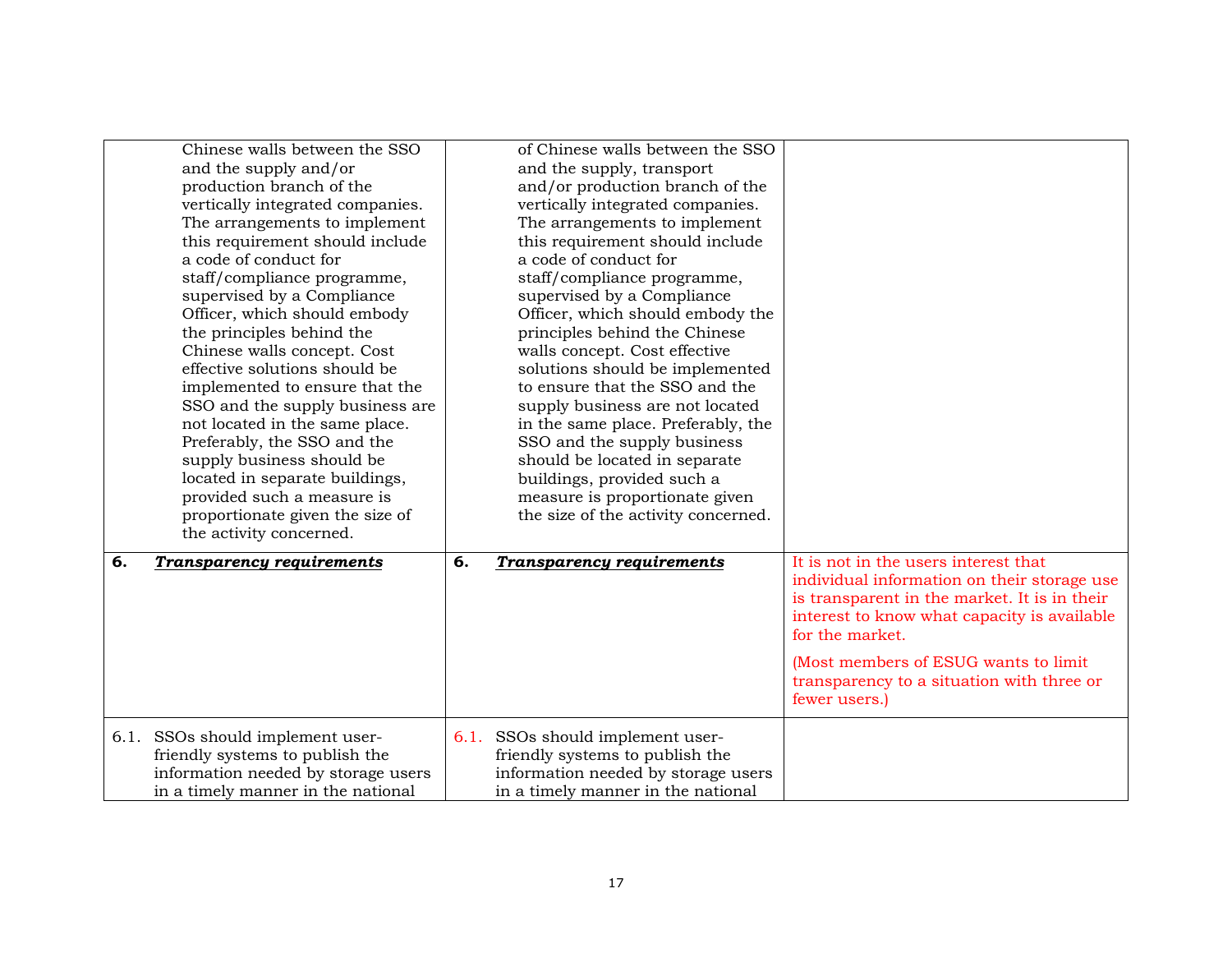| language and in English on the<br>Internet. Information should be<br>provided on a real time basis, if<br>required by storage users.<br>Information shall be disclosed in a<br>meaningful, quantitatively clear and<br>easily accessible way and on a non-<br>discriminatory basis.                                                                                                                                                                                                                                                                                                                                                                                                                                         |      | language and in English on the<br>Internet. Information should be<br>provided on a real time-regular and<br>cost efficient basis in consultation<br>with if required by storage users.<br>Information shall be disclosed in a<br>meaningful, quantitatively clear and<br>easily accessible way and on a non-<br>discriminatory basis.                                                                                                                                                                                                                                                                                                                                                                                  |  |
|-----------------------------------------------------------------------------------------------------------------------------------------------------------------------------------------------------------------------------------------------------------------------------------------------------------------------------------------------------------------------------------------------------------------------------------------------------------------------------------------------------------------------------------------------------------------------------------------------------------------------------------------------------------------------------------------------------------------------------|------|------------------------------------------------------------------------------------------------------------------------------------------------------------------------------------------------------------------------------------------------------------------------------------------------------------------------------------------------------------------------------------------------------------------------------------------------------------------------------------------------------------------------------------------------------------------------------------------------------------------------------------------------------------------------------------------------------------------------|--|
| 6.2. Information relating specifically to a<br>storage user's account must be kept<br>confidential. Non confidential<br>information must be provided<br>promptly and on the same time scale<br>as to all users on a non<br>discriminatory basis. Where a SSO<br>considers that it is not entitled for<br>confidentiality reasons to make<br>public all the data required, it shall<br>provide clear evidence to the<br>national regulatory authorities and<br>seek its authorization to limit<br>publication. The relevant national<br>authorities shall grant or refuse the<br>authorization on a case by case<br>basis and publish the substantiated<br>reasons. This assessment should be<br>renewed on a regular basis. | 6.2. | Information relating specifically to a<br>storage user's account must be kept<br>confidential. Non confidential<br>information must be provided<br>promptly and on the same time<br>scale as to all users on a non<br>discriminatory basis. Where a SSO<br>considers that it is not entitled for<br>confidentiality reasons to make<br>public all the data required, it shall<br>provide clear evidence to the<br>national regulatory authorities and<br>seek its authorization to limit<br>publication. The relevant national<br>authorities shall grant or refuse the<br>authorization on a case by case<br>basis and publish the substantiated<br>reasons. This assessment should be<br>renewed on a regular basis. |  |
| 6.3. The SSO shall submit for approval to<br>the national regulatory authorities<br>any request not to publish specific<br>data (e.g. for reasons of costs or to<br>avoid any potential market abuse).<br>The relevant national authorities                                                                                                                                                                                                                                                                                                                                                                                                                                                                                 | 6.3. | The SSO shall submit for approval<br>to the national regulatory<br>authorities any substantiated<br>request and in case of a dispute, the<br>reasons why not to publish specific<br>data (e.g. for reasons of costs or to                                                                                                                                                                                                                                                                                                                                                                                                                                                                                              |  |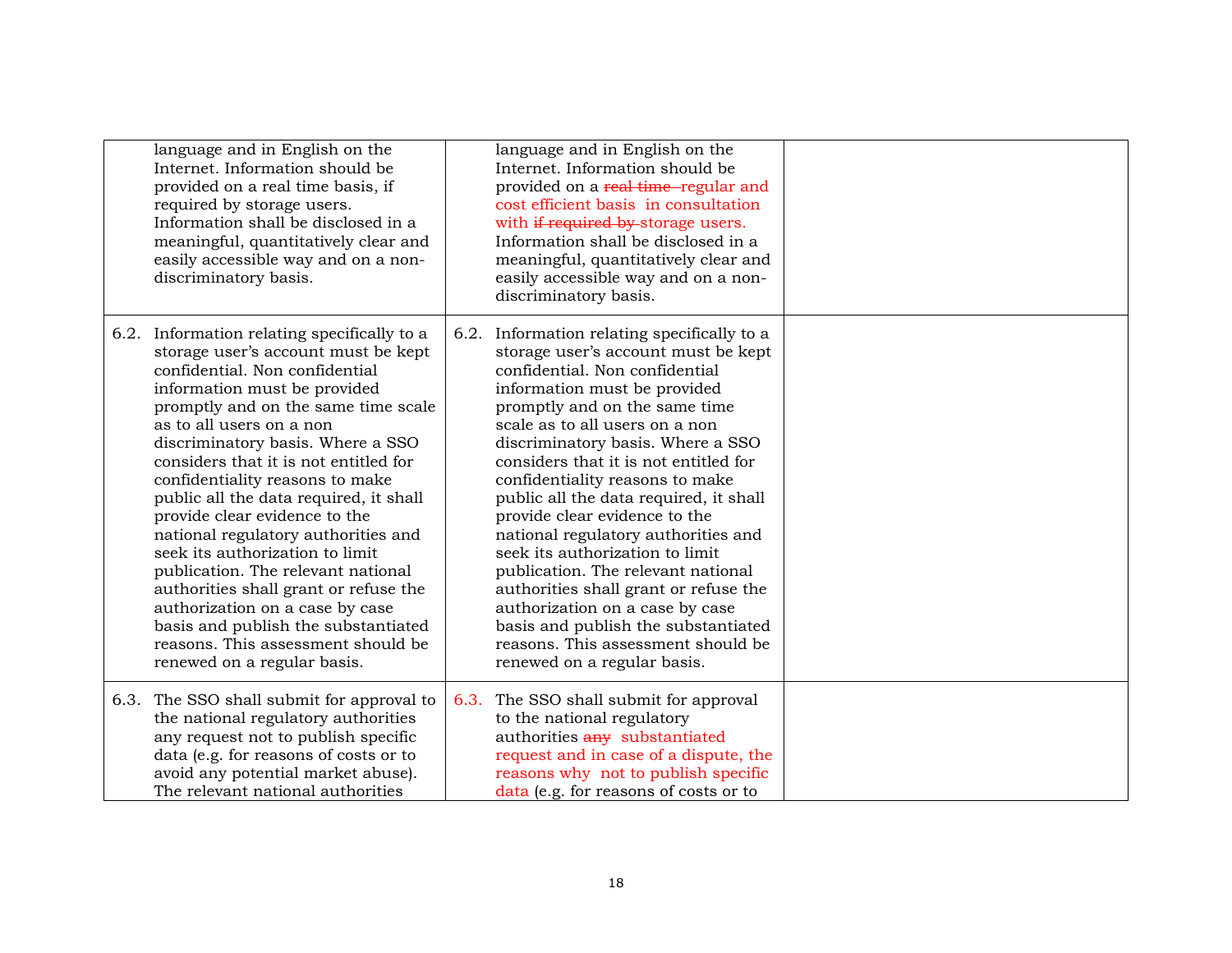| shall grant or refuse the<br>authorization on a case by case<br>basis and publish the substantiated<br>reasons.                                                                                                                                                                                                                                                                                                                                                                                                              | avoid any potential market abuse).<br>The relevant national authorities<br>shall grant or refuse the<br>authorization on a case by case<br>basis and publish the substantiated<br>reasons.                                                                                                                                                                                                                                                                                                                                      |  |
|------------------------------------------------------------------------------------------------------------------------------------------------------------------------------------------------------------------------------------------------------------------------------------------------------------------------------------------------------------------------------------------------------------------------------------------------------------------------------------------------------------------------------|---------------------------------------------------------------------------------------------------------------------------------------------------------------------------------------------------------------------------------------------------------------------------------------------------------------------------------------------------------------------------------------------------------------------------------------------------------------------------------------------------------------------------------|--|
| 6.4. The following commercial terms<br>should be published with online<br>information system:                                                                                                                                                                                                                                                                                                                                                                                                                                | 6.4. The following commercial terms<br>should be published with online via<br>the internet-information system:                                                                                                                                                                                                                                                                                                                                                                                                                  |  |
| a. in rTPA, the tariffs for each<br>service offered shall be published<br>ex ante with the derivation<br>criteria attached (i.e. the<br>underlying technical and<br>economic reasons for<br>establishing them). In nTPA, the<br>main commercial conditions<br>including the prices for core<br>standard services must be<br>published and updated whenever<br>the SSO changes them; prices<br>and underlying criteria should be<br>made available to the national<br>regulatory authorities at least in<br>case of disputes; | a. in rTPA, the tariffs for each<br>service offered shall be<br>published ex ante with the<br>criteria attached (i.e. the<br>underlying technical and<br>economic reasons for<br>establishing them). In nTPA, the<br>main commercial conditions<br>including the indicative prices<br>for core standard services must<br>be published and updated<br>whenever the SSO changes<br>them; prices and underlying<br>criteria should be made available<br>to the national regulatory<br>authorities at least in case of<br>disputes; |  |
| services offered, the storage code<br>b.<br>(if applicable) and/or the main<br>standard conditions for each<br>service outlining the rights and<br>responsibilities for all users<br>including flexibility tolerances<br>(e.g. counter flows during<br>injection or withdrawal) and the                                                                                                                                                                                                                                      | services offered, the storage code<br>b.<br>(if applicable) and/or the main<br>standard conditions for each<br>service outlining the rights and<br>responsibilities for all users<br>including flexibility tolerances<br>(e.g. counter flows during<br>injection or withdrawal) and the                                                                                                                                                                                                                                         |  |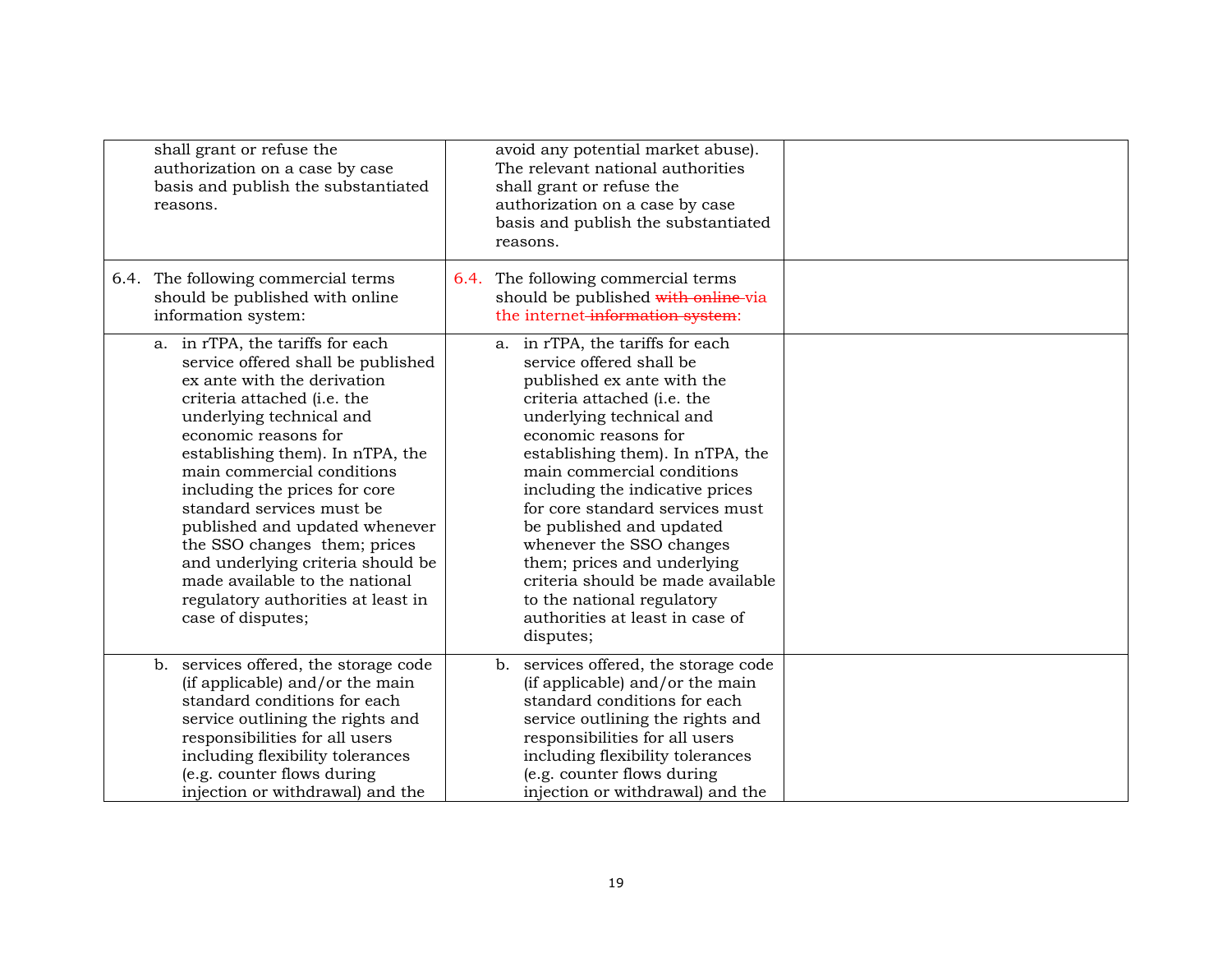|     |             | rules of transfer storage capacity<br>in case of final customer<br>switching;                                                                                                                                                                                                                                |                | rules of transfer storage capacity<br>in case of final customer<br>switching;                                                                                                                                                                                                                                                                                                                                                                                      |                                                                     |
|-----|-------------|--------------------------------------------------------------------------------------------------------------------------------------------------------------------------------------------------------------------------------------------------------------------------------------------------------------|----------------|--------------------------------------------------------------------------------------------------------------------------------------------------------------------------------------------------------------------------------------------------------------------------------------------------------------------------------------------------------------------------------------------------------------------------------------------------------------------|---------------------------------------------------------------------|
|     | $c_{\cdot}$ | method of determining available<br>storage capacity and the<br>operational parameters including<br>transparency on the rules of<br>ownership and use of working<br>gas;                                                                                                                                      | C <sub>1</sub> | method of determining available<br>storage capacity and the<br>operational parameters<br>including transparency on the<br>rules of ownership and use of<br>working gas;                                                                                                                                                                                                                                                                                            |                                                                     |
|     |             | d. storage capacity allocation,<br>congestion management and<br>anti-hoarding and re-utilization<br>provisions, including auctions<br>terms where applicable and rules<br>applicable for storage capacity<br>trade on the secondary market<br>vis-à-vis the SSO;                                             |                | d. storage capacity allocation,<br>congestion management and<br>anti-hoarding and re-utilization<br>provisions, including auctions<br>terms where applicable and<br>rules applicable for storage<br>capacity trade on the secondary<br>market vis-à-vis the SSO;                                                                                                                                                                                                   |                                                                     |
|     |             | e. the rules and the charges<br>applicable to storage penalties<br>due by storage users and<br>compensation payments by the<br>SSO to storage users.                                                                                                                                                         |                | e. the rules and the charges<br>applicable to storage penalties<br>due by storage users and<br>compensation payments by the<br>SSO to storage users.                                                                                                                                                                                                                                                                                                               |                                                                     |
| 6.5 |             | The following operational<br>information shall be published with<br>online information system (in energy<br>units, according to interoperability<br>criteria) to provide system users with<br>sufficient and timely information in<br>order to gain effective and efficient<br>access to storage facilities: |                | 6.5 The following Operational<br>information shall should be<br>published with online information<br>system - via the internet-(in energy<br>units, according to interoperability<br>criteria) to provide system users with<br>sufficient and timely information in<br>order to gain effective and efficient<br>access to storage facilities based on<br>consultation with the main storage<br>system user representatives.<br>Information could be for commercial | Some ESUG members consider regional<br>information is insufficient. |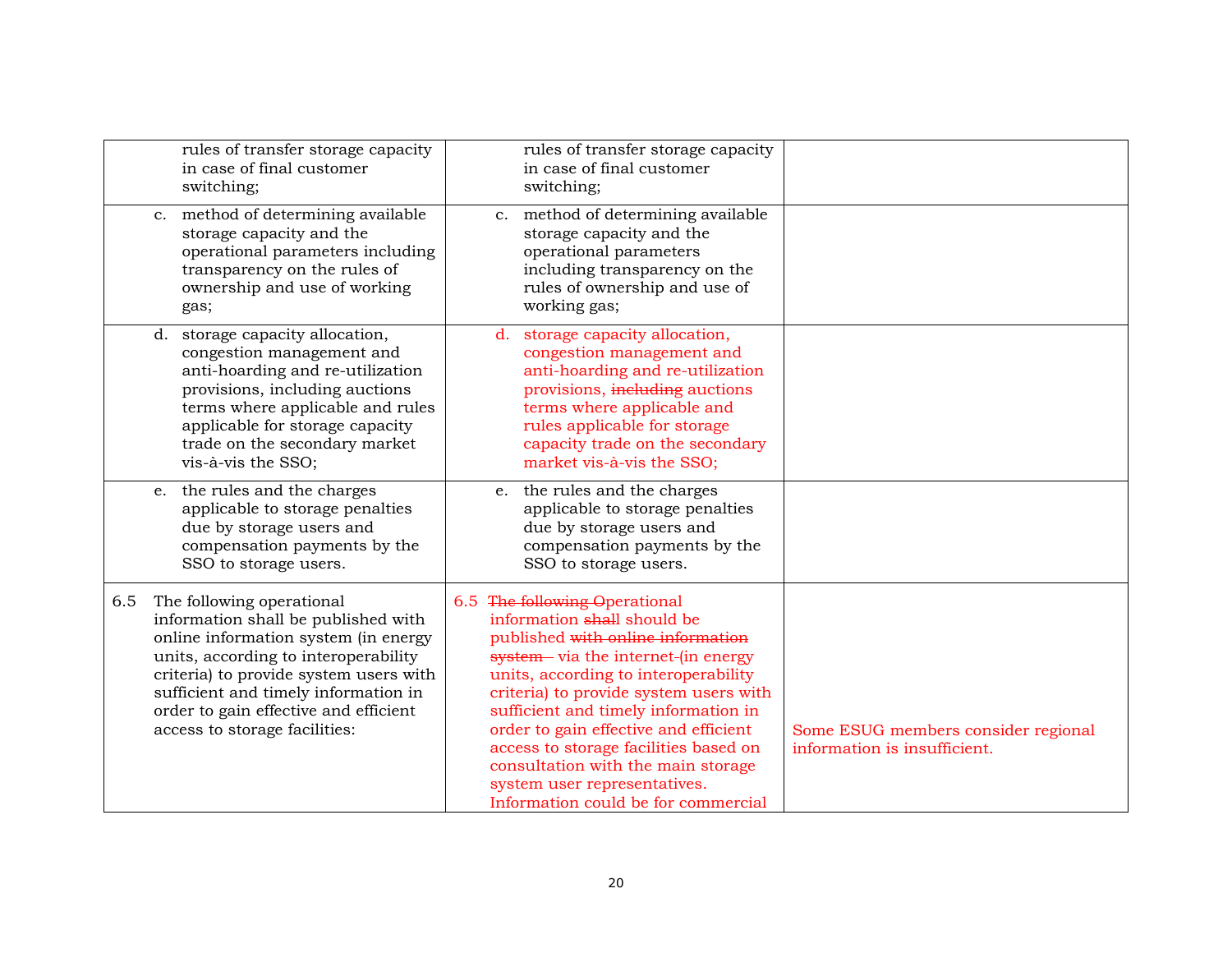|                                                                                                                                                                                                                                                 | confidentiality reasons on at least an<br>aggregated regional level. This may<br>include;                                                                                                                                                       |                                                        |
|-------------------------------------------------------------------------------------------------------------------------------------------------------------------------------------------------------------------------------------------------|-------------------------------------------------------------------------------------------------------------------------------------------------------------------------------------------------------------------------------------------------|--------------------------------------------------------|
| a. storage level, including working<br>gas, technical, booked and<br>available storage capacity (firm<br>and interruptible where<br>applicable);                                                                                                | storage levels, including working<br>a.<br>gas, technical, booked and<br>available storage capacity (firm<br>and interruptible where<br>applicable);                                                                                            |                                                        |
| daily aggregated inflow and<br>b.<br>outflows and historical<br>utilization rates;                                                                                                                                                              | b. daily aggregated inflow and<br>outflows and historical<br>utilization rates;                                                                                                                                                                 |                                                        |
|                                                                                                                                                                                                                                                 | delivery and redelivery quality<br>÷<br>specifications;                                                                                                                                                                                         |                                                        |
| c. user-friendly instruments for<br>calculating charges for a specific<br>service (e.g. tariff calculator) and<br>for verifying online the level of<br>available capacity, including net<br>and available firm and<br>interruptible capacities; | c. user-friendly instruments for<br>calculating charges for a specific<br>service (e.g. tariff calculator) and<br>for verifying online the level of<br>available capacity, including net<br>and available firm and<br>interruptible capacities; |                                                        |
| d. maps indicating the location of<br>their storage facilities and the<br>connecting points of the storage<br>facilities to the relevant network;                                                                                               | d. maps indicating the location of<br>their storage facilities and the<br>connecting points of the storage<br>facilities to the relevant network;                                                                                               |                                                        |
| the rules (if any) of transfer of<br>e.<br>storage capacity and injection<br>and withdrawal capacity in case<br>of customer switch.                                                                                                             | The rules (if any) of transfer of<br>$e_{\cdot}$<br>storage capacity, injection and<br>withdrawal rights related to PSO<br>in case of customer switch.                                                                                          | Only relevant for specific a PSO for the<br><b>SSO</b> |
| 6.6 Information described in § 6.3 and §<br>6.4 shall be made available and<br>updated whenever changed as relevant<br>on a real time, daily, monthly,                                                                                          | 6.5. Information described in $\S$ 6.3 and $\S$<br>6.4 shall be made available and<br>updated whenever changed as<br>relevant on a real time or daily,                                                                                          | Cost should be discussed both at SSO and<br>users.     |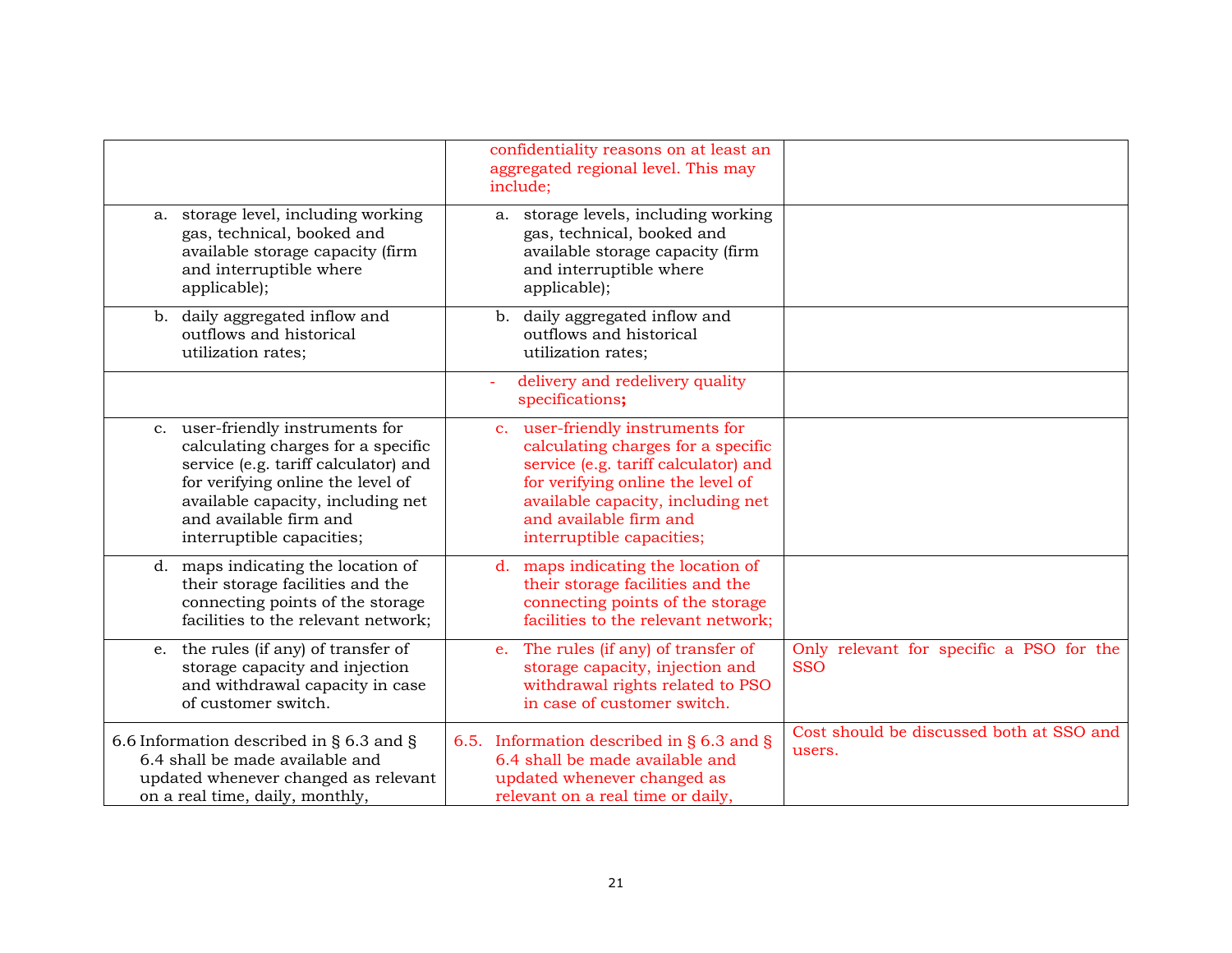| quarterly or annual basis.                                                                                                                                                                                                                                                                                                                                                                                                                                                                                                                                                                                                                                                                        | monthly, quarterly or annual basis<br>as agreed between storage users<br>representative organisations and the<br>SSO.                                                                                                                                                                                                                                                                                                                                                                                                                                                                                                                                                                                                                                                                                                                                                                                                                                          |                                                                                                                                                                                                                                                                                                                                    |
|---------------------------------------------------------------------------------------------------------------------------------------------------------------------------------------------------------------------------------------------------------------------------------------------------------------------------------------------------------------------------------------------------------------------------------------------------------------------------------------------------------------------------------------------------------------------------------------------------------------------------------------------------------------------------------------------------|----------------------------------------------------------------------------------------------------------------------------------------------------------------------------------------------------------------------------------------------------------------------------------------------------------------------------------------------------------------------------------------------------------------------------------------------------------------------------------------------------------------------------------------------------------------------------------------------------------------------------------------------------------------------------------------------------------------------------------------------------------------------------------------------------------------------------------------------------------------------------------------------------------------------------------------------------------------|------------------------------------------------------------------------------------------------------------------------------------------------------------------------------------------------------------------------------------------------------------------------------------------------------------------------------------|
| 6.7 The SSO shall publish at least once a<br>year, by a predetermined deadline, all<br>planned maintenance periods that<br>might affect storage users' rights from<br>storage contracts and the<br>corresponding operational information<br>with adequate advance notice. Where<br>unplanned disruptions in access to<br>the storage facility occur, the SSO<br>shall ensure actual system users are<br>notified of that disruption as soon as<br>possible. The SSO shall maintain and<br>make available to the national<br>regulatory authorities and/or to those<br>affected by any disruption upon<br>request, a daily log of the actual<br>maintenance and disruptions that<br>have occurred. | 6.7 The SSO shall publish at least once a<br>year, by a predetermined deadline, all<br>planned maintenance periods that<br>might affect storage users' rights from<br>storage contracts and the<br>corresponding operational information<br>with adequate advance notice. Where<br>unplanned disruptions in access to<br>the storage facility occur, the SSO<br>shall ensure actual system users are<br>notified of that disruption as soon as<br>possible. During maintenance periods,<br>the SSO shall regularly publish<br>updated information on details,<br>expected duration and effect of the<br>maintenance. Such information shall<br>also be made available on request to<br>those affected by any disruption. The<br>SSO shall maintain and make<br>available to the national regulatory<br>authorities and/or to those affected by<br>any disruption upon request, a daily<br>log of the actual maintenance and<br>disruptions that have occurred. | This information is essential for users to<br>plan how they manage their portfolio<br>whilst unable to use a facility for<br>maintenance reasons.<br>By setting out detailed requirements in<br>advance, it allows the SSO to know exactly<br>what users require and the SSO is then<br>prepared to deliver the right information. |
| 6.8 At least the provisions of § 6.5.a, b,<br>and d shall apply also to any storage<br>capacity not required to provide TPA<br>according to Article 19 of the Gas<br>Directive or any other storage facility<br>connected to a transmission system                                                                                                                                                                                                                                                                                                                                                                                                                                                | 6.8 Delete                                                                                                                                                                                                                                                                                                                                                                                                                                                                                                                                                                                                                                                                                                                                                                                                                                                                                                                                                     | Not in line with the directive 2003/55/EC<br>undermining<br>potentially<br>and<br>the<br>investment climate                                                                                                                                                                                                                        |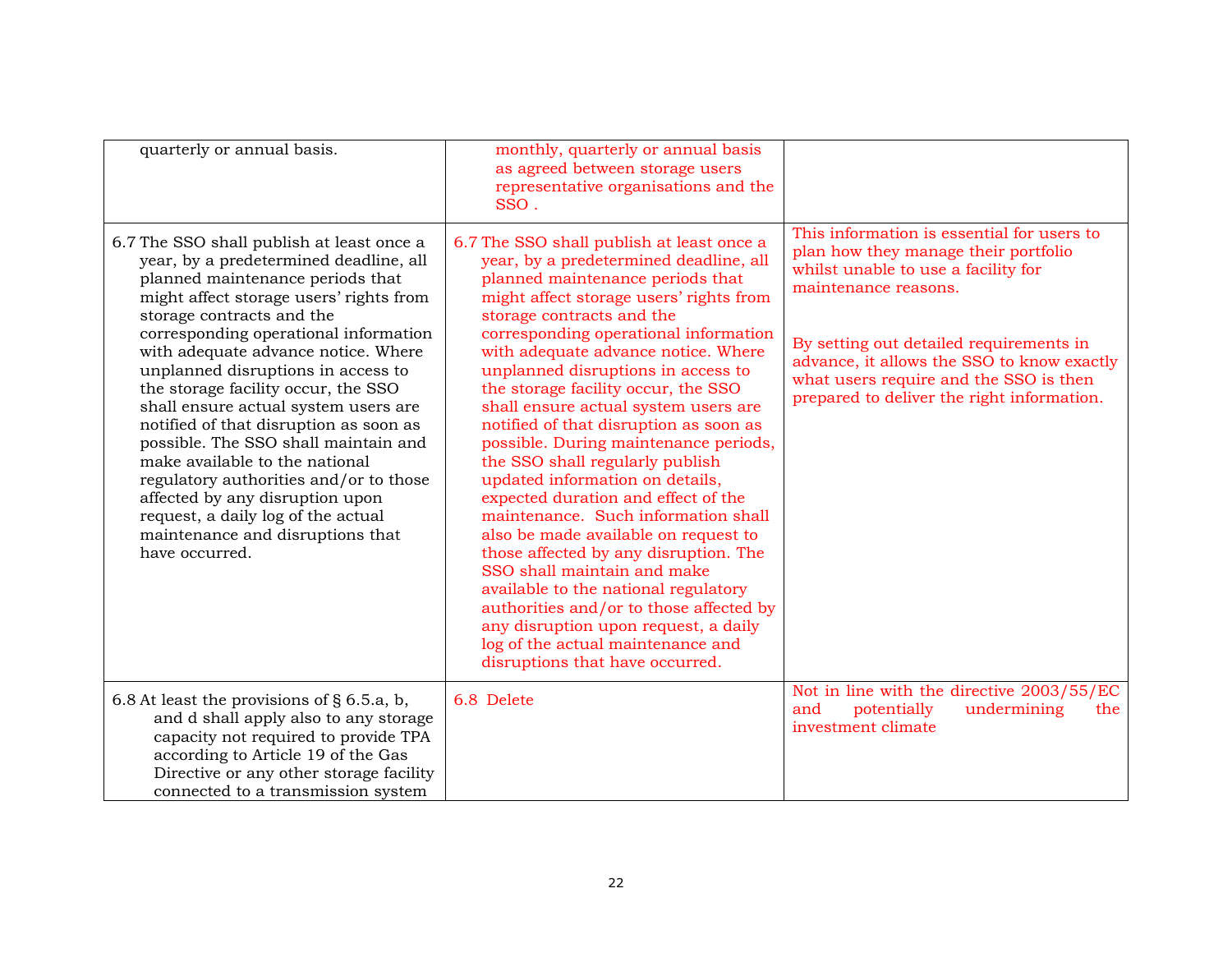| and for which there is no TPA.                                                                                                                                                                                                                                                                                                                                                                                                                                     |                                                                                                                                                                                                                                                                                                                                                                                                                                                                                                |                                                                                                                                                                                                                                                                                                                                                                                                                                                                                                                                                                                                                                                                                                                                                                                                                                                                                                                                                                                                                                          |
|--------------------------------------------------------------------------------------------------------------------------------------------------------------------------------------------------------------------------------------------------------------------------------------------------------------------------------------------------------------------------------------------------------------------------------------------------------------------|------------------------------------------------------------------------------------------------------------------------------------------------------------------------------------------------------------------------------------------------------------------------------------------------------------------------------------------------------------------------------------------------------------------------------------------------------------------------------------------------|------------------------------------------------------------------------------------------------------------------------------------------------------------------------------------------------------------------------------------------------------------------------------------------------------------------------------------------------------------------------------------------------------------------------------------------------------------------------------------------------------------------------------------------------------------------------------------------------------------------------------------------------------------------------------------------------------------------------------------------------------------------------------------------------------------------------------------------------------------------------------------------------------------------------------------------------------------------------------------------------------------------------------------------|
| 6.9 Storage users shall not be separately<br>charged for information requests<br>and transactions associated with<br>their contracts according to<br>standard rules and procedures (e.g.<br>nominations). Expenses for requests<br>not linked to general SSO's roles and<br>responsibilities and transparency<br>requirements can be separately<br>charged.                                                                                                        | 6.9 Storage users shall not be separately<br>charged for information requests and<br>transactions associated with their<br>contracts according to standard rules<br>and procedures (e.g. nominations).<br>Expenses for requests not linked to<br>general SSO's roles and<br>responsibilities and transparency<br>requirements can be separately<br>charged.                                                                                                                                    |                                                                                                                                                                                                                                                                                                                                                                                                                                                                                                                                                                                                                                                                                                                                                                                                                                                                                                                                                                                                                                          |
| SSOs shall comply with these<br>6.10<br>provision by 1 April 2005; if SSOs<br>have problems in implementing<br>measures envisaged under §6, in<br>particular with regard to IT systems,<br>they shall provide an explanation to<br>the relevant national authority setting<br>out the problems in implementing by<br>this deadline and present a concrete<br>action plan for the implementation<br>taking into account, if applicable, the<br>size of the company. | SSOs shall comply with these<br>6.10<br>provision by 1 April 2006 latest; if<br>SSOs have problems in implementing<br>measures envisaged under §6, in<br>particular with regard to possibly<br>required IT systems, they shall<br>provide an explanation to the relevant<br>national authority setting out the<br>problems in implementing by this<br>deadline and present a concrete<br>action plan for the implementation<br>taking into account, if applicable, the<br>size of the company. | The storage year starting 1 April 2006 is<br>more realistic. But to remain ambitious<br>this should be seen as the latest date for<br>most paragraphs It must be taken into<br>account that there are the lengthy<br>procedures introduced here. Besides to<br>have regulatory authority's competences<br>clearly defined under the implementation<br>of 2003/55/EC in Member States and its<br>resulting function and PSO's for storages<br>and the available capacity will take longer<br>than a couple of month Also we like to see<br>for each (combined) storage facility, a<br>proper and thorough consultation process<br>with users, Also the definition of PSO's<br>with implications for storages are not yet<br>clear<br>in<br>many<br>and<br>its<br>cases,<br>implementation will take time too The<br>implementation of information systems<br>will not be ready before 1 March either<br>This date is necessary for users to have<br>time before 1 April to decide what under<br>the new regime is required from storages. |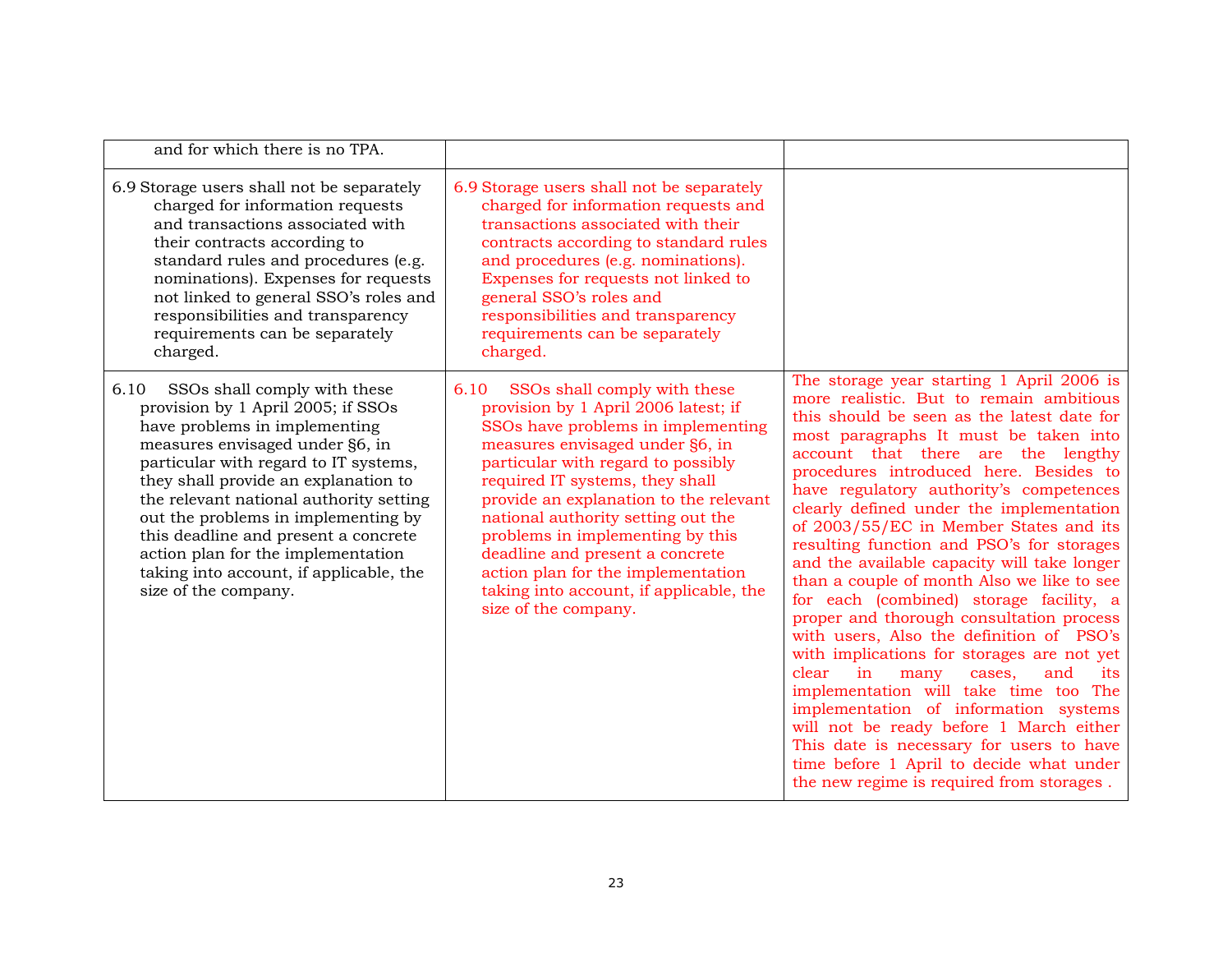| 7. Tariff structure and derivation                                                                                                                                                                                | <b>Tariff structure and derivation</b><br>7.                                                                                                                                                                                                                                |                                                                                                                      |
|-------------------------------------------------------------------------------------------------------------------------------------------------------------------------------------------------------------------|-----------------------------------------------------------------------------------------------------------------------------------------------------------------------------------------------------------------------------------------------------------------------------|----------------------------------------------------------------------------------------------------------------------|
| 7.1. Where regulated, tariffs structure of<br>the SSO should:                                                                                                                                                     | 7.1. Where regulated tariffs structure of<br>the SSO is applied, it should:                                                                                                                                                                                                 |                                                                                                                      |
| a. reflect efficiently incurred costs<br>of access to storage facilities<br>including fair return on<br>investment, both in the case of<br>direct access to a specific storage<br>and access to virtual storages; | a. reflect efficiently incurred costs<br>by access to storage investors<br>facilities including fair return on<br>investment and reflecting market<br>conditions, both in the case of<br>direct access to a specific<br>storage and access to virtual<br>combined storages; | Storage is functioning in the relevant<br>market in more or less competition with<br>other storages and other tools. |
| b. reflect the geological nature of<br>storages;                                                                                                                                                                  | b. reflect the geological nature of<br>storages;                                                                                                                                                                                                                            |                                                                                                                      |
| c. avoid cross subsidies between<br>storage users;                                                                                                                                                                | c. no avoid-cross subsidies<br>between storage users;                                                                                                                                                                                                                       |                                                                                                                      |
| d. promote efficient<br>commercialisation and use of<br>storage;                                                                                                                                                  | d. promote efficient<br>commercialisation and use of<br>storage;                                                                                                                                                                                                            |                                                                                                                      |
| e. promote adequate and efficient<br>investments according to users'<br>needs, feasibility and technical<br>constraints;                                                                                          | promote adequate and efficient<br>$e_{\cdot}$<br>investments according to users'<br>needs, feasibility and technical<br>constraints;                                                                                                                                        |                                                                                                                      |
| f.<br>be clear, transparent and<br>reviewed on a regular basis<br>taking into account<br>developments in the market;                                                                                              | f.<br>be clear, transparent and<br>reviewed on a regular basis<br>taking into account<br>developments in the market;                                                                                                                                                        | See therefore also addition in a                                                                                     |
| where appropriate, international<br>g.<br>benchmarking of tariffs may be<br>taken into account and applied<br>in non discriminatory manner.                                                                       | where appropriate, international<br>g.<br>benchmarking of tariffs may be<br>taken into account and applied<br>in non discriminatory manner.                                                                                                                                 | See therefore addition under a                                                                                       |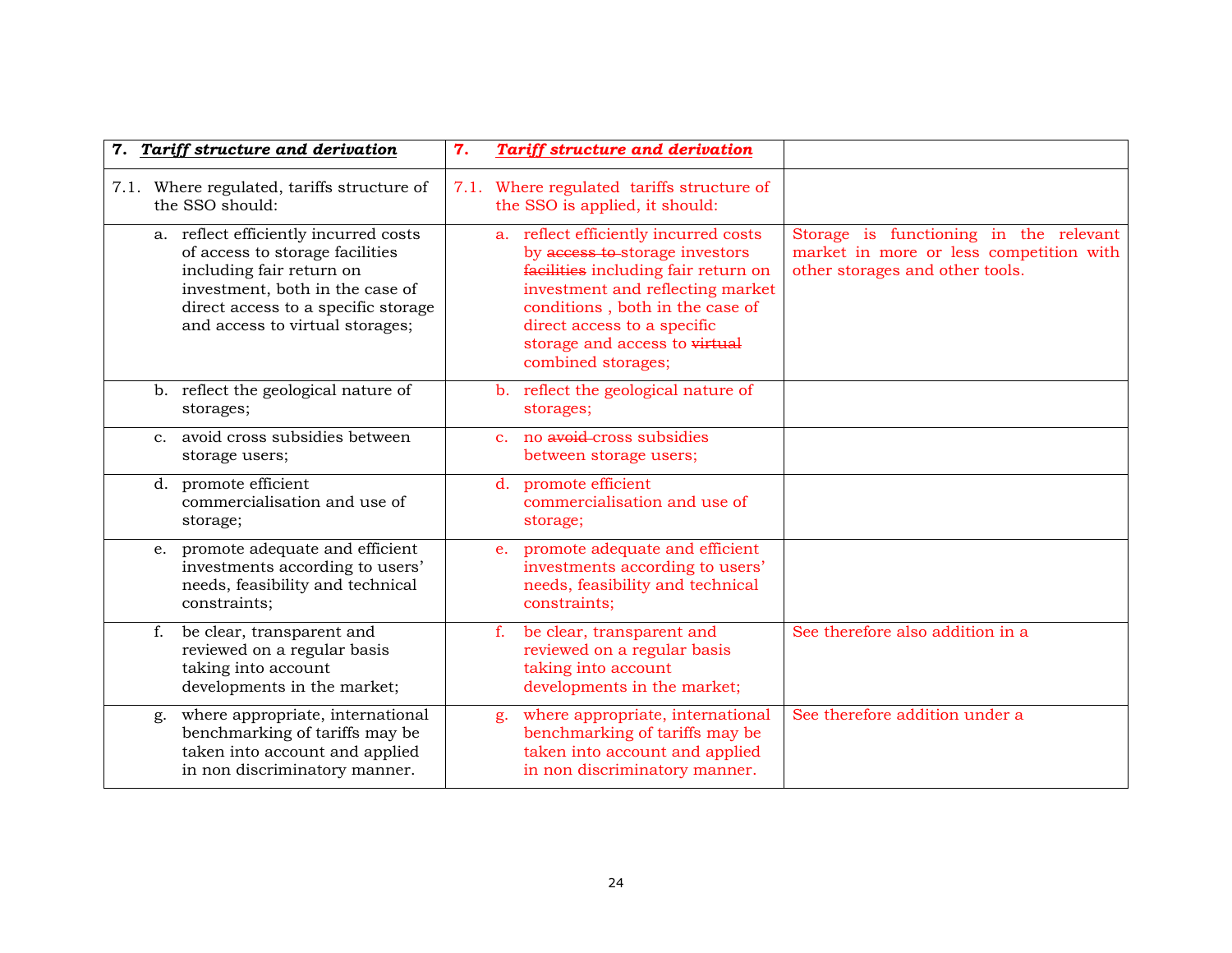|  | 7.2. Where negotiated, SSOs shall not<br>adopt any charging principles<br>and/or tariff structures that would<br>restrict market liquidity of storage<br>capacity, create undue barriers to<br>market for new entrants, cross-<br>subsidies between system users or<br>hamper system enhancements and<br>integrity. Pursuant to Article 19 of<br>the Gas Directive, in case of<br>disputes, the relevant regulatory<br>authority shall determine<br>appropriate arrangements. The SSO<br>shall maintain records to enable the<br>regulator to determine costs of<br>provision and prices already levied<br>on other users of that facility for the<br>similar services. In nTPA regimes,<br>charges shall: | 7.2. Where negotiated, SSOs shall not<br>adopt any charging principles<br>and/or tariff structures that would<br>restrict market liquidity of storage<br>capacity, create undue barriers to<br>market for new entrants, cross-<br>subsidies between system users or<br>hamper system enhancements and<br>integrity. Pursuant to Article 19 of<br>the Gas Directive, in case of<br>disputes, the relevant regulatory<br>authority shall determine<br>appropriate arrangements. The SSO<br>shall maintain records to enable the<br>regulator to determine costs of<br>provision and prices already levied<br>on other users of that facility for the<br>similar services. In nTPA regimes,<br>charges shall: |  |
|--|------------------------------------------------------------------------------------------------------------------------------------------------------------------------------------------------------------------------------------------------------------------------------------------------------------------------------------------------------------------------------------------------------------------------------------------------------------------------------------------------------------------------------------------------------------------------------------------------------------------------------------------------------------------------------------------------------------|------------------------------------------------------------------------------------------------------------------------------------------------------------------------------------------------------------------------------------------------------------------------------------------------------------------------------------------------------------------------------------------------------------------------------------------------------------------------------------------------------------------------------------------------------------------------------------------------------------------------------------------------------------------------------------------------------------|--|
|  | a. be non-discriminatory; prices<br>should be the same for any<br>storage user for the same service<br>contracted for at the same time<br>and under the same conditions;<br>they should only vary subject to<br>adaptations/changes on the<br>grounds of varying<br>circumstances;<br>promote efficiency and facilitate<br>b.                                                                                                                                                                                                                                                                                                                                                                              | a. be non-discriminatory; prices<br>should be the same for any<br>storage user for the same service<br>contracted for at the same time<br>and under the same conditions;<br>they should only vary subject to<br>adaptations/changes on the<br>grounds of varying<br>circumstances;<br>promote efficiency and facilitate<br>$b_{\cdot}$                                                                                                                                                                                                                                                                                                                                                                     |  |
|  | competition in the use of storage<br>services;                                                                                                                                                                                                                                                                                                                                                                                                                                                                                                                                                                                                                                                             | competition in the use of storage<br>services;                                                                                                                                                                                                                                                                                                                                                                                                                                                                                                                                                                                                                                                             |  |
|  | c. provide for appropriate<br>incentives on new investments<br>according to users' needs,<br>feasibility and technical                                                                                                                                                                                                                                                                                                                                                                                                                                                                                                                                                                                     | c. provide for appropriate<br>incentives on new investments<br>according to <b>storage</b> users'<br>needs, feasibility and technical                                                                                                                                                                                                                                                                                                                                                                                                                                                                                                                                                                      |  |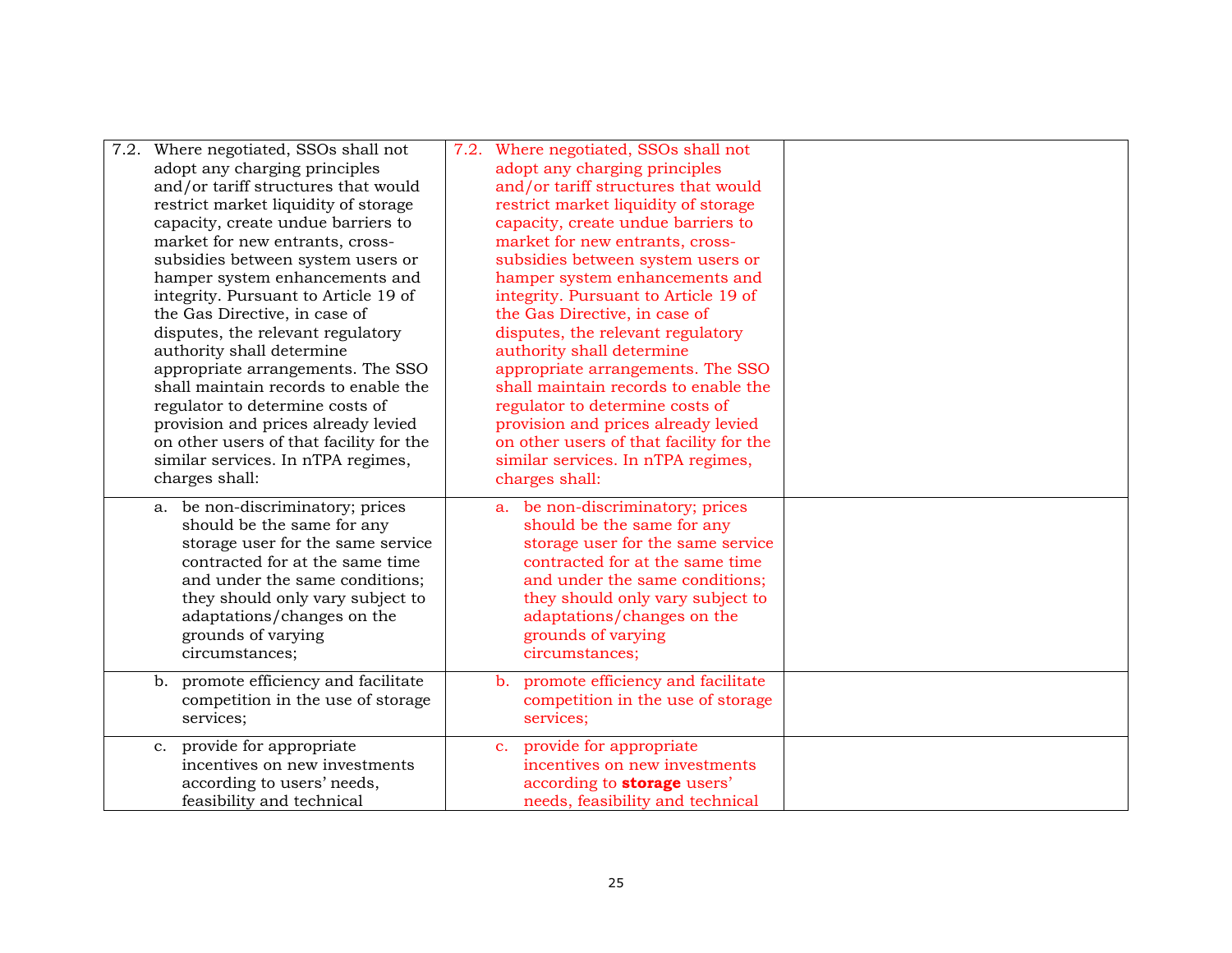| constraints;                                                                                                                                                                                                                   | constraints;                                                                                                                                                                                                                                                                                                                                         |                                                                                                                                                               |
|--------------------------------------------------------------------------------------------------------------------------------------------------------------------------------------------------------------------------------|------------------------------------------------------------------------------------------------------------------------------------------------------------------------------------------------------------------------------------------------------------------------------------------------------------------------------------------------------|---------------------------------------------------------------------------------------------------------------------------------------------------------------|
| d. negotiations should happen in a<br>time frame compatible with<br>commercial needs;                                                                                                                                          | negotiations should be<br>$d_{\cdot}$<br>reasonable and happen within a<br>reasonable time frame<br>compatible with the storage<br>users' commercial needs;                                                                                                                                                                                          | Agreement should not be unreasonably<br>withheld or delayed.                                                                                                  |
| <b>Storage penalties</b><br>8.                                                                                                                                                                                                 | <b>Storage penalties</b><br>8.                                                                                                                                                                                                                                                                                                                       |                                                                                                                                                               |
| 8.1. Storage penalties may be established<br>to ensure that the SSOs and the<br>storage users respect their<br>contractual obligations.                                                                                        | 8.1. Storage penalties may be<br>established to ensure that the SSOs<br>and the storage users respect their<br>contractual obligations.                                                                                                                                                                                                              |                                                                                                                                                               |
| 8.2. Storage penalties may apply to:                                                                                                                                                                                           | 8.2. Storage penalties may apply to:                                                                                                                                                                                                                                                                                                                 |                                                                                                                                                               |
| a. SSOs for compensation to be<br>paid to the storage users in the<br>event that the SSO fails to fulfil<br>contractual obligations, as set<br>out in the storage code/contract;<br>and/or to                                  | SSOs for compensation to be<br>a.<br>paid to the storage users in the<br>event that the SSO fails to fulfil<br>contractual obligations (e.g. if<br>the SSO delivers more or less<br>gas than the storage user's<br>contractual rights within the<br>predetermined reasonable<br>tolerance levels) set out in the<br>storage code/contract; and/or to | For clarification                                                                                                                                             |
| b. storage users for providing<br>effective incentive to ensure that<br>they nominate and use storage<br>capacity consistently with the<br>capacity rights they have<br>procured either on the primary<br>or secondary market. | b. storage users for providing<br>effective incentive to ensure that<br>they nominate and use storage<br>capacity consistently with the<br>capacity rights they have<br>procured either on the primary<br>or secondary market.                                                                                                                       | It should be clear that when the user has<br>made a valid nomination and this amount<br>has not been allocated, there should be no<br>penalties for the user. |
| 8.3. Storage penalties shall:                                                                                                                                                                                                  | 8.3. Storage penalties shall:                                                                                                                                                                                                                                                                                                                        |                                                                                                                                                               |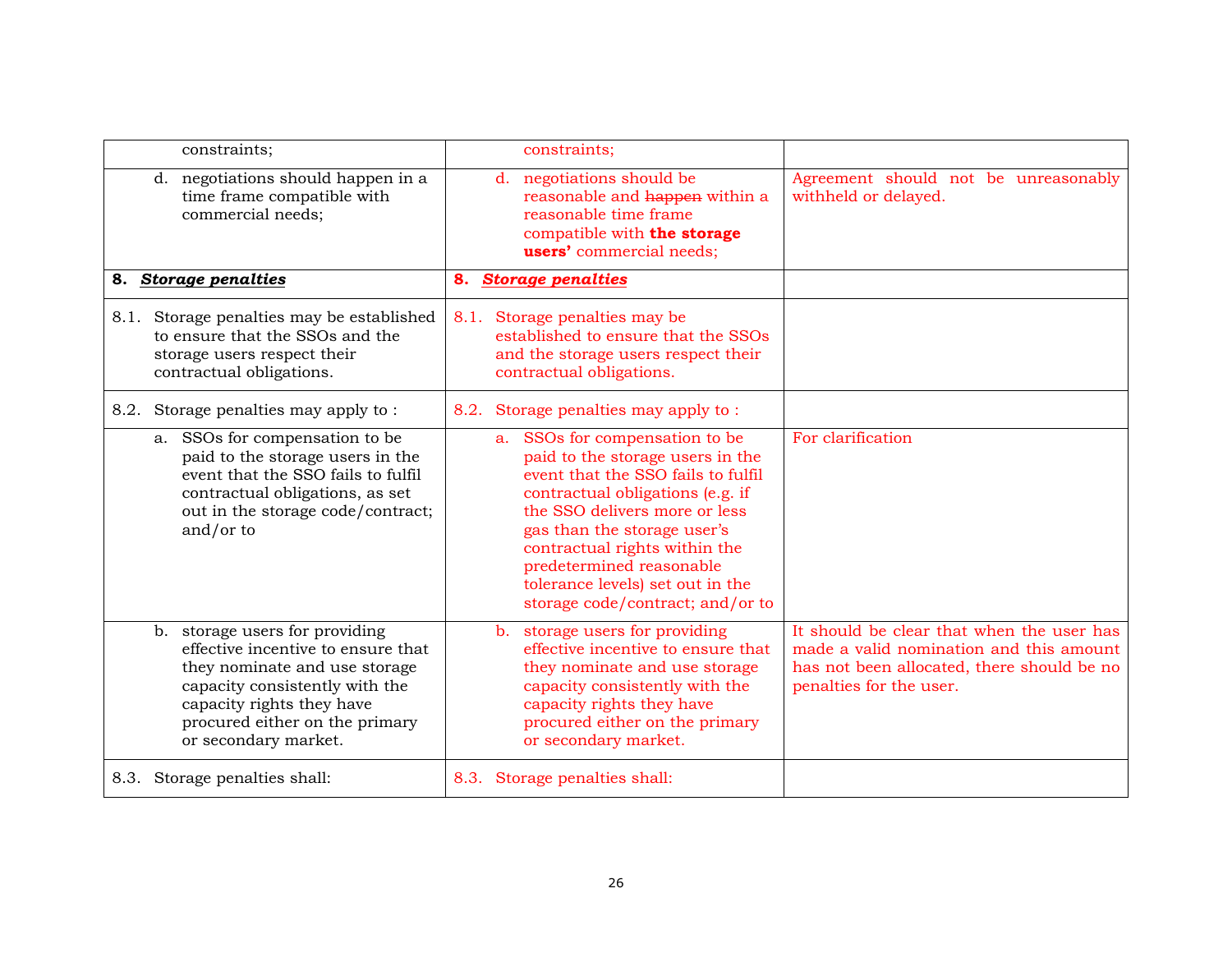| be designed in a non<br>a.<br>discriminatory and transparent<br>manner, based on objective<br>criteria;                                                                                                                                                                                                                                                                       | be designed in a non<br>a.<br>discriminatory and transparent<br>manner, based on objective<br>criteria;                                                                                                                                                                                                                                                                                                                                                                                                    |                                                                                                    |
|-------------------------------------------------------------------------------------------------------------------------------------------------------------------------------------------------------------------------------------------------------------------------------------------------------------------------------------------------------------------------------|------------------------------------------------------------------------------------------------------------------------------------------------------------------------------------------------------------------------------------------------------------------------------------------------------------------------------------------------------------------------------------------------------------------------------------------------------------------------------------------------------------|----------------------------------------------------------------------------------------------------|
| b. be aimed at providing effective<br>incentive on storage users to<br>ensure the safe functioning of<br>storages and where necessary, to<br>ensure that PSOs are met;                                                                                                                                                                                                        | b. be aimed at providing effective<br>incentive on SSOs to ensure the<br>safe functioning of storages and<br>where necessary, to ensure that<br>its PSOs are met;                                                                                                                                                                                                                                                                                                                                          | It is only the SSO that can ensure the safe<br>functioning of storage facilities and its<br>PSO's. |
| not hamper the entry of new<br>$\mathbf{c}$ .<br>participants into the market;                                                                                                                                                                                                                                                                                                | not hamper the entry of new<br>$\mathbf{C}$ .<br>participants into the market;                                                                                                                                                                                                                                                                                                                                                                                                                             |                                                                                                    |
| d. ensure that, in case of penalties<br>collected by the SSO, the SSO<br>remains broadly cost neutral;<br>penalties over and above the<br>actual efficiently incurred costs,<br>shall be redistributed to the<br>storage users on a non<br>discriminatory basis, any costs<br>that cannot be targeted should<br>be allocated back to users in a<br>non discriminatory manner. | ensure that, in case of penalties<br>d.<br>collected by the SSO, shall be<br>reasonable and discussed with<br>to be (partly) refunded in<br>consultation with the users. the<br><b>SSO remains broadly cost</b><br>neutral; penalties over and<br>above the actual efficiently<br>incurred costs, shall be<br>redistributed to the storage<br>users on a non discriminatory<br>basis, any costs that cannot be<br>targeted should be allocated<br>back to users in an agreed non<br>discriminatory manner. | See comment on 8.2.6.                                                                              |
| 8.4. When needed, national regulatory<br>authorities should ensure<br>compatibility of storage penalties<br>with transmission balancing<br>regimes.                                                                                                                                                                                                                           | 8.4. When needed, national regulatory<br>authorities should ensure<br>compatibility of storage penalties<br>with transmission balancing<br>regimes.                                                                                                                                                                                                                                                                                                                                                        |                                                                                                    |
| 9. Market based mechanisms such as                                                                                                                                                                                                                                                                                                                                            | Market based mechanisms such as<br>9.                                                                                                                                                                                                                                                                                                                                                                                                                                                                      |                                                                                                    |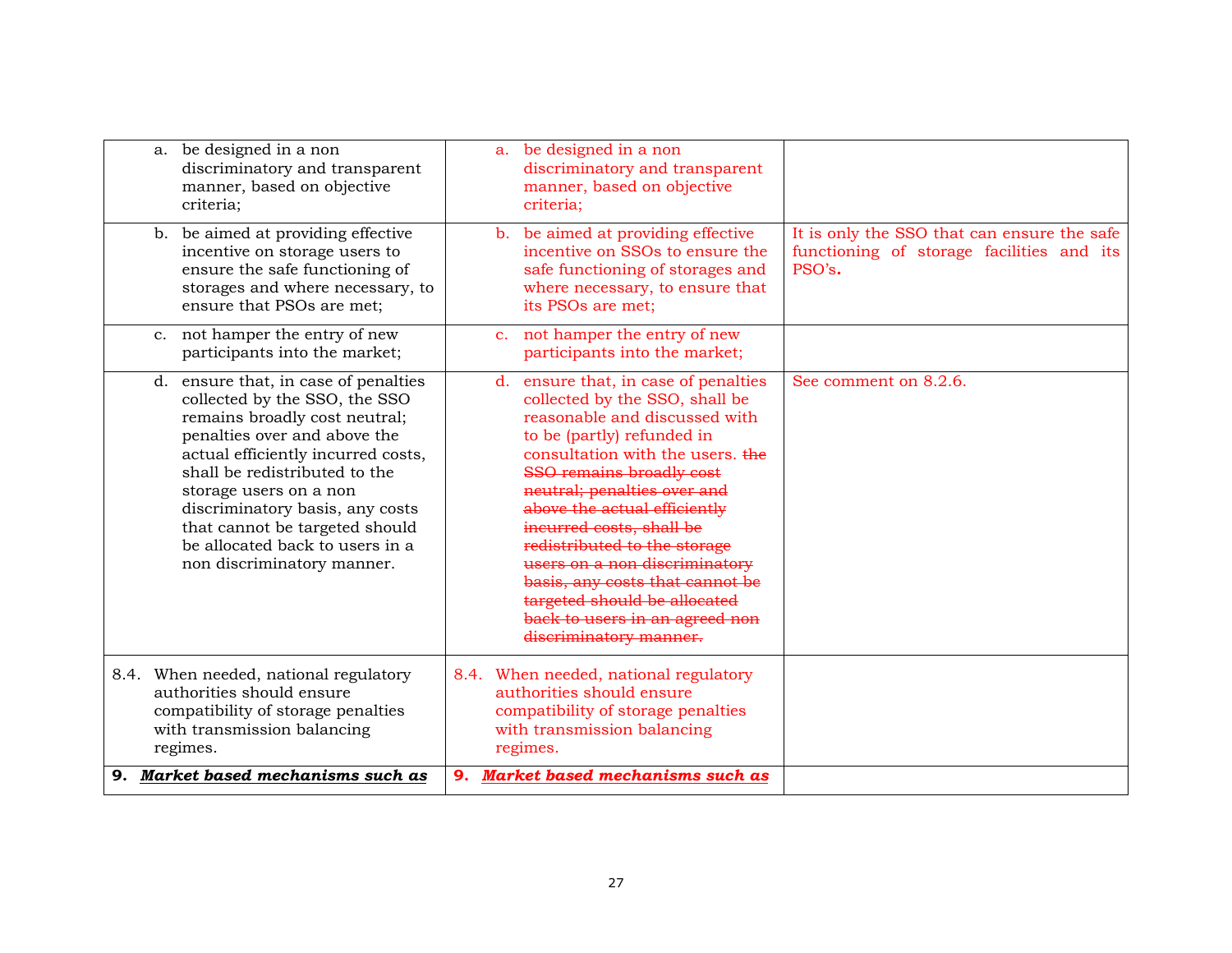|    | secondary market                                                                                                                                                                                                                                                                                                                                                                                                                                                                                                   |     | secondary market                                                                                                                                                                                                                                                                                                                                                                                                                                                                                                                                                                                                                                                                                                             |                       |
|----|--------------------------------------------------------------------------------------------------------------------------------------------------------------------------------------------------------------------------------------------------------------------------------------------------------------------------------------------------------------------------------------------------------------------------------------------------------------------------------------------------------------------|-----|------------------------------------------------------------------------------------------------------------------------------------------------------------------------------------------------------------------------------------------------------------------------------------------------------------------------------------------------------------------------------------------------------------------------------------------------------------------------------------------------------------------------------------------------------------------------------------------------------------------------------------------------------------------------------------------------------------------------------|-----------------------|
|    | 9.1. The SSO shall allow and facilitate<br>bundled and unbundled services to<br>be freely tradable between registered<br>shippers in a secondary market<br>without any undue restrictions and<br>develop standardised contracts and<br>procedures on the primary market to<br>facilitate secondary trade and<br>recognise the transfer of rights<br>where notified by storage users. SSO<br>must allow the new owner to<br>aggregate such storage capacity with<br>its existing storage capacity<br>operationally. |     | 9.1. The SSO shall allow and facilitate<br>to be freely tradable without undue<br>operational and contractual<br>barriers, the storage services<br>offered on the primary market.<br>Separate trading of injection,<br>withdrawal and storage volume<br>should be facilitated between<br>registered shippers in a secondary<br>market. Thus the SSO will without<br>any undue restrictions develop<br>standardised main contractual<br>terms and procedures on the<br>primary market to facilitate<br>secondary trade and recognise the<br>transfer of rights where notified by<br>storage users. SSO must allow the<br>new owner to aggregate such<br>storage capacity with its existing<br>storage capacity operationally. |                       |
|    | 9.2. Where requested and paid for by<br>storage users, SSOs shall provide<br>cost-reflective services (such as an<br>electronic platform or bulletin board)<br>to facilitate secondary storage<br>capacity trading and associated<br>transfer of storage capacity rights<br>between storage users.                                                                                                                                                                                                                 |     | 9.2. Where requested in consultation<br>with the users about their needs the<br>SSO's shall provide services (such<br>as an electronic platform or bulletin<br>board) to facilitate secondary<br>storage capacity trading and<br>associated transfer of storage<br>capacity rights between storage<br>users.                                                                                                                                                                                                                                                                                                                                                                                                                 |                       |
| 9. | <b>Cooperation with TSOs</b>                                                                                                                                                                                                                                                                                                                                                                                                                                                                                       | 10. | <b>Cooperation with TSOs</b>                                                                                                                                                                                                                                                                                                                                                                                                                                                                                                                                                                                                                                                                                                 |                       |
|    | 10.1. SSOs and TSOs should co-operate in                                                                                                                                                                                                                                                                                                                                                                                                                                                                           |     | 10.1 SSOs and TSOs should co-operate                                                                                                                                                                                                                                                                                                                                                                                                                                                                                                                                                                                                                                                                                         | At the interface only |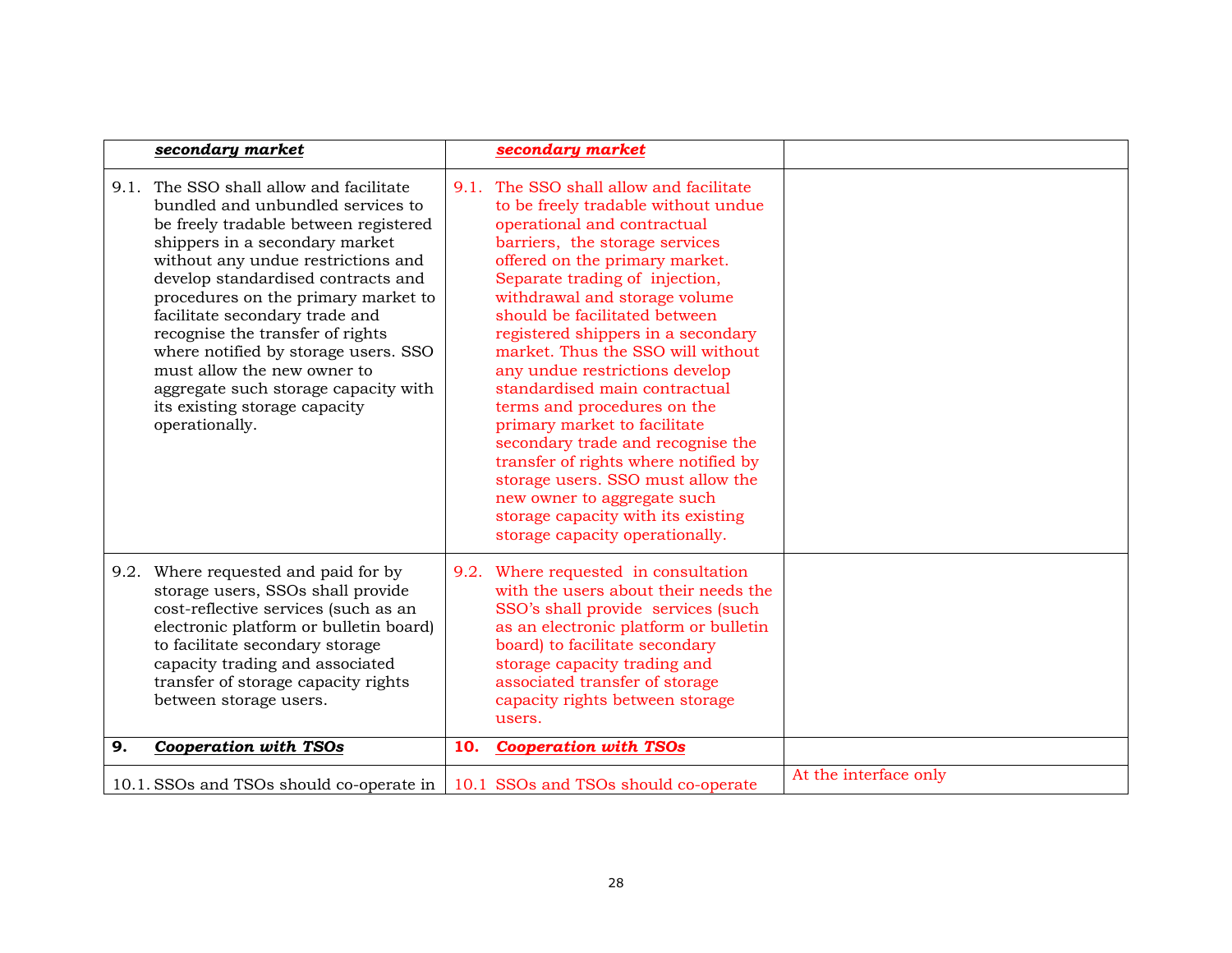| order to ensure interoperability<br>between both systems, e.g.:                                                                                                                   | in order to ensure interoperability<br>between both systems at the<br>interface trough interoperability<br>agreements, e.g.:                                                                                                                                                                |                                                                                                                                                                                     |
|-----------------------------------------------------------------------------------------------------------------------------------------------------------------------------------|---------------------------------------------------------------------------------------------------------------------------------------------------------------------------------------------------------------------------------------------------------------------------------------------|-------------------------------------------------------------------------------------------------------------------------------------------------------------------------------------|
| provide services consistent with<br>a.<br>those offered by the adjacent<br>TSO and required so as to<br>ensure the efficient use of the<br>interconnected transmission<br>system; | a. provide services compatible and<br>consistent with those offered by<br>the adjacent TSO and required<br>so as to ensure the efficient use<br>of the interconnected<br>transmission system;                                                                                               | Do not understand why this can be the<br>SSO responsibility.                                                                                                                        |
| b. render operational procedures,<br>such as nomination, compatible<br>with those of the adjacent TSOs;                                                                           | b. render operational procedures,<br>such as nomination, compatible<br>with those of the adjacent TSOs;                                                                                                                                                                                     |                                                                                                                                                                                     |
| ensure re-nomination<br>C <sub>1</sub><br>procedures match market<br>participants requirements;                                                                                   | ensure re-nomination<br>$\mathbf{c}$ .<br>procedures match market<br>participants requirements;                                                                                                                                                                                             |                                                                                                                                                                                     |
| d. ensure consistency in matching<br>relevant storage arrangements<br>with the balancing requirements<br>of the adjacent transmission<br>system.                                  | ensure consistency if technically<br>d.<br>possible without affecting the<br>efficient use of the facility and if<br>requested by users of the<br>storage, to offer matching<br>relevant storage arrangements<br>with the balancing requirements<br>of the adjacent transmission<br>system. |                                                                                                                                                                                     |
| <b>Annex: Definitions</b>                                                                                                                                                         | <b>Annex: Definitions</b>                                                                                                                                                                                                                                                                   | IN GENERAL TO BE FULLY BROUGHT IN<br>LINE WITH THE DIRECTIVE DEFINITIONS<br>AND TO DELETE THOSE DEFINITIONS<br>THAT WILL NOT<br><b>RETURN</b><br>IN<br><b>THIS</b><br><b>PGGSSO</b> |
| 1.<br>Available storage capacity means the                                                                                                                                        | 1.<br>Available storage capacity means                                                                                                                                                                                                                                                      | To clarify                                                                                                                                                                          |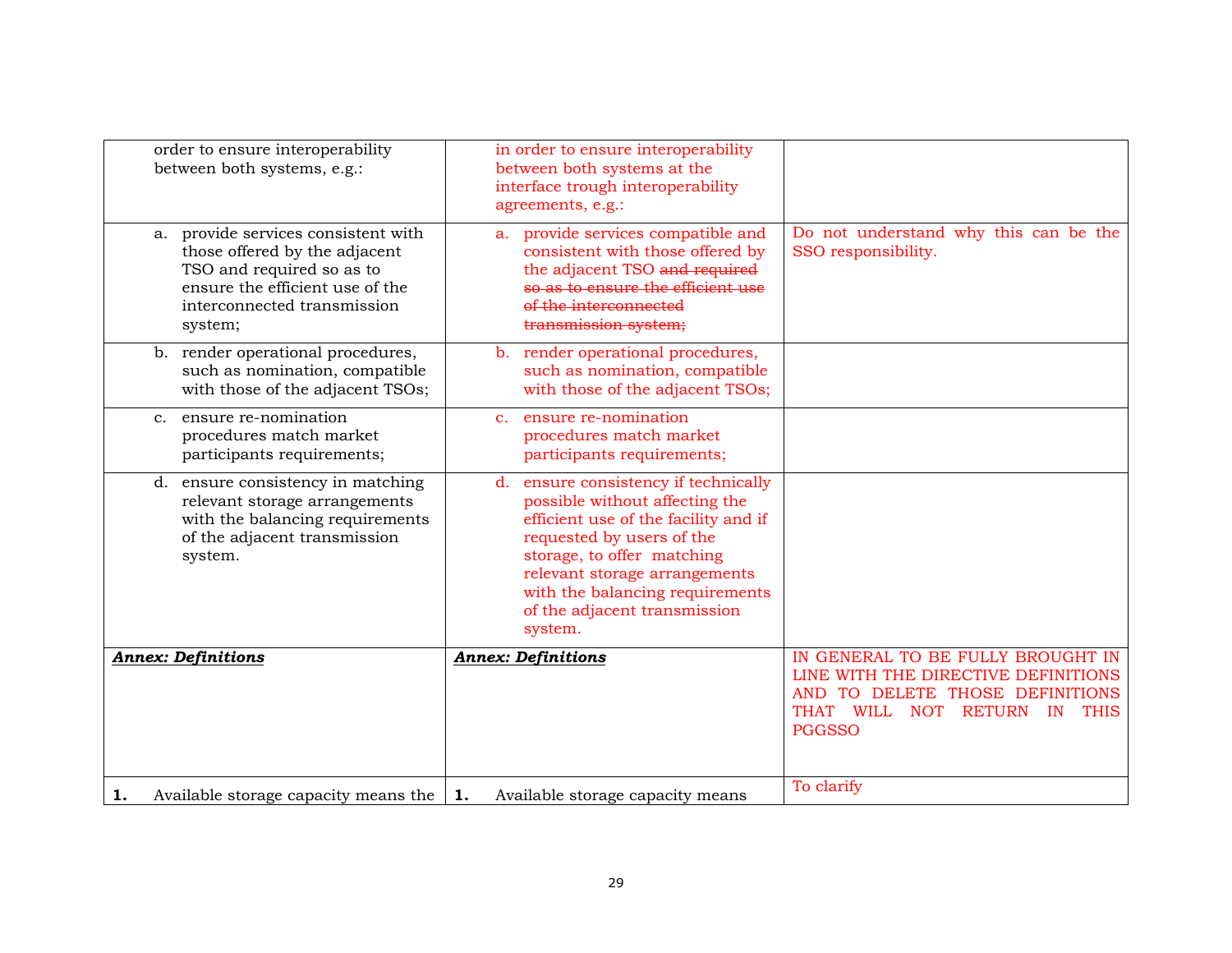| 2. | part of the technical storage capacity<br>that is not contracted or allocated to<br>production and transport and is still<br>available to the storage users at that<br>moment.<br>Cushion gas means the minimum<br>technical volume of gas intended as<br>permanent inventory in a storage<br>reservoir to maintain adequate<br>pressure and deliverability rates<br>throughout the withdrawal season.                                                                                                                                                                                                                                                                                                                               | 2. | the part of the technical storage<br>capacity that is not contracted or<br>allocated to production and<br>transport and is still available to the<br>storage users at that moment.<br>Cushion gas means the minimum<br>technical volume of gas intended as<br>permanent inventory in a storage<br>reservoir to maintain adequate<br>pressure and deliverability rates<br>throughout the withdrawal season.                                                                                                                                                                                                                                                                                                                           | <b>Delete</b>    |
|----|--------------------------------------------------------------------------------------------------------------------------------------------------------------------------------------------------------------------------------------------------------------------------------------------------------------------------------------------------------------------------------------------------------------------------------------------------------------------------------------------------------------------------------------------------------------------------------------------------------------------------------------------------------------------------------------------------------------------------------------|----|--------------------------------------------------------------------------------------------------------------------------------------------------------------------------------------------------------------------------------------------------------------------------------------------------------------------------------------------------------------------------------------------------------------------------------------------------------------------------------------------------------------------------------------------------------------------------------------------------------------------------------------------------------------------------------------------------------------------------------------|------------------|
| 3. | Deliverability is the amount of gas<br>that can be delivered (withdrawn)<br>from a storage facility per time unit.<br>The deliverability of a given storage<br>facility is variable, and depends on<br>factors such as the amount of gas in<br>the reservoir at any particular time,<br>the pressure within the reservoir,<br>compression capability available to<br>the reservoir, the configuration and<br>capabilities of surface facilities<br>associated with the reservoir, and<br>other factors. In general, a facility's<br>deliverability rate varies directly with<br>the total amount of gas in the<br>reservoir: it is at its highest when<br>the reservoir is most full and<br>declines as working gas is<br>withdrawn. | 3. | Deliverability is the amount of gas<br>that can be delivered (withdrawn)<br>from a storage facility per time unit.<br>The deliverability of a given storage<br>facility is variable, and depends on<br>factors such as the amount of gas in<br>the reservoir at any particular time,<br>the pressure within the reservoir,<br>compression capability available to<br>the reservoir, the configuration and<br>capabilities of surface facilities<br>associated with the reservoir, and<br>other factors. In general, a facility's<br>deliverability rate varies directly<br>with the total amount of gas in the<br>reservoir: it is at its highest when<br>the reservoir is most full and<br>declines as working gas is<br>withdrawn. |                  |
| 4. | Final customer means customers<br>purchasing natural gas for their own<br>use (Gas Directive)                                                                                                                                                                                                                                                                                                                                                                                                                                                                                                                                                                                                                                        | 4. | Final customer means customers<br>purchasing natural gas for their own<br>use (Gas Directive)                                                                                                                                                                                                                                                                                                                                                                                                                                                                                                                                                                                                                                        | <b>Directive</b> |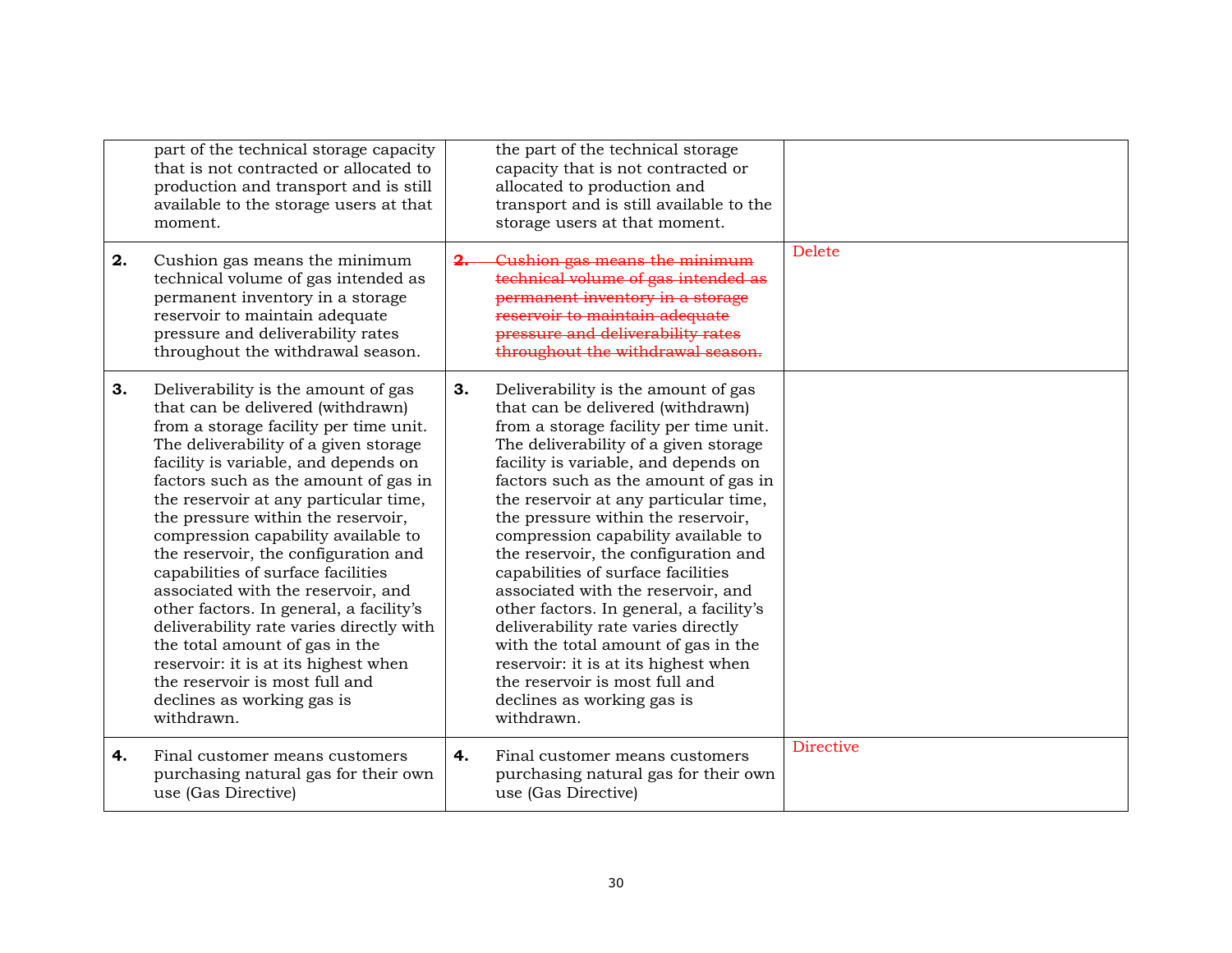| 5. | Firm capacity is storage capacity<br>contractually guaranteed as<br>uninterruptible by the SSO;                                                                                                                                                                                                                                                                                                                                                                                                                           | 5. | Firm capacity is storage capacity<br>contractually guaranteed as<br>uninterruptible by the SSO;                                                                                                                                                                                                                                                                                                                                                                                                                                     |               |
|----|---------------------------------------------------------------------------------------------------------------------------------------------------------------------------------------------------------------------------------------------------------------------------------------------------------------------------------------------------------------------------------------------------------------------------------------------------------------------------------------------------------------------------|----|-------------------------------------------------------------------------------------------------------------------------------------------------------------------------------------------------------------------------------------------------------------------------------------------------------------------------------------------------------------------------------------------------------------------------------------------------------------------------------------------------------------------------------------|---------------|
| 6. | Firm services are services offered by<br>the SSO in relation to firm capacity;                                                                                                                                                                                                                                                                                                                                                                                                                                            | 6. | Firm services are services offered by<br>the SSO in relation to firm capacity;                                                                                                                                                                                                                                                                                                                                                                                                                                                      |               |
| 7. | Flexibility is the availability of gas<br>and/or capacity (transmission,<br>storage, LNG capacity) needed to:<br>adapt supply to foreseeable volume<br>variations in demand and to adjust<br>the erratic fluctuations of demand;<br>exploit market opportunities with<br>the market opening to competition,<br>i.e. using different combinations of<br>flexibility tools in order to achieve<br>cost advantages or enjoy new market<br>businesses; comply with public<br>service obligations and strategic<br>objectives. | 7. | Flexibility is the availability of gas<br>and/or capacity (transmission,<br>storage, LNG capacity) needed to:<br>adapt supply to foreseeable volume<br>variations in demand and to adjust<br>the erratic fluctuations of demand;<br>exploit market opportunities with<br>the market opening to competition,<br>i.e. using different combinations of<br>flexibility tools in order to achieve<br>cost advantages or enjoy new<br>market businesses; comply with<br>public service obligations and<br>strategic objectives.           | <b>Delete</b> |
| 8. | Injectability is the complement of the<br>deliverability or withdrawal rate. It is<br>the amount of gas that can be<br>injected into a storage facility per<br>time unit. The injection capacity of a<br>storage facility is also variable, and<br>is dependent on factors comparable<br>to those that determine<br>deliverability. By contrast, the<br>injection rate varies inversely with<br>the total amount of gas in storage: it<br>is at its lowest when the reservoir is<br>most full and increases as working    |    | 8. Injectability is the complement of<br>the deliverability or withdrawal<br>rate. It is the amount of gas that<br>can be injected into a storage<br>facility per time unit. The injection<br>capacity of a storage facility is also<br>variable, and is dependent on<br>factors comparable to those that<br>determine deliverability. By<br>contrast, the injection rate varies<br>inversely with the total amount of<br>gas in storage: it is at its lowest<br>when the reservoir is most full and<br>increases as working gas is |               |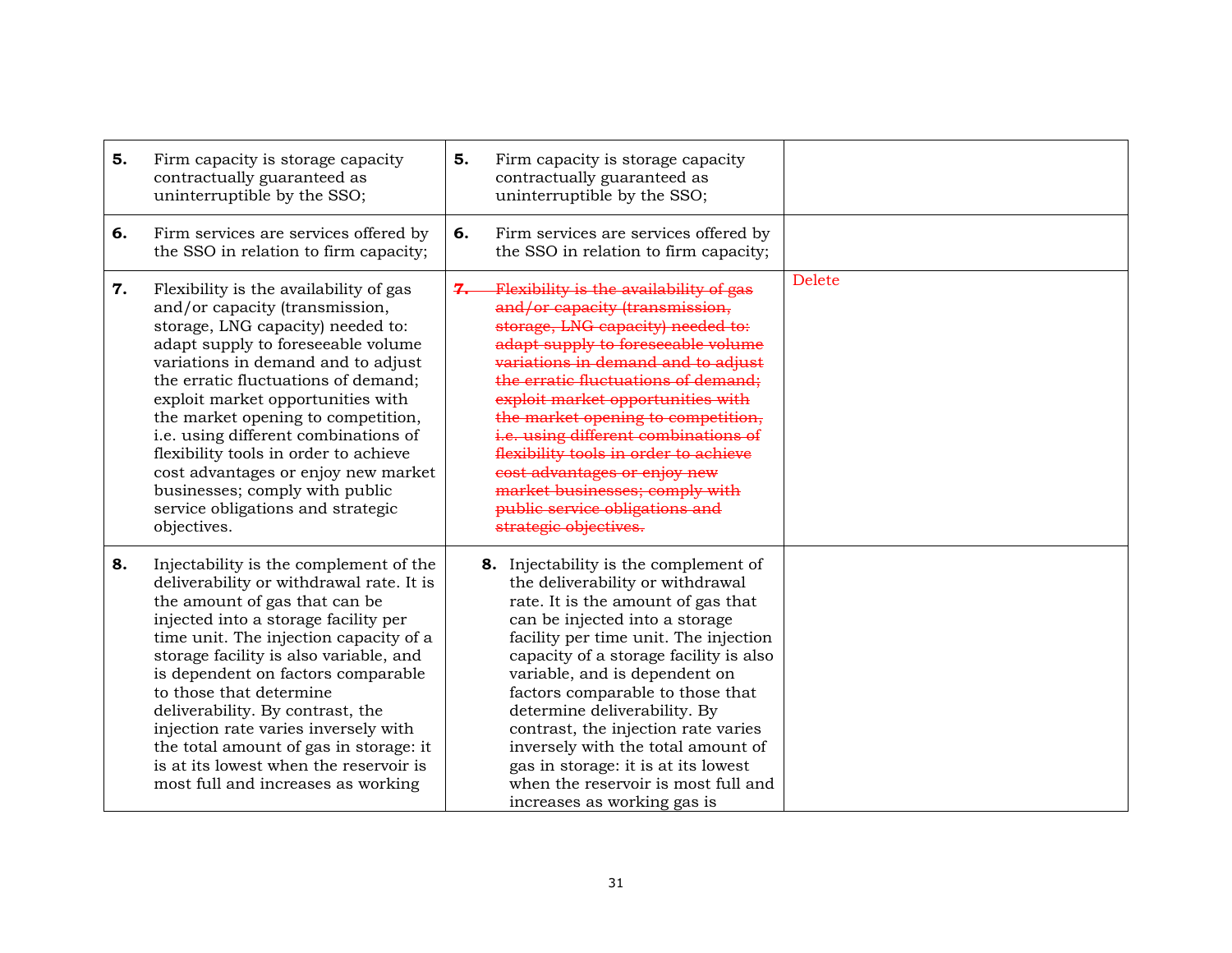|     | gas is withdrawn.                                                                                                                                                                                                                                                                                                                                                                                                                               |     | withdrawn.                                                                                                                                                                                                                                                                                                                                                                                                                                              |                                                                             |
|-----|-------------------------------------------------------------------------------------------------------------------------------------------------------------------------------------------------------------------------------------------------------------------------------------------------------------------------------------------------------------------------------------------------------------------------------------------------|-----|---------------------------------------------------------------------------------------------------------------------------------------------------------------------------------------------------------------------------------------------------------------------------------------------------------------------------------------------------------------------------------------------------------------------------------------------------------|-----------------------------------------------------------------------------|
| 9.  | Interruptible services are services<br>offered by the SSO, in relation to<br>interruptible capacity;                                                                                                                                                                                                                                                                                                                                            | 9.  | Interruptible services are services<br>offered by the SSO, in relation to<br>interruptible capacity without in any<br>way affecting any of the firm<br>capacity rights                                                                                                                                                                                                                                                                                  |                                                                             |
| 10. | Interruptible storage capacity is<br>storage capacity that can be<br>interrupted by the transmission<br>system operator according to the<br>conditions stipulated in the storage<br>contract/storage code. The<br>contract/code may specify the<br>permitted duration, frequency and<br>timing of the interruptions. It may<br>also specify the previous notice<br>required and possibly a fee related to<br>the duration of the interruptions. | 10. | Interruptible storage capacity is<br>storage capacity that can be<br>interrupted by the transmission<br>storage-system operator according<br>to the conditions stipulated in the<br>storage contract/storage code. The<br>contract/code may specify the<br>permitted duration, frequency and<br>timing of the interruptions. It may<br>also specify the previous notice<br>required and possibly a fee related<br>to the duration of the interruptions. | Short long term no difference                                               |
|     | 11. National regulatory authorities are<br>the bodies as defined by Article 25(1)<br>of the Gas Directive.                                                                                                                                                                                                                                                                                                                                      | 11. | National regulatory authorities are<br>the bodies as defined by Article<br>25(1) of the Gas Directive, unless<br>national law defines diferently                                                                                                                                                                                                                                                                                                        | 2003/55/EC<br>Implementation<br>Dir<br>$\mathbf{b}$<br><b>Member States</b> |
| 12. | Nomination means the prior<br>reporting by the storage user to the<br>SSO of the actual flow that he<br>wishes to inject into or withdraw<br>from the system.                                                                                                                                                                                                                                                                                   | 12. | Nomination means the prior<br>reporting by the storage user to the<br>SSO of the actual flow that he<br>wishes to inject into or withdraw<br>from the system.                                                                                                                                                                                                                                                                                           |                                                                             |
|     | <b>13.</b> Primary storage market means the<br>market of the storage capacity<br>directly traded by the SSO.                                                                                                                                                                                                                                                                                                                                    | 13. | Primary storage market means the<br>market of the storage capacity<br>directly traded by the SSO.                                                                                                                                                                                                                                                                                                                                                       |                                                                             |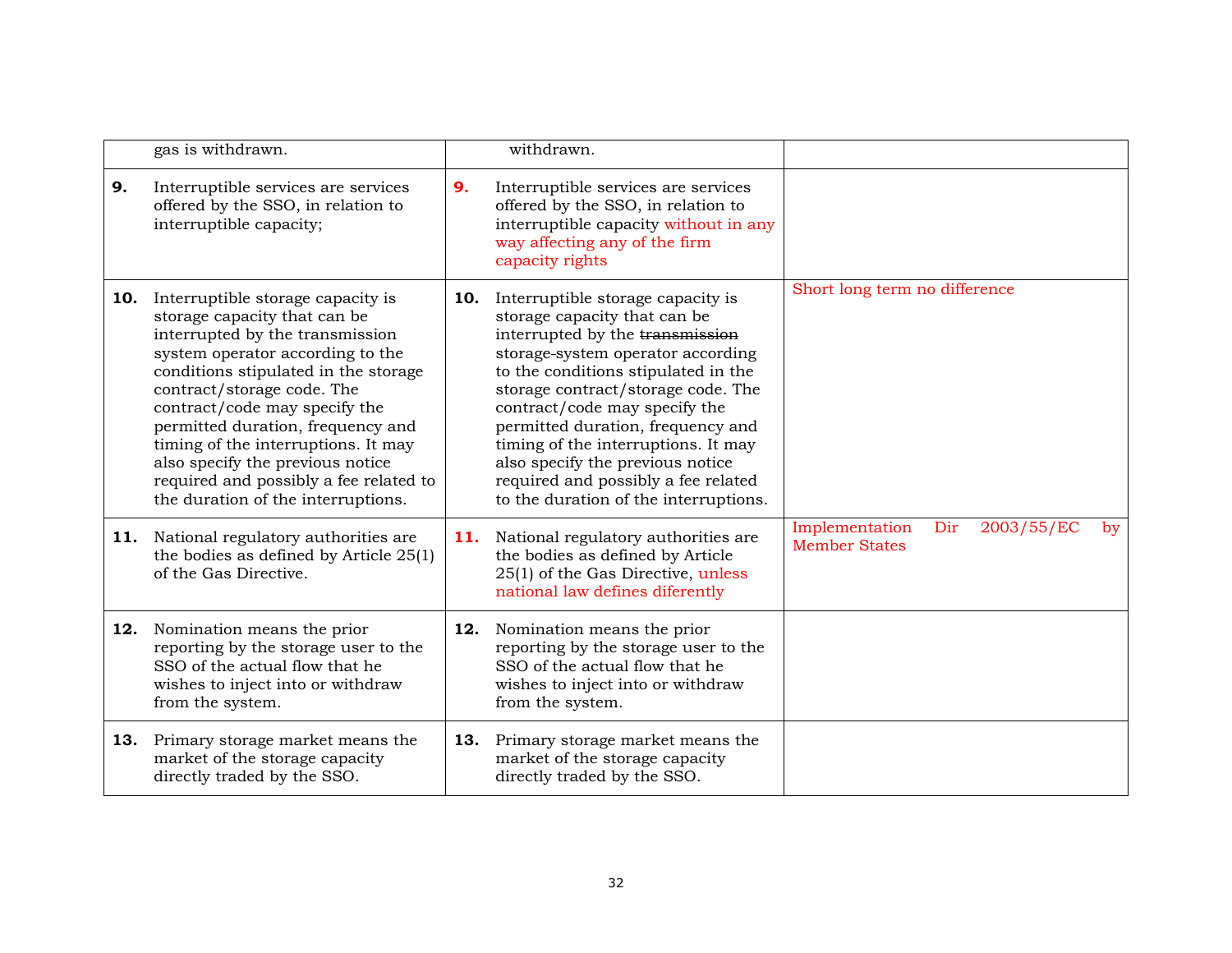|     | <b>14.</b> PSO means Public Services<br>Obligations.                                                                                                                                                                                                                                                                                                                                     |     | <b>14.</b> PSO means Public Services<br>Obligations.                                                                                                                                                                                                                                                                                                                                                            |                  |
|-----|------------------------------------------------------------------------------------------------------------------------------------------------------------------------------------------------------------------------------------------------------------------------------------------------------------------------------------------------------------------------------------------|-----|-----------------------------------------------------------------------------------------------------------------------------------------------------------------------------------------------------------------------------------------------------------------------------------------------------------------------------------------------------------------------------------------------------------------|------------------|
|     | <b>15.</b> Re-nomination means the reporting<br>of a corrected nomination.                                                                                                                                                                                                                                                                                                               |     | <b>15.</b> Re-nomination means the reporting<br>of a corrected nomination.                                                                                                                                                                                                                                                                                                                                      |                  |
| 16. | SBU means Standard Bundled Unit.<br>Storage capacity may be sold in<br>SBUs, which gives customers the<br>right to withdraw, inject and hold<br>gas in store, with determined<br>technical ratios. SBUs should reflect<br>the technical characteristics of the<br>storage facility or a group of storage<br>facilities (aquifer, peak-shaving).                                          | 16. | SBU means Standard Bundled Unit.<br>Storage capacity may be sold in<br>SBUs, which gives customers the<br>right to withdraw, inject and hold<br>gas in store, with determined<br>technical ratios. SBUs should reflect<br>the technical characteristics of the<br>storage facility or a group of storage<br>facilities (aquifer, peak-shaving).<br>in consultation with storage users<br>based on market needs. |                  |
| 17. | Secondary market means the market<br>of the storage capacity traded<br>otherwise than on the primary<br>market.                                                                                                                                                                                                                                                                          | 17. | Secondary market means the<br>market of the storage capacity<br>traded otherwise than on the<br>primary market.                                                                                                                                                                                                                                                                                                 |                  |
| 18. | Storage capacity is the space<br>(expressed in normal cubic meters or<br>energy) and flow (expressed in<br>normal cubic meters or energy per<br>time unit) to which the storage user<br>is entitled in accordance with the<br>provisions of the storage contract.<br>Storage capacity refers to space,<br>injectability and deliverability. All of<br>them can be firm or interruptible. | 18. | Storage capacity is the space<br>(expressed in normal cubic meters<br>or energy) and flow (expressed in<br>normal cubic meters or energy per<br>time unit) to which the storage user<br>is entitled in accordance with the<br>provisions of the storage contract.<br>Storage capacity refers to space,<br>injectability and deliverability. All of<br>them can be firm or interruptible.                        |                  |
|     | <b>19.</b> Storage facility means a facility used                                                                                                                                                                                                                                                                                                                                        | 19. | Storage facility means a facility used                                                                                                                                                                                                                                                                                                                                                                          | <b>Directive</b> |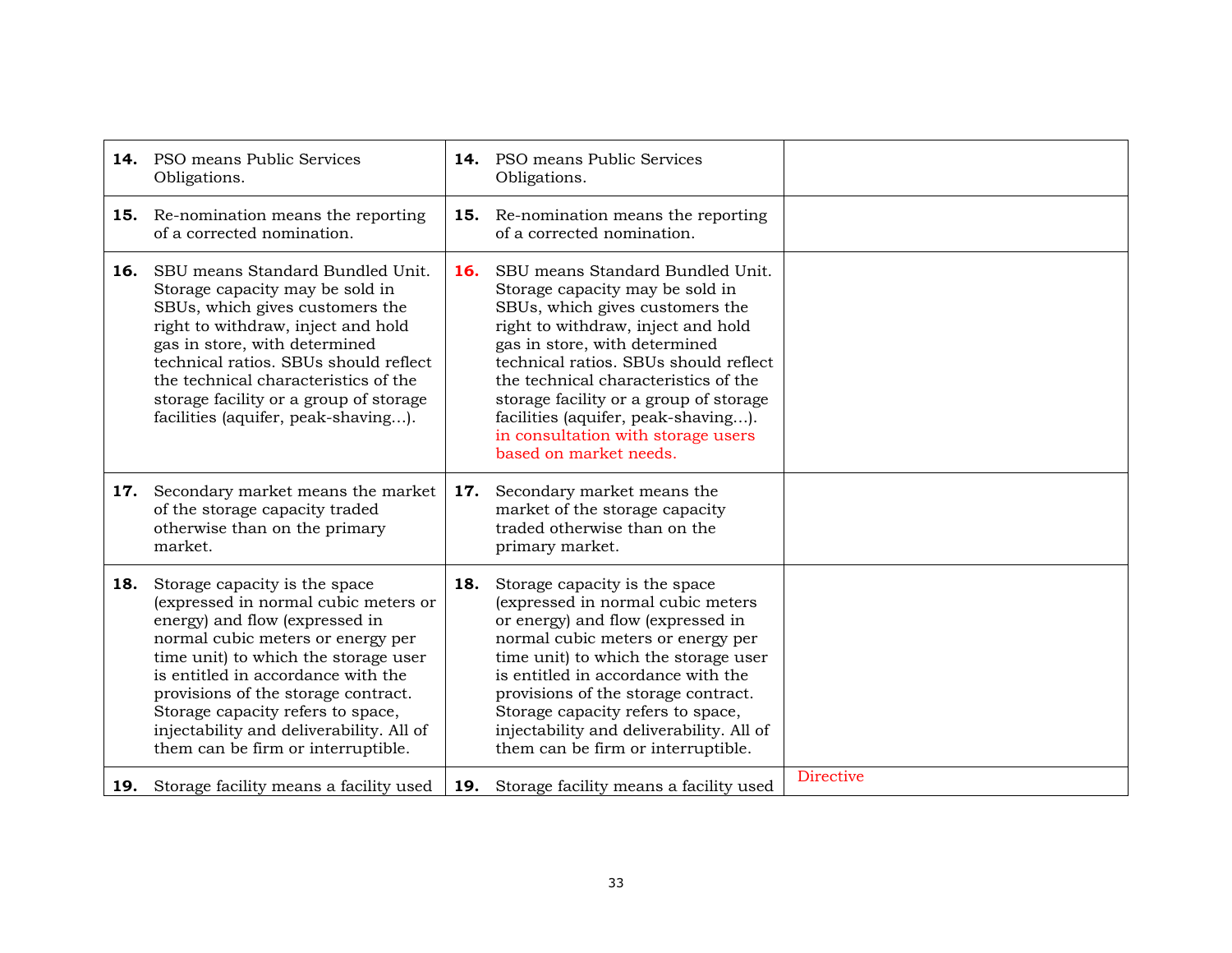|     | for the stocking of natural gas and<br>owned and/or operated by a natural<br>gas undertaking, including the part<br>of LNG facilities used for storage but<br>excluding the portion used for<br>production operations, and<br>excluding facilities reserved<br>exclusively for transmission system<br>operators in carrying out their<br>functions (Gas Directive).                                    |     | for the stocking of natural gas and<br>owned and/or operated by a natural<br>gas undertaking, including the part<br>of LNG facilities used for storage but<br>excluding the portion used for<br>production operations, and<br>excluding facilities reserved<br>exclusively for transmission system<br>operators in carrying out their<br>functions (Gas Directive).                                                                                                        |                                                                                       |
|-----|--------------------------------------------------------------------------------------------------------------------------------------------------------------------------------------------------------------------------------------------------------------------------------------------------------------------------------------------------------------------------------------------------------|-----|----------------------------------------------------------------------------------------------------------------------------------------------------------------------------------------------------------------------------------------------------------------------------------------------------------------------------------------------------------------------------------------------------------------------------------------------------------------------------|---------------------------------------------------------------------------------------|
| 20. | Storage penalty is the additional<br>charge that storage system<br>operators/storage users may have to<br>pay after not respecting their<br>contractual obligations.                                                                                                                                                                                                                                   | 20. | Storage penalty is the additional<br>charge that storage system<br>operators/storage users may have to<br>pay after not respecting their<br>contractual obligations.                                                                                                                                                                                                                                                                                                       |                                                                                       |
| 21. | Storage system operator means a<br>natural or legal person who carries<br>out the function of storage and is<br>responsible for operating a storage<br>facility.                                                                                                                                                                                                                                       | 21. | Storage system operator means a<br>natural or legal person who carries<br>out the function of storage and is<br>responsible for operating one or<br>more storage facility(ies).                                                                                                                                                                                                                                                                                            | Why this addition? What does it add?                                                  |
| 22. | Storage user means a customer of a<br>SSO which would sign the relevant<br>storage code or enter into storage<br>contracts with SSOs for storing gas.<br>Storage users may include, but are<br>not limited, to final customers,<br>supply undertakings, wholesale<br>customers, traders and TSOs, to the<br>extent that storage is necessary for<br>the TSOs and DSOs to carry out<br>their functions. | 22. | Storage user means a customer of a<br>SSO using TPA right under article<br>19 which would sign the relevant<br>storage code or enter into storage<br>contracts with SSOs for storing gas.<br>Storage users may include, but are<br>not limited, supply undertakings,<br>wholesale customers, transportation<br>shippers, traders, larger final<br>customers and TSOs, to the extent<br>that storage is necessary for the<br>TSOs and DSOs to carry out their<br>functions. | Irrelevant but also they probably do not<br>not sign contract or code other wise just |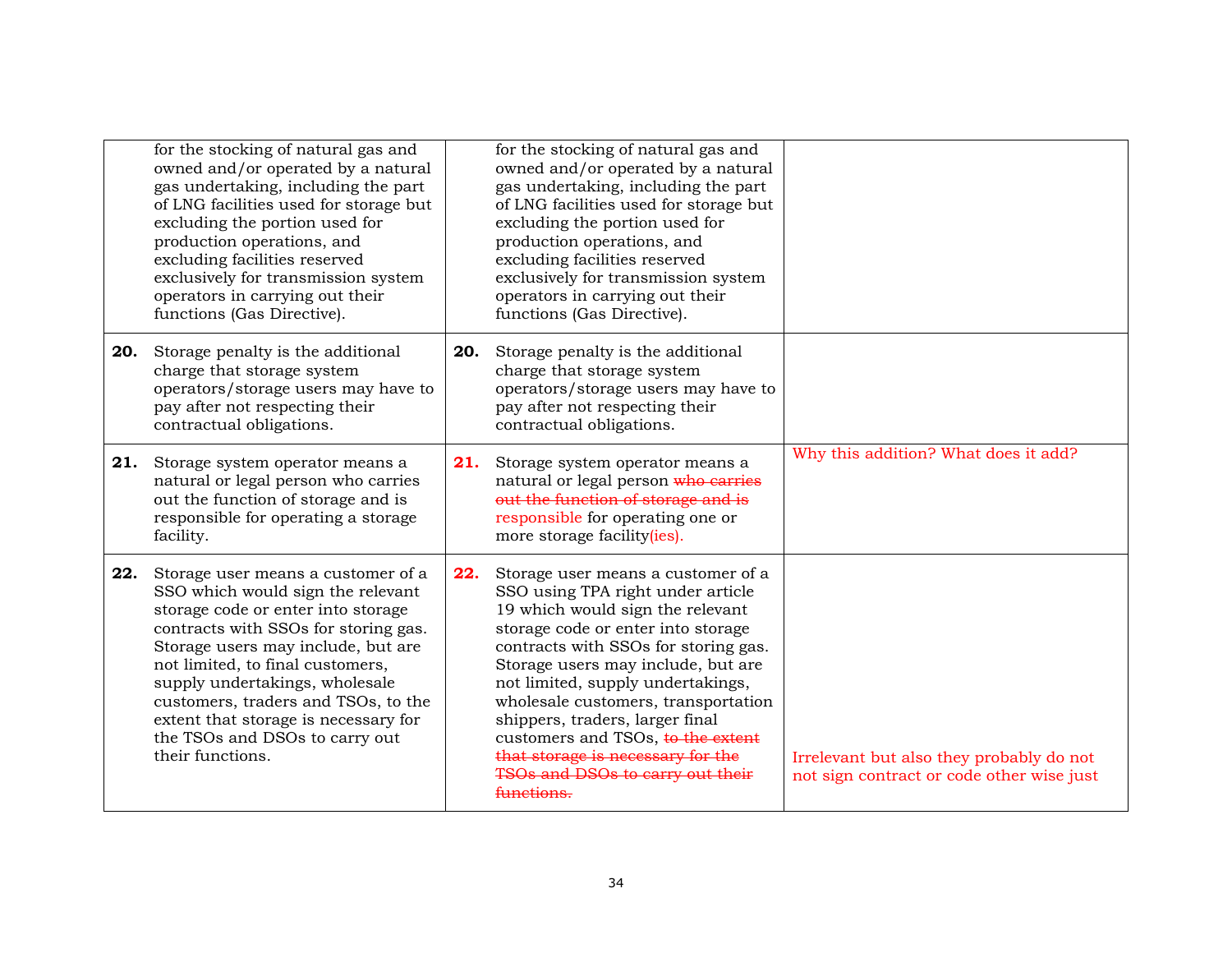|     |                                                                                                                                                                                                                                                                                                                                                 |     |                                                                                                                                                                                                                                                                                                                                                 | as any other user.                                                                                                                                                                                                       |
|-----|-------------------------------------------------------------------------------------------------------------------------------------------------------------------------------------------------------------------------------------------------------------------------------------------------------------------------------------------------|-----|-------------------------------------------------------------------------------------------------------------------------------------------------------------------------------------------------------------------------------------------------------------------------------------------------------------------------------------------------|--------------------------------------------------------------------------------------------------------------------------------------------------------------------------------------------------------------------------|
|     | 23. System user means any natural or<br>legal persons supplying to, or being<br>supplied by, the system (Gas<br>Directive).                                                                                                                                                                                                                     | 23. | System user means any natural or<br>legal persons supplying to, or being<br>supplied by, the system (Gas<br>Directive).                                                                                                                                                                                                                         | Delete, nothing to do with storage and<br>does not show up in this GGPSSO                                                                                                                                                |
| 24. | Technical storage capacity is the<br>maximum storage capacity that the<br>SSO can offer to storage users, on<br>firm basis, taking into account the<br>system integrity and the operational<br>requirements of the storage<br>infrastructures. It is determined by<br>the physical characteristics of the<br>reservoir and installed equipment. | 24. | Technical storage capacity is the<br>maximum storage capacity that the<br>SSO can offer to storage users, on<br>firm basis, taking into account the<br>system integrity and the operational<br>requirements of the storage<br>infrastructures. It is determined by<br>the physical characteristics of the<br>reservoir and installed equipment. | Delete only available capacity is relevant<br>for this GGPSSO ?                                                                                                                                                          |
| 25. | TPA services means Third Party<br>Access Services. TPA to storage is<br>either regulated (rTPA) or negotiated<br>$(nTPA)$ .                                                                                                                                                                                                                     | 25. | TPA services means Third Party<br>Access Services. TPA under art 19 of<br>the directive 2003/55/EC to storage<br>is either regulated (rTPA) or<br>negotiated (nTPA).                                                                                                                                                                            |                                                                                                                                                                                                                          |
|     | <b>26.</b> TSO means transmission system<br>operator.                                                                                                                                                                                                                                                                                           |     | 26. TSO means transmission system<br>operator.                                                                                                                                                                                                                                                                                                  |                                                                                                                                                                                                                          |
| 27. | Unbundled storage product means<br>that space, injectability,<br>deliverability can be traded<br>separately.                                                                                                                                                                                                                                    | 27. | Unbundled storage product means<br>that space, injectability,<br>deliverability can be traded<br>separately.                                                                                                                                                                                                                                    |                                                                                                                                                                                                                          |
| 28. | Unused Storage Capacity means<br>that part of the Available Storage<br>Capacity, plus that part of the<br>Contracted Storage Capacity that                                                                                                                                                                                                      | 28. | Unused Storage Capacity means<br>that part of the Available Storage<br>Capacity, plus that part of the<br>booked storage capacity that has                                                                                                                                                                                                      | Interruptible storage can only be offered in<br>case the available capacity has been sold<br>out under firm commitments. Unused<br>capacity definition is used for interruptible<br>services and anti-hoarding measures. |